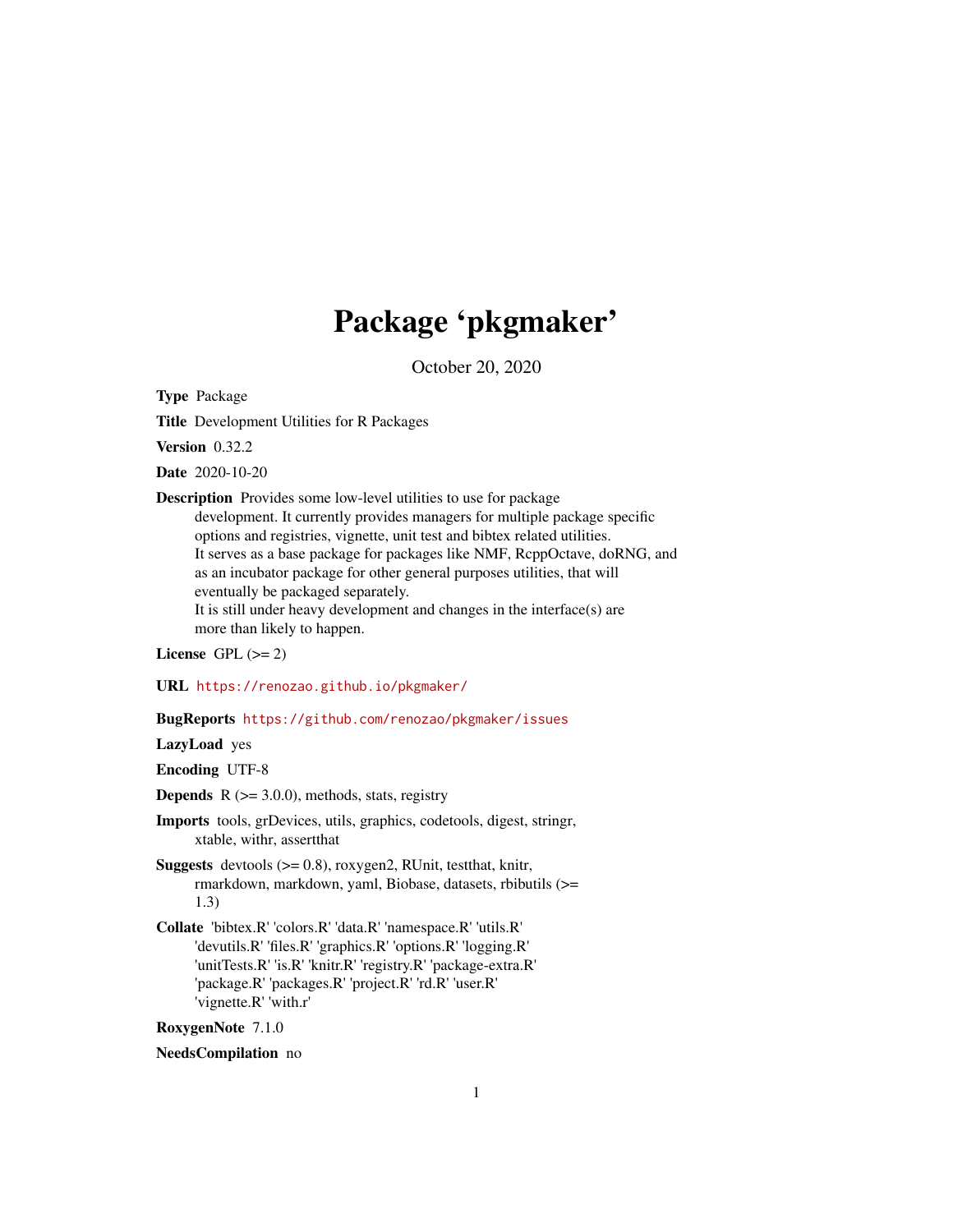**Author** Renaud Gaujoux [aut, cre] Maintainer Renaud Gaujoux <renozao@protonmail.com> **Repository CRAN** Date/Publication 2020-10-20 21:20:02 UTC

# R topics documented:

|                                                                                                                            | $\overline{4}$ |
|----------------------------------------------------------------------------------------------------------------------------|----------------|
| 5                                                                                                                          |                |
|                                                                                                                            | 6              |
|                                                                                                                            | 6              |
| $\overline{7}$                                                                                                             |                |
| 8                                                                                                                          |                |
| $\mathbf Q$                                                                                                                |                |
| 10                                                                                                                         |                |
| 10                                                                                                                         |                |
| 11                                                                                                                         |                |
| 11                                                                                                                         |                |
| 12                                                                                                                         |                |
| 12                                                                                                                         |                |
| 13                                                                                                                         |                |
| 13                                                                                                                         |                |
| 14                                                                                                                         |                |
| 16                                                                                                                         |                |
| 17                                                                                                                         |                |
| 17                                                                                                                         |                |
| 18                                                                                                                         |                |
| 18                                                                                                                         |                |
| 19                                                                                                                         |                |
| 20                                                                                                                         |                |
| 20                                                                                                                         |                |
| 21                                                                                                                         |                |
| 22                                                                                                                         |                |
| 22                                                                                                                         |                |
| 23                                                                                                                         |                |
| 24<br>$isCRAN check \dots \dots \dots \dots \dots \dots \dots \dots \dots \dots \dots \dots \dots \dots \dots \dots \dots$ |                |
| 25                                                                                                                         |                |
| 26                                                                                                                         |                |
| 27                                                                                                                         |                |
| 28                                                                                                                         |                |
| 30                                                                                                                         |                |
| 32                                                                                                                         |                |
| 33                                                                                                                         |                |
| 34                                                                                                                         |                |
| 34                                                                                                                         |                |
| 35                                                                                                                         |                |
| 37                                                                                                                         |                |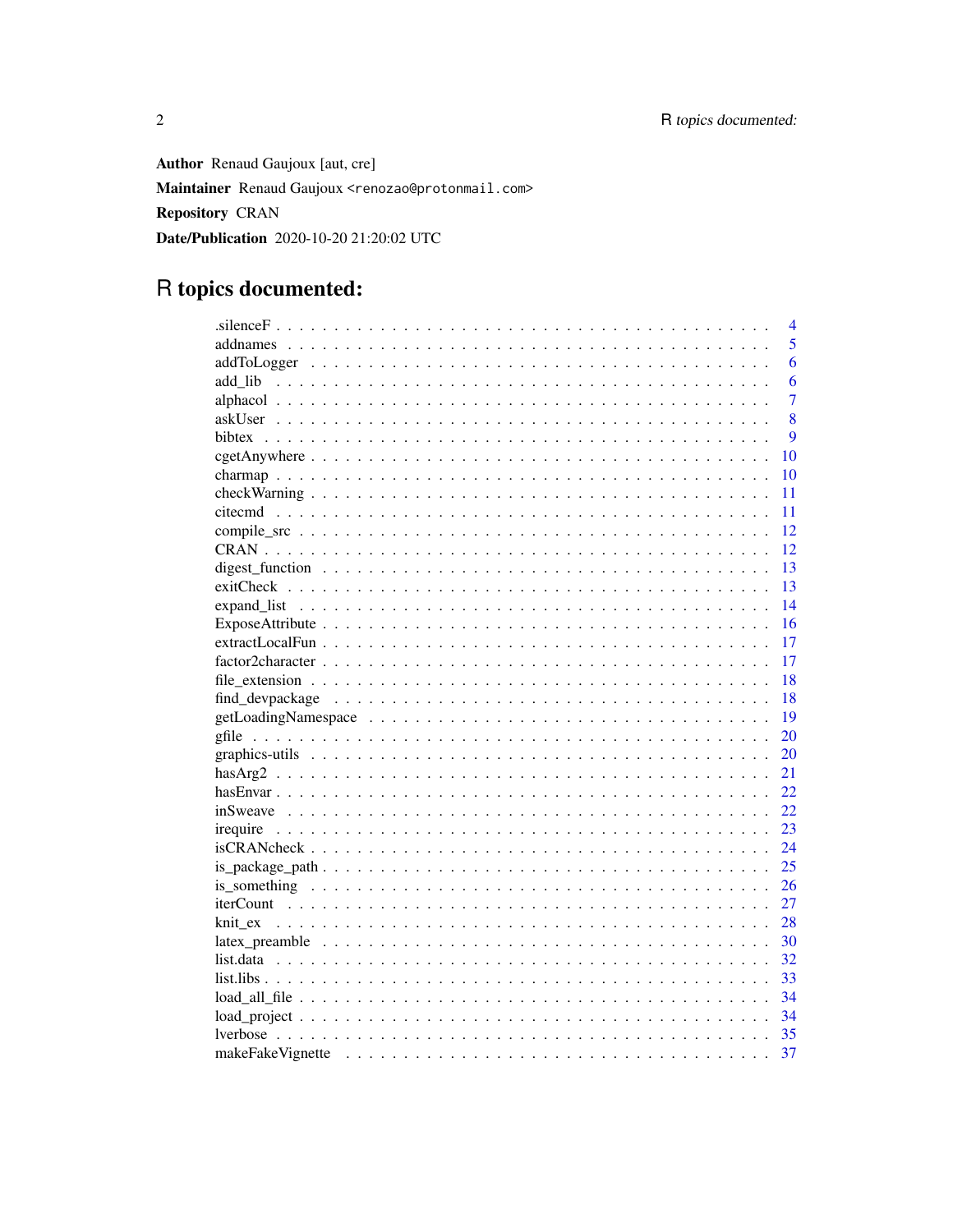|                 | 37       |
|-----------------|----------|
|                 | 38       |
|                 | 38       |
|                 | 39       |
|                 | 40       |
|                 | 41       |
|                 | 42       |
|                 | 43       |
|                 | 44       |
|                 | 45       |
|                 | 46       |
|                 | 48       |
|                 | 48       |
|                 | 51       |
|                 | 51       |
|                 | 52       |
|                 | 52       |
|                 | 53       |
|                 | 54       |
|                 | 54       |
|                 | 55       |
|                 | 56       |
|                 | 57       |
|                 | 58       |
|                 | 59       |
|                 | 60       |
|                 | 60       |
|                 | 62       |
|                 | 63       |
|                 |          |
|                 | 63<br>64 |
|                 |          |
|                 | 66       |
|                 | 66       |
|                 | 67       |
|                 | 67       |
|                 | 68       |
|                 | 70       |
|                 | 71       |
|                 | 72       |
|                 | 72       |
| unit.test       | 73       |
|                 | 74       |
|                 | 75       |
|                 | 75       |
| userIs          | 76       |
| using something | 77       |
| utest $\ldots$  | 78       |
|                 | 79       |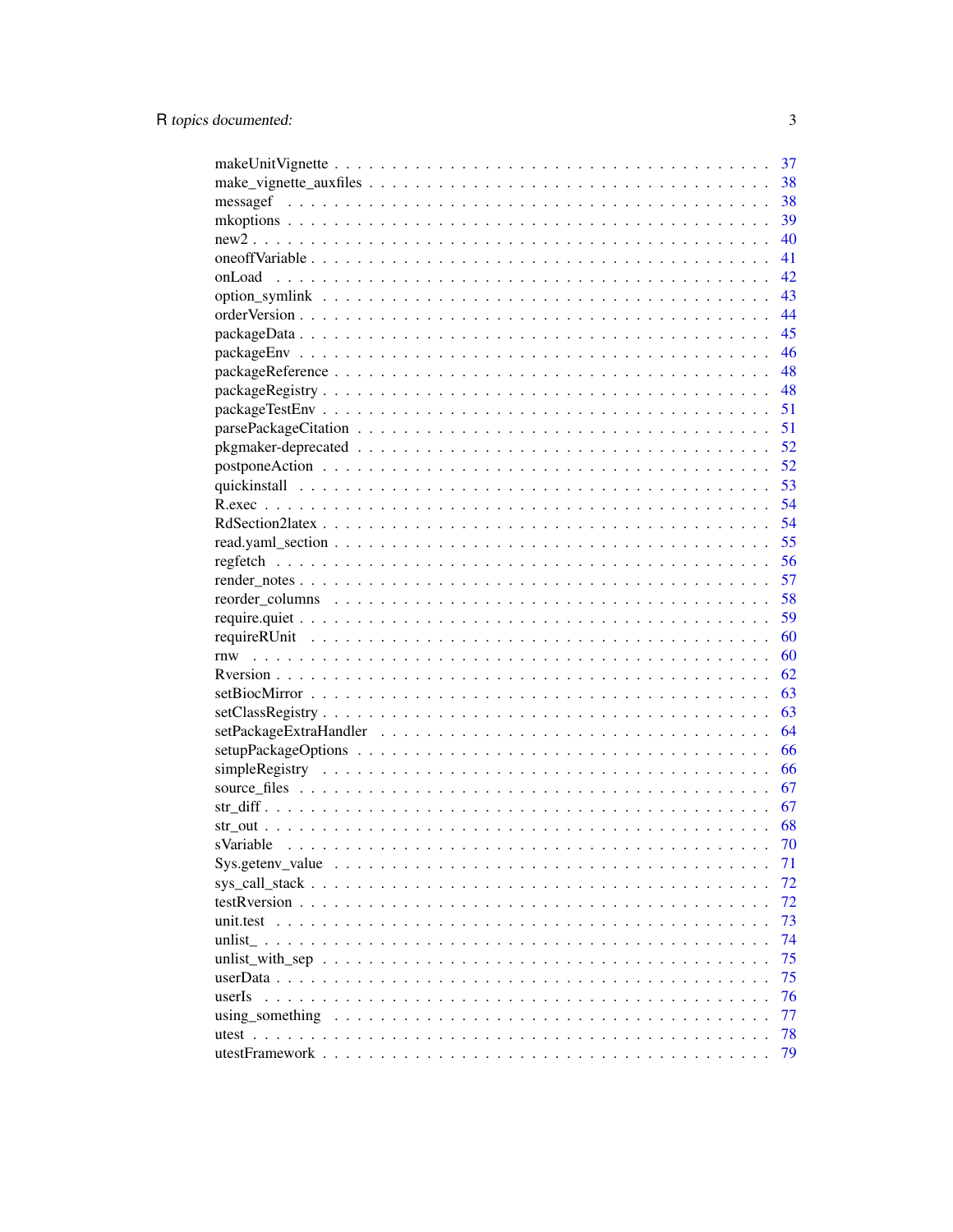#### <span id="page-3-0"></span>4 . Silence F

| Index |  |
|-------|--|
|       |  |
|       |  |
|       |  |
|       |  |
|       |  |

.silenceF *Silencing Functions*

# Description

Generates a wrapper function that silences the output, messages, and/or warnings of a given function.

# Usage

.silenceF(f, level = 7L)

# Arguments

| $\mathsf{f}$ | function to silence                                                                                                                                                                                                                                                |
|--------------|--------------------------------------------------------------------------------------------------------------------------------------------------------------------------------------------------------------------------------------------------------------------|
| level        | a single numeric (integer) that indicates the silencing level, which encodes the<br>set of output to be silenced.                                                                                                                                                  |
|              | It is interpreted like unix permission bit system, where each bit of the binary<br>expression of the silencing level corresponds to a given type of output:                                                                                                        |
|              | • 0: nothing silenced;                                                                                                                                                                                                                                             |
|              | $\bullet$ 1: stdout:                                                                                                                                                                                                                                               |
|              | • 2: <i>stderr</i> messages;                                                                                                                                                                                                                                       |
|              | • 4: <i>stderr</i> warnings.                                                                                                                                                                                                                                       |
|              | For example, level $3 = 2 + 1$ means silencing <i>stdout</i> and <i>stderr</i> , while $5 = 3 + 2$<br>means silencing <i>stderr</i> messages and warnings, but not outputs to <i>stdout</i> . The<br>default value is $7 = 4 + 2 + 1$ , which silences all output. |
|              | Negative values are supported and mean "silence everything except the corre-<br>sponding type", e.g., $level = -1$ silences all except <i>stdout</i> (computed as the<br>binary complementary of 7, i.e. $7 - 1 = 5 = 3 + 2$ ). See examples.                      |
|              |                                                                                                                                                                                                                                                                    |

# Value

a function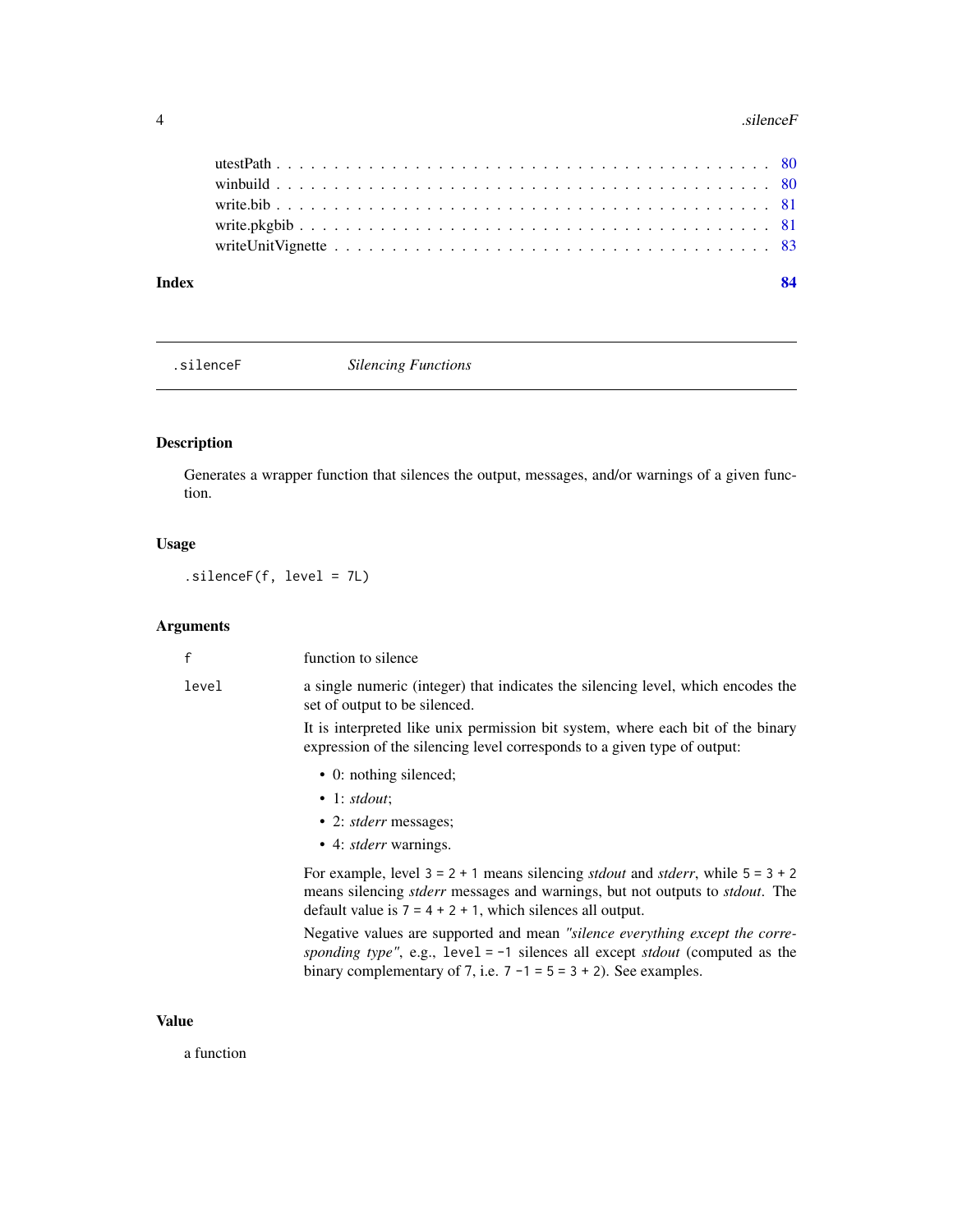#### <span id="page-4-0"></span>addnames 5

#### Examples

```
f \leftarrow function()cat("stdout message\n")
message("stderr message")
warning("stderr warning", immediate. = TRUE)
}
# example of generated wrapper
g <- .silenceF(f)
g
# use of silencing level
for(l in 7:-7){ message("\nLevel: ", l); .silenceF(f, l)() }
# inline functions
ifun <- .silenceF(function(){ f(); invisible(1) })
ifun()
ifun \leq .silenceF(function(){ f(); 1 })
ifun()
ifun <- .silenceF(function(){ f(); 1 }, 2L)
ifun()
```
#### **Generating Names**

# Description

Generates names or dimnames for objects.

#### Usage

```
addnames(x, \ldots)## Default S3 method:
addnames(x, ...)
## S3 method for class 'vector'
addnames(x, prefix = "x", sep = "", ...)
## S3 method for class 'array'
addnames(x, prefix = letters[1:length(dim(x))], sep = "", ...)## S3 method for class 'matrix'
addnames(x, prefix = c("row", "col"), ...)
```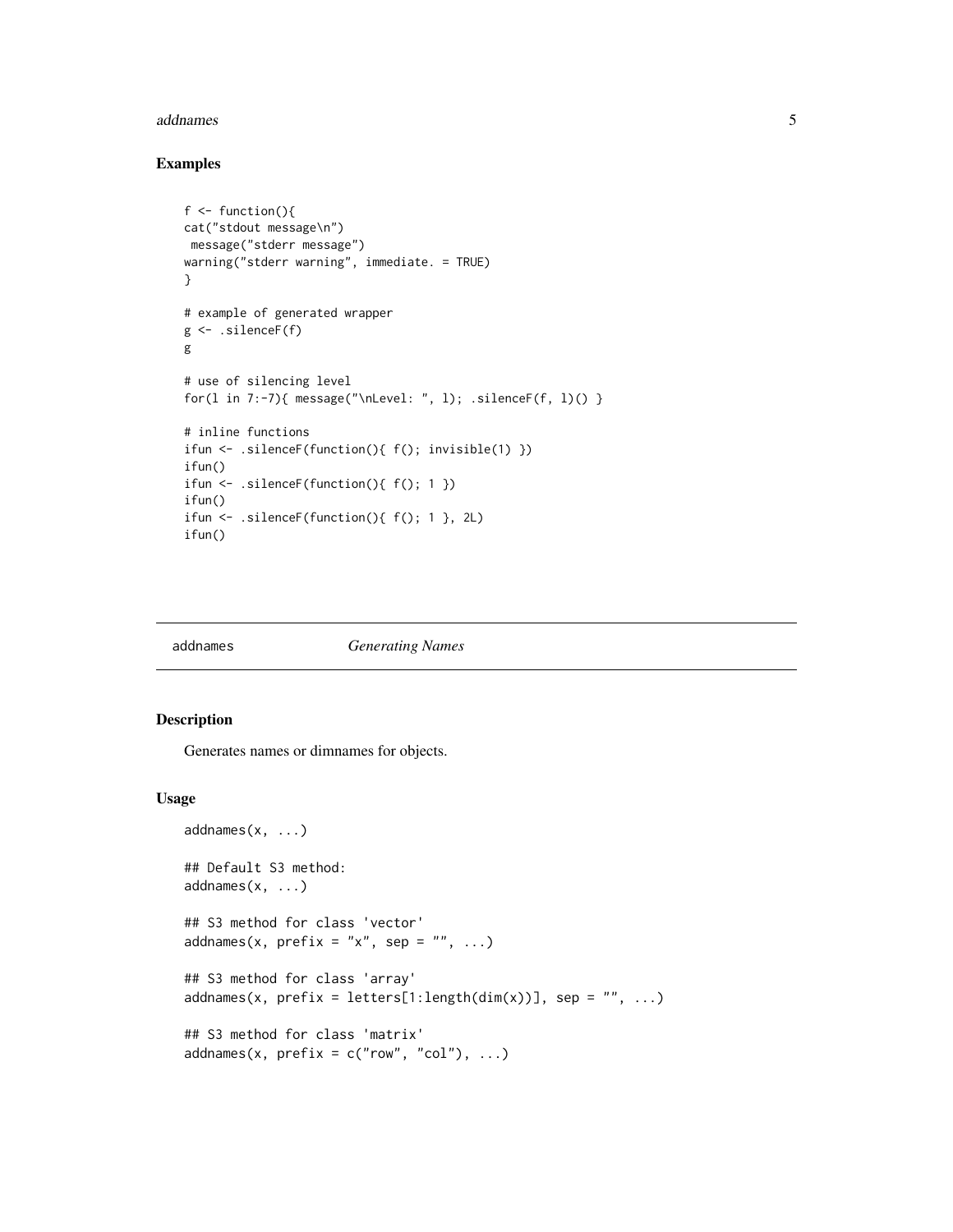# <span id="page-5-0"></span>Arguments

| $\mathsf{x}$ | object whose names are generated.                                                                                                                          |
|--------------|------------------------------------------------------------------------------------------------------------------------------------------------------------|
| $\cdots$     | extra arguments to allow extension and passed to the next method.                                                                                          |
| prefix       | prefix string to use. A vector can be used to specify a prefix for each dimension<br>of x. Names are build as <prefix><sep><index>.</index></sep></prefix> |
| sep          | separator used between the prefix and the numeric index.                                                                                                   |

addToLogger *Enhancing RUnit Logger*

# Description

Adds a function or a local variable to RUnit global logger.

# Usage

addToLogger(name, value, logger = NULL)

# Arguments

| name   | name of the function or variable to add                                                                                                                                                                                                         |
|--------|-------------------------------------------------------------------------------------------------------------------------------------------------------------------------------------------------------------------------------------------------|
| value  | object to append to the logger. If value is a function it is added to the list and is<br>accessible via. testLogger\$name. If value is a variable it is added to the local<br>environment and is therefore accessible in all logging functions. |
| logger | an optional RUnit logger object. If missing or NULL, the object . testLogger is<br>searched in .GlobalEnv – and an error is thrown if it does not exist.                                                                                        |

# Value

the modified logger object. Note that the global object is also modified if logger is NULL.

| Adding Package Libraries<br>add_lib |  |
|-------------------------------------|--|
|-------------------------------------|--|

# Description

Prepend/append paths to the library path list, using . libPaths.

# Usage

 $add\_lib(..., append = FALSE)$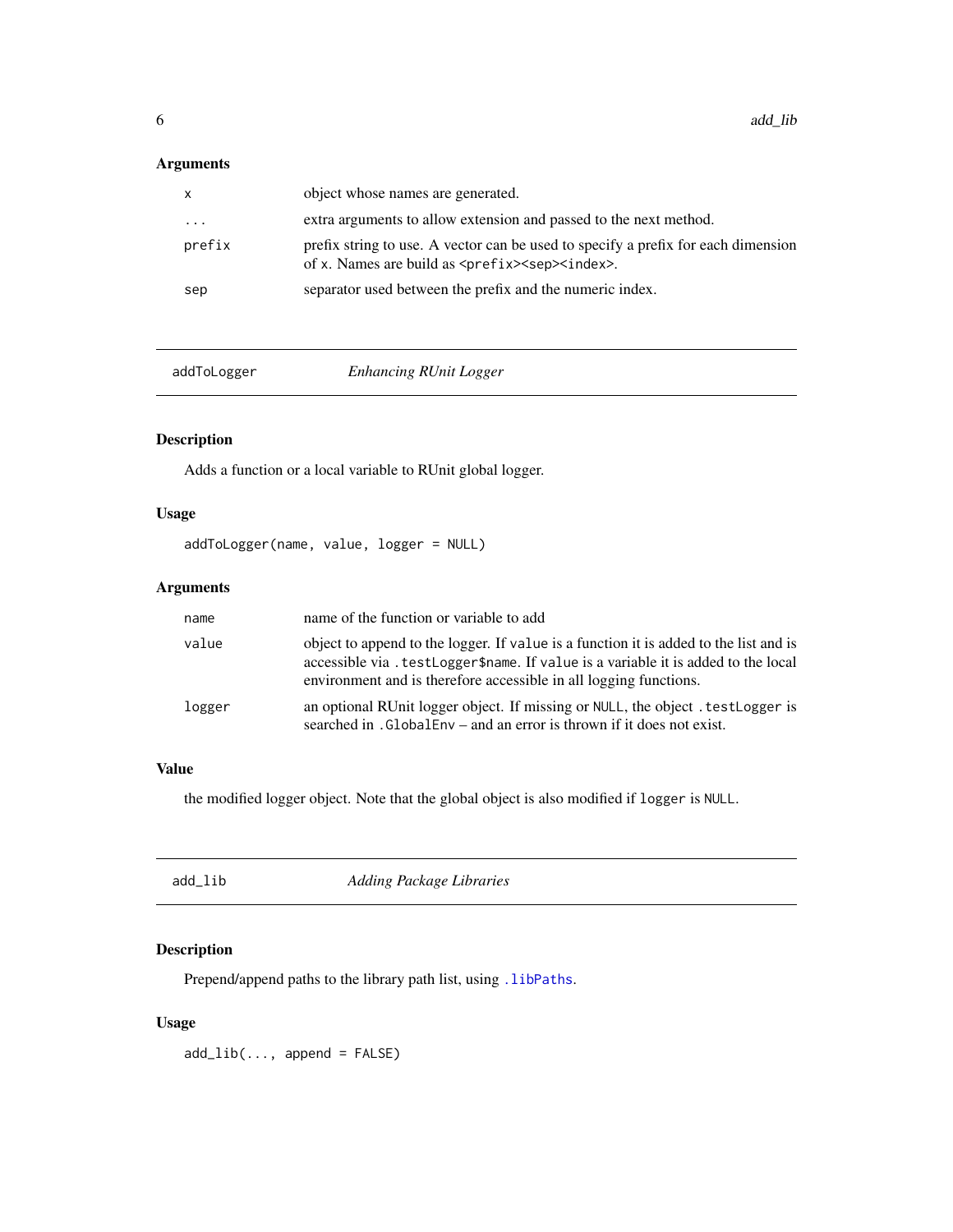#### <span id="page-6-0"></span>alphacol **7**

#### Arguments

| .      | paths to add to libPath                                                         |
|--------|---------------------------------------------------------------------------------|
| append | logical that indicates that the paths should be appended rather than prepended. |

#### Details

This function is meant to be more convenient than .libPaths, which requires more writing if one wants to:

- sequentially add libraries;
- append and not prepend new path(s);
- keep the standard user library in the search path.

# Examples

```
ol <- .libPaths()
# called sequentially, .libPaths only add the last library
show( .libPaths('.') )
show( .libPaths(tempdir()) )
# restore
.libPaths(ol)
# .libPaths does not keep the standard user library
show( .libPaths() )
show( .libPaths('.') )
# restore
.libPaths(ol)
# with add_lib
show( add_lib('.') )
show( add_lib(tempdir()) )
show( add_lib('..', append=TRUE) )
# restore
.libPaths(ol)
```

|  |  | Colour utilities | alphacol |
|--|--|------------------|----------|
|--|--|------------------|----------|

# Description

alphacol adds an alpha value to a colour specification and convert to a hexadecimal colour string.

#### Usage

alphacol(col, alpha = FALSE)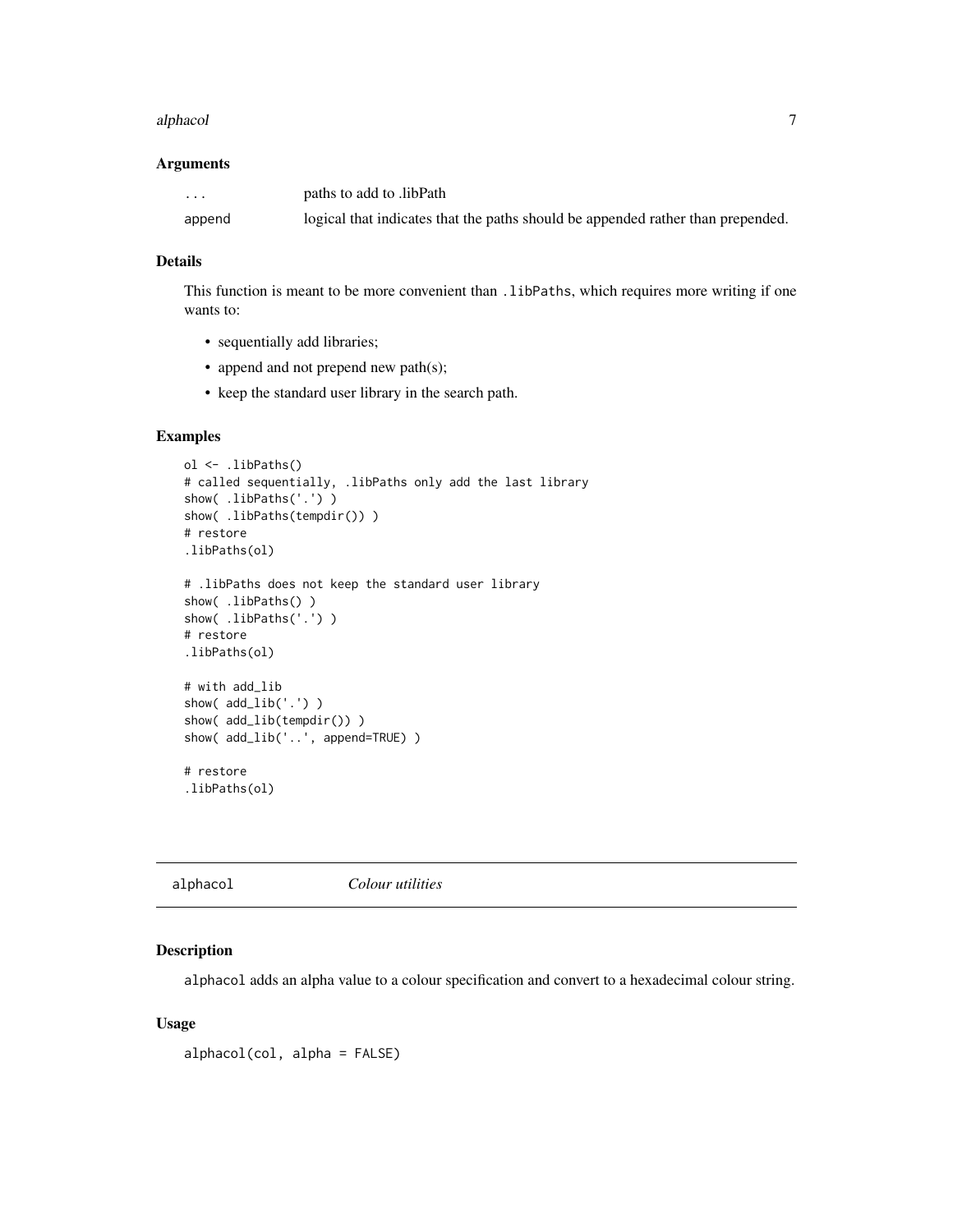# <span id="page-7-0"></span>Arguments

| col   | vector of any of the three kinds of R color specifications, i.e., either a color<br>name (as listed by colors()), a hexadecimal string of the form "#rrggbb" or<br>"#rrggbbaa" (see rgb), or a positive integer i meaning palette()[i]. |
|-------|-----------------------------------------------------------------------------------------------------------------------------------------------------------------------------------------------------------------------------------------|
| alpha | logical value indicating whether the alpha channel (opacity) values should be<br>returned.                                                                                                                                              |

# Examples

```
# Alphas
alphacol('red') # do nothing
alphacol('red', 10)
alphacol('#aabbcc', 5)
alphacol(4, 5)
```
askUser *User Queries*

# Description

This function is an improved version of userQuery from Bioconductor Biobase package, which asks the user about some task that needs her intervention to proceed, e.g., ask if one should perform a computation, install a package, etc..

# Usage

```
askUser(
  msg,
  allowed = c("y", "n"),
  idefault = "n",
  default = "n",case.sensitive = FALSE
)
```

| msg      | The output message                                                                                                                                                  |
|----------|---------------------------------------------------------------------------------------------------------------------------------------------------------------------|
| allowed  | Allowed input from the user                                                                                                                                         |
| idefault | default response in interactive mode. This answer will be in upper case in the<br>question and will be the one returned if the user simply hits return.             |
| default  | default response in non-interactive mode.<br>If NA, then the user is forced to provide an answer, even in non-interactive mode<br>(e.g., when run through Rscript). |
|          | case. sensitive Is the response case sensitive? Defaults to FALSE                                                                                                   |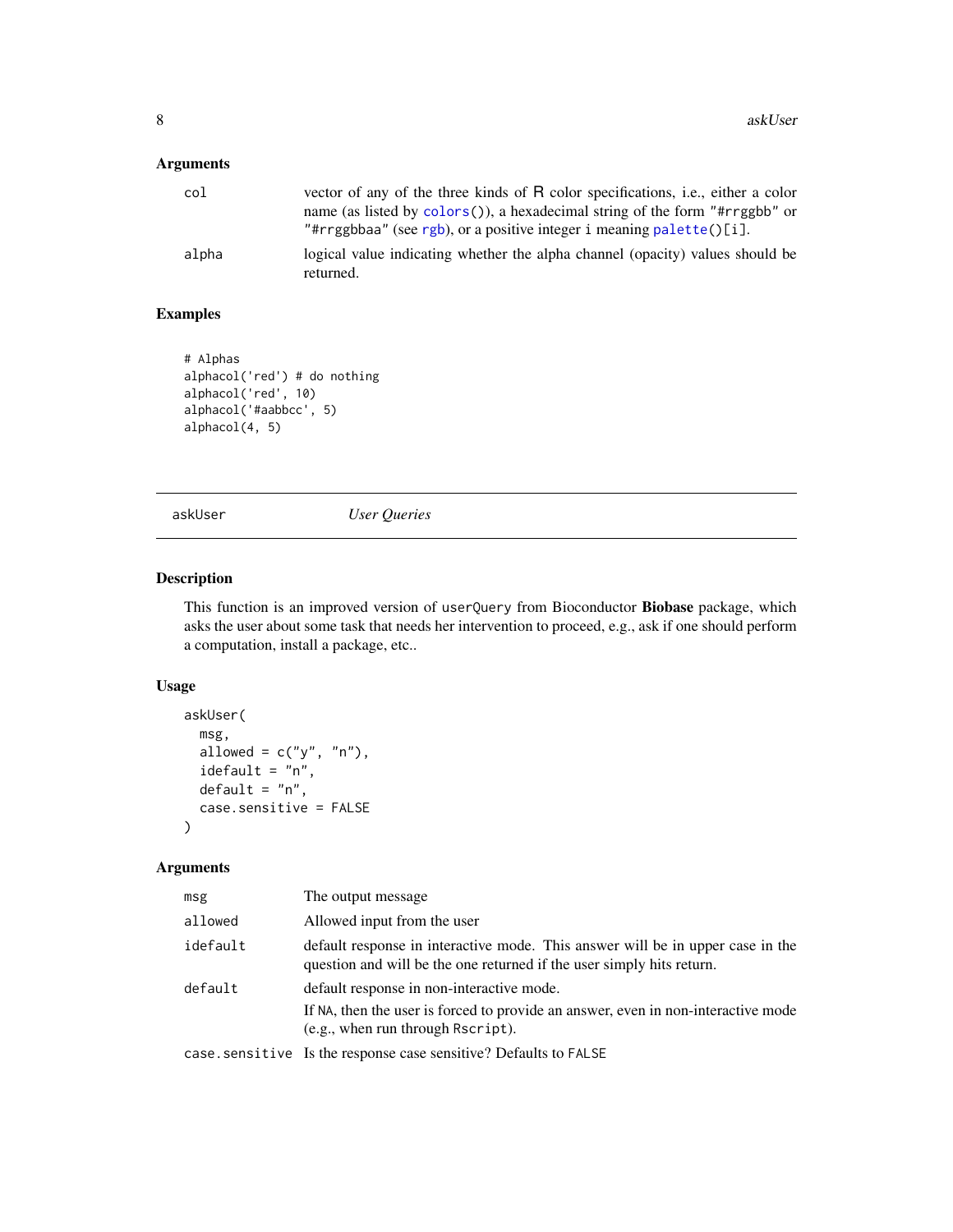#### <span id="page-8-0"></span>bibtex **9**

# Value

the character string typed/agreed by the user or directly the default answer in non-interactive mode.

bibtex *Bibtex Utilities*

# Description

Utility functions to work with BiBTeX files.

# Usage

```
packageReferenceFile(PACKAGE = NULL, check = FALSE)
package_bibliography(PACKAGE = NULL, action = c("path", "copy", "load"))
```
# Arguments

| PACKAGE | package name. If NULL, then the name of the calling package is used.                                                              |
|---------|-----------------------------------------------------------------------------------------------------------------------------------|
| check   | logical that indicates if the result should be an empty string if the bibliography<br>file (or package) does not exist.           |
| action  | single character string that specifies the action to be performed:                                                                |
|         | • 'path': return the path to the bibliography file. It returns an empty character<br>string if the file does not exist.           |
|         | • 'copy': copy the bibliography file to the current directory, overwriting any<br>existing REFERENCES. bib file.                  |
|         | • 'load': load the bibliography file and return a list of utils::bibentry objects.<br>It returns NULL if the file does not exist. |

# Functions

- packageReferenceFile: returns the path to a package REFERENCES.bib file.
- package\_bibliography: returns the bibliography associated with a package. This can

# Examples

```
packageReferenceFile('pkgmaker')
packageReferenceFile('pkgmaker', check = TRUE)
```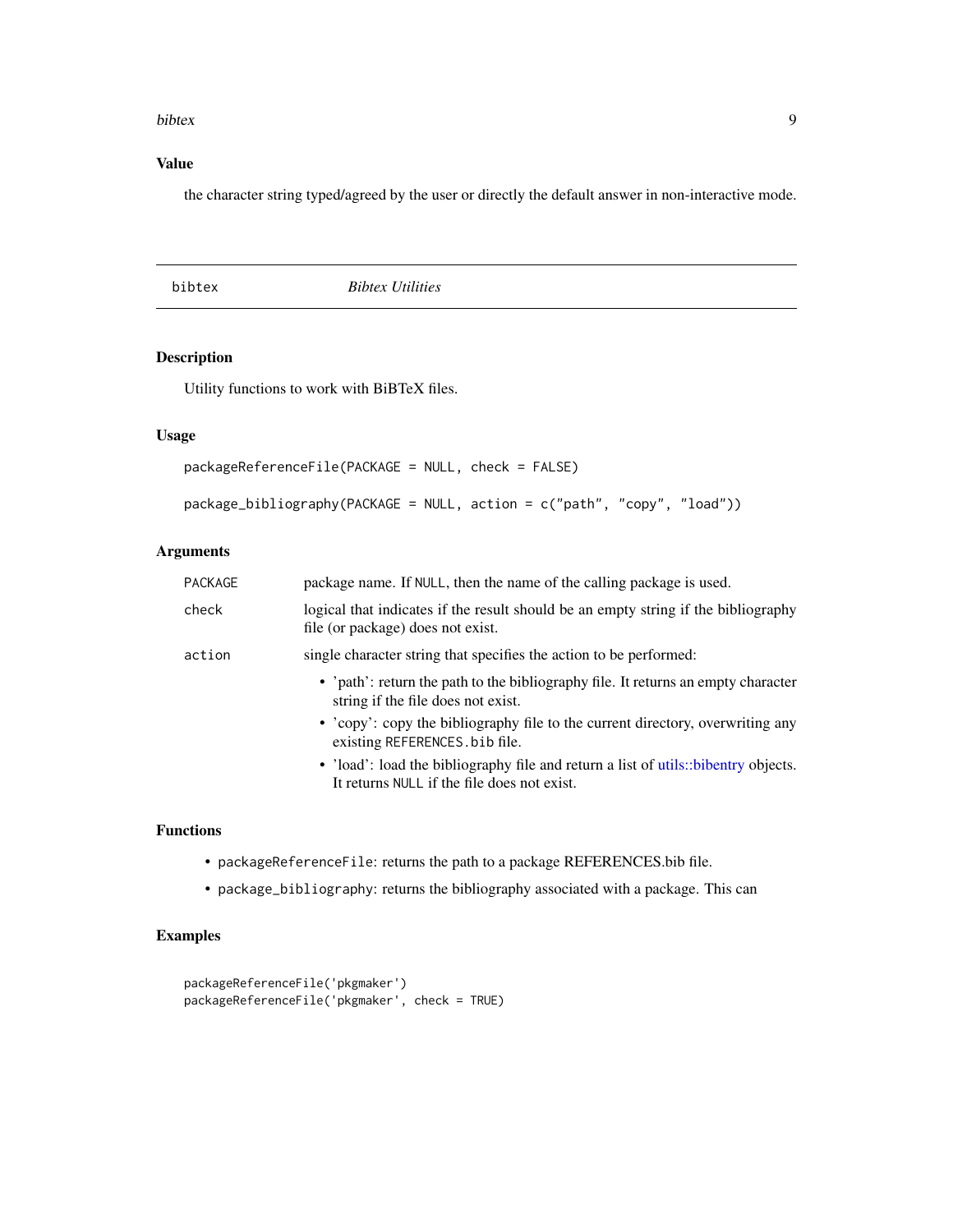<span id="page-9-0"></span>cgetAnywhere *Get Anywhere*

# Description

Similar to [getAnywhere](#page-0-0), but looks for the value of its argument.

# Usage

cgetAnywhere(x)

#### Arguments

x a single character string

charmap *Substituting Strings Against a Mapping Table*

# Description

Match the elements of a character vectors against a mapping table, that can specify multiple exact or partial matches.

# Usage

 $charmap(x, maps, nomatch = NULL, partial = FALSE, rev = FALSE)$ 

| X       | character vector to match                                                                                         |
|---------|-------------------------------------------------------------------------------------------------------------------|
| maps    | mapping tables. May be a character vector, a list of character vectors or a func-<br>tion.                        |
| nomatch | character string to be used for non-matched elements of x. If NULL, these ele-<br>ments are left unchanged.       |
| partial | logical that indicates if partial matches are allowed, in which case mappings are<br>used as regular expressions. |
| rev     | logical that indicates if the mapping should be interpreted in the reverse way.                                   |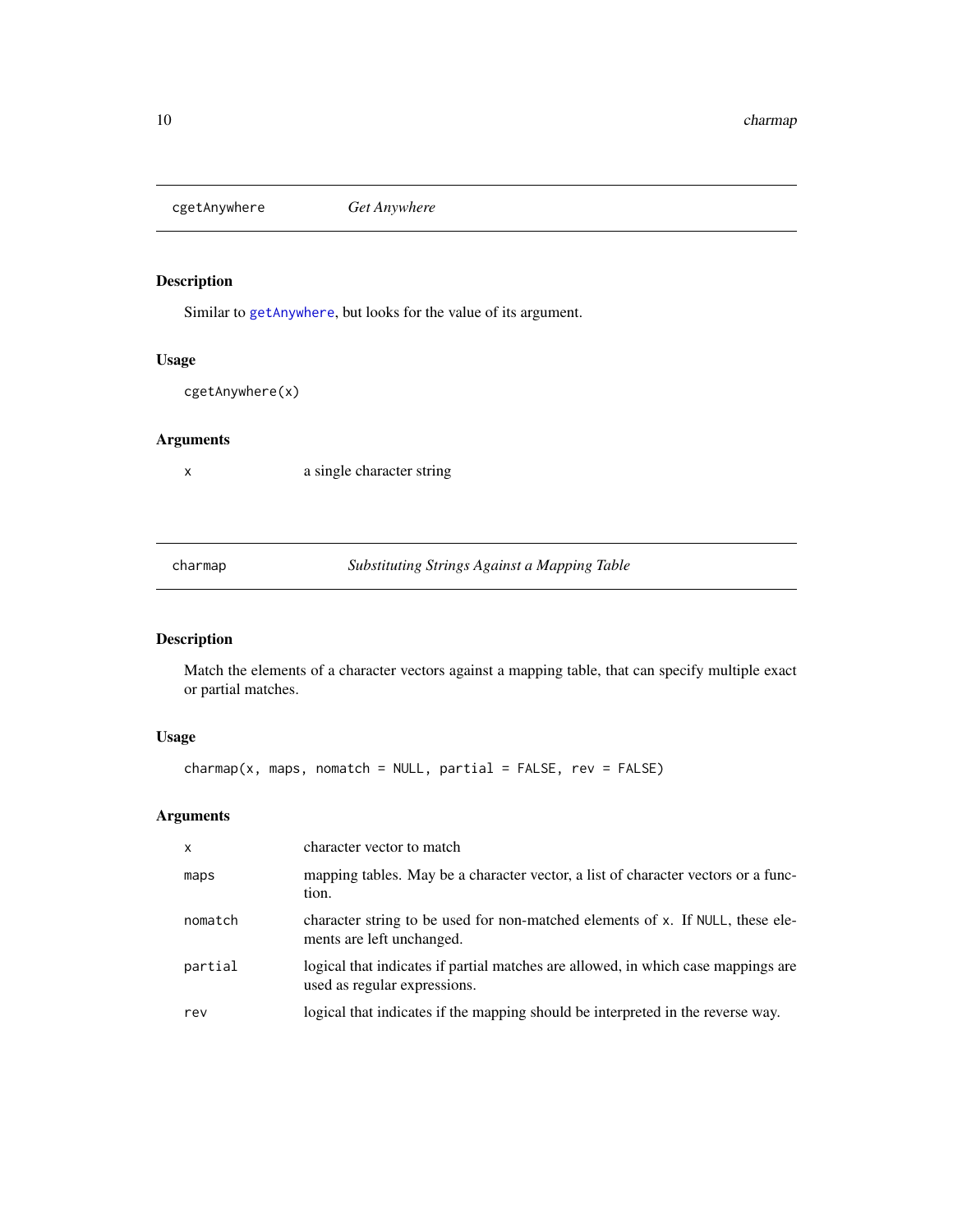<span id="page-10-0"></span>

checkWarning checks if a warning is generated by an expression, and optionally follows an expected regular expression pattern.

# Usage

```
checkWarning(expr, expected = TRUE, msg = NULL)
```
# Arguments

| expr     | an R expression                                                                                                   |
|----------|-------------------------------------------------------------------------------------------------------------------|
| expected | expected value as regular expression pattern. If a logical, then it specifies if a<br>warning is expected or not. |
|          | For backward compatibility, a NULL value is equivalent to TRUE.                                                   |
| msg      | informative message to add to the error in case of failure                                                        |

#### Examples

# check warnings checkWarning({ warning('ah ah'); 3}) checkWarning({ warning('ah oh ah'); 3}, 'oh') try( checkWarning(3) ) try( checkWarning({ warning('ah ah'); 3}, 'warn you') )

citecmd *Citing Package References*

# Description

Create a citation command from package specific BibTex entries, suitable to be used in Rd files or Latex documents. The entries are looked in a file named REFERNCES.bib in the package's root directory (i.e. inst/ in development mode).

#### Usage

citecmd(key, ..., REFERENCES = NULL)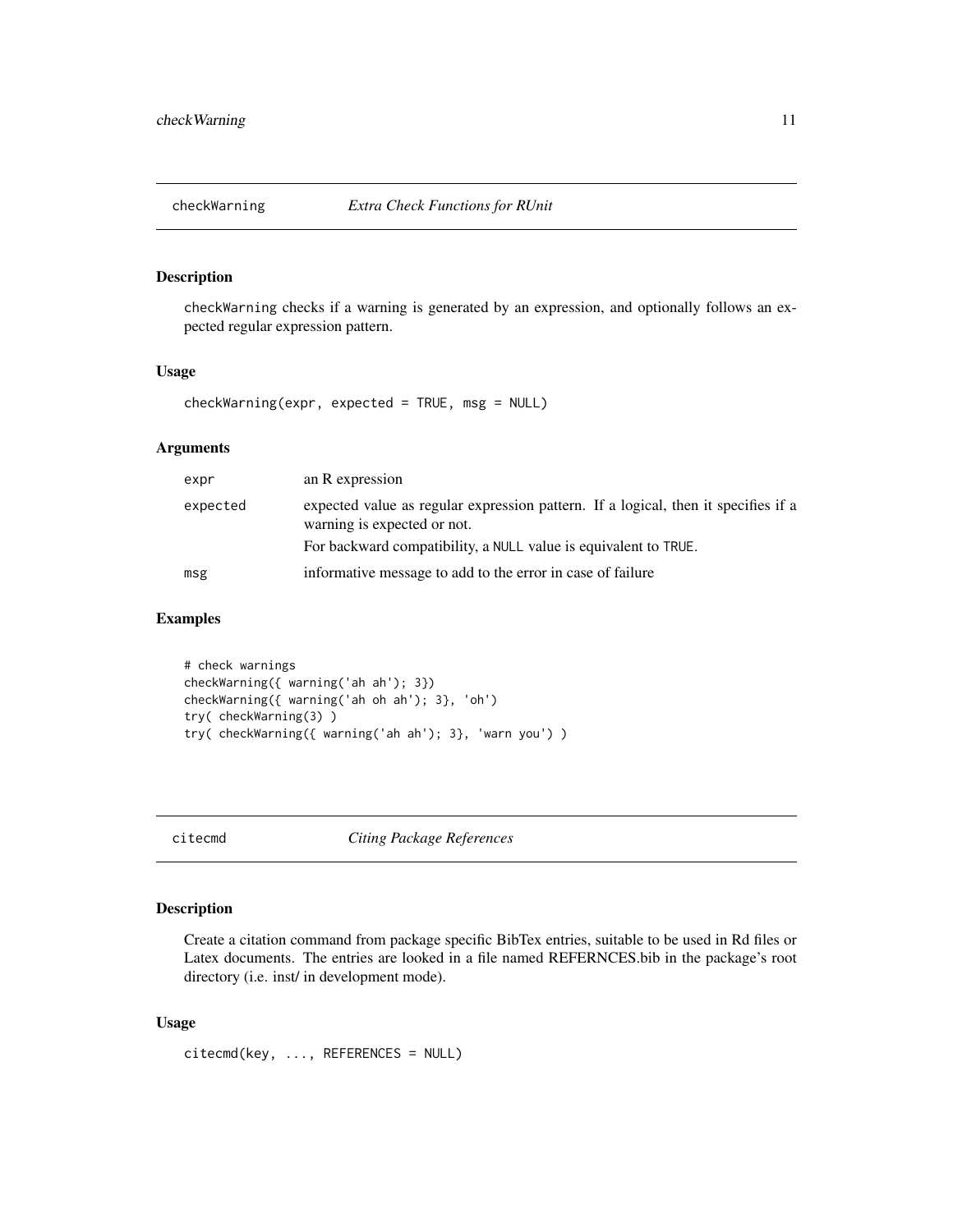# <span id="page-11-0"></span>Arguments

| key                     | character vector of BibTex keys            |
|-------------------------|--------------------------------------------|
| $\cdot$ $\cdot$ $\cdot$ | extra arguments passed to format.bibentry. |
| REFERENCES              | package or bibentry specification          |

# Value

a character string containing the text formated BibTex entries

compile\_src *Compile Source Files from a Development Package*

# Description

Compile Source Files from a Development Package

# Usage

compile\_src(pkg = NULL, load = TRUE)

# Arguments

| pkg  | the name of the package to compile                                                                              |
|------|-----------------------------------------------------------------------------------------------------------------|
| load | a logical indicating whether the compiled library should be loaded after the com-<br>pilation (default) or not. |

# Value

None

CRAN *Main CRAN Mirror URL*

# Description

CRAN simply contains the url of CRAN main mirror (<https://cran.r-project.org>), and aims at simplifying its use, e.g., in calls to [install.packages](#page-0-0).

# Usage

CRAN

# Format

An object of class character of length 1.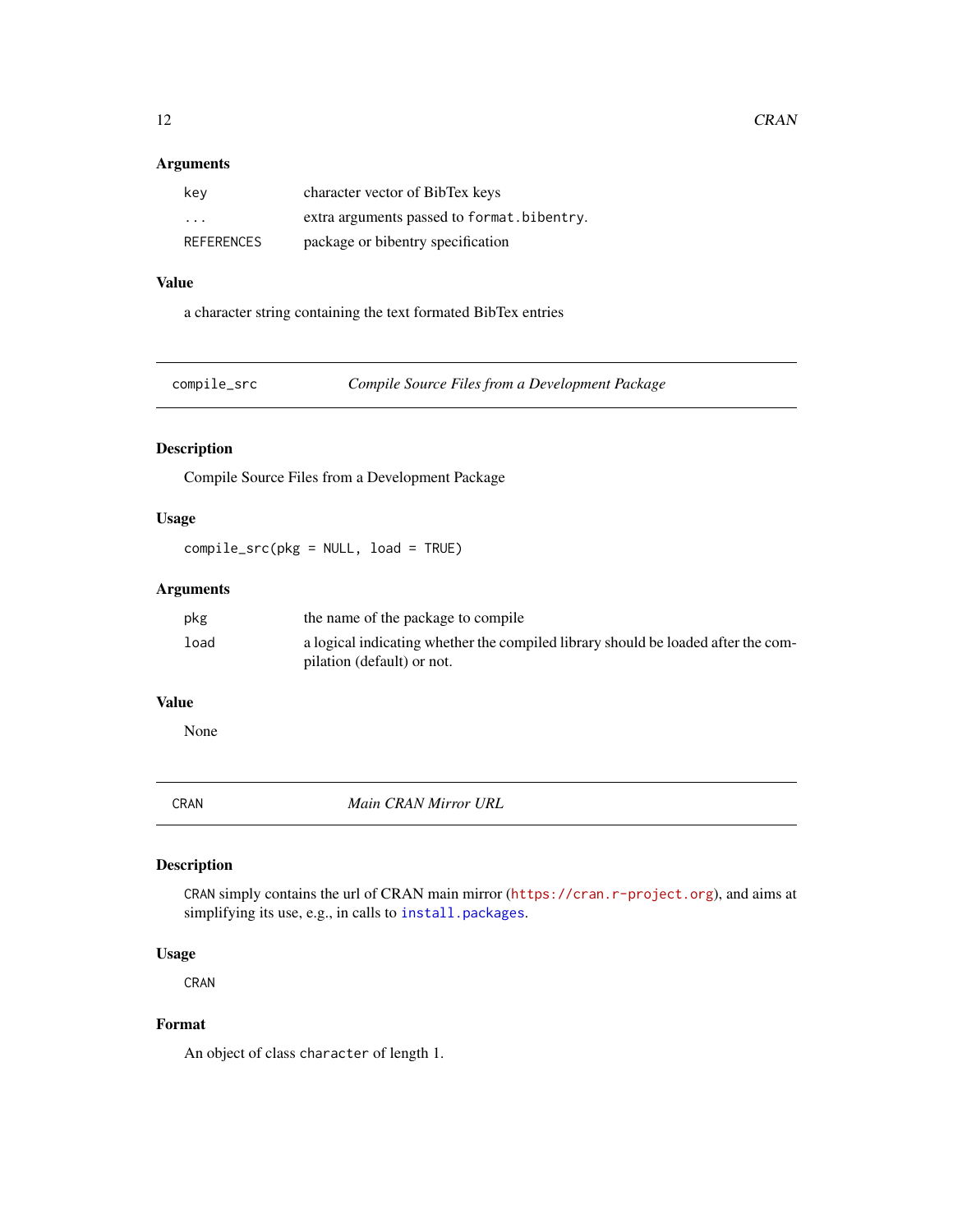# <span id="page-12-0"></span>digest\_function 13

# Examples

## Not run: install.packages('pkgmaker', repos=CRAN) ## End(Not run)

digest\_function *Compute Function Digest Hash*

#### Description

Computes a digest hash of the body and signature of a function. Note that the hash is not affected by attributes or the function's environment.

#### Usage

digest\_function(fun, n = Inf)

# Arguments

| fun | a function                                              |
|-----|---------------------------------------------------------|
| n   | a single numeric that indicates the length of the hash. |

#### Details

The hash itself is computed using [digest::digest.](#page-0-0)

#### Value

a character string

exitCheck *Exit Error Checks*

# Description

exitCheck provides a mechanism to distinguish the exit status in [on.exit](#page-0-0) expressions.

# Usage

exitCheck()

#### Details

It generates a function that is used wihtin a function's body to "flag" normal exits and in its [on.exit](#page-0-0) expression to check the exit status of a function. Note that it will correctly detect errors only if all normal exit are wrapped into a call to it.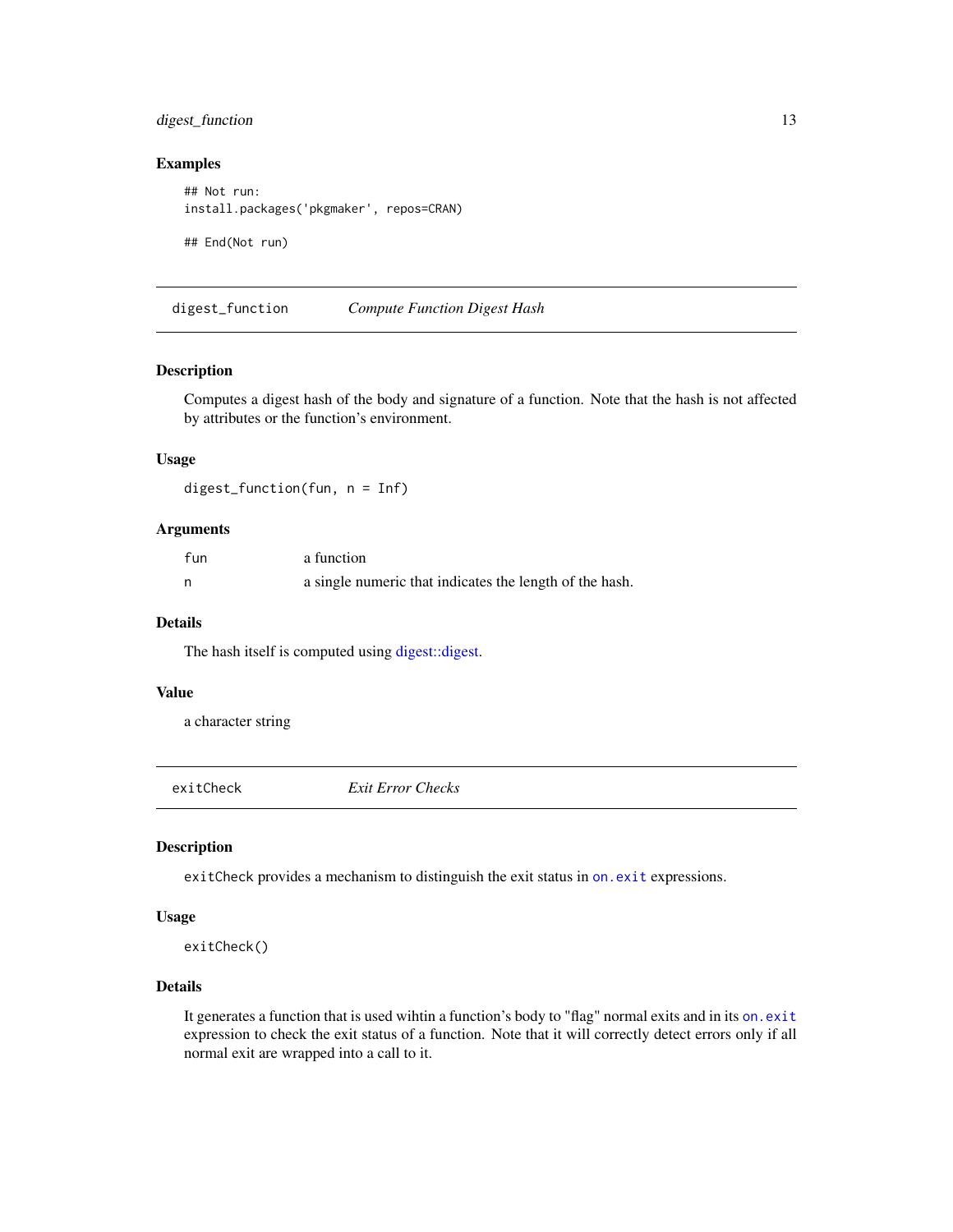# Examples

```
# define some function
f <- function(err){
 # initialise an error checker
success <- exitCheck()
 # do something on exit that depends on the error status
on.exit({
if(success()) cat("Exit with no error: do nothing\n")
else cat("Exit with error: cleaning up the mess ...\n")
})
 # throw an error here
if( err ) stop('There is an error')
success(1+1)
}
# without error
f(FALSE)
# with error
try( f(TRUE) )
```
expand\_list *Expanding Lists*

# Description

expand\_list expands a named list with a given set of default items, if these are not already in the list, partially matching their names.

#### Usage

```
expand_list(x, ..., .exact = TRUE, .names = !.exact)
expand_dots(..., .exclude = NULL)
```

| X      | input list                                                                                                                       |
|--------|----------------------------------------------------------------------------------------------------------------------------------|
| .      | extra named arguments defining the default items. A list of default values can<br>also be passed as a a single unnamed argument. |
| .exact | logical that indicates if the names in x should be partially matched against the<br>defaults.                                    |

<span id="page-13-0"></span>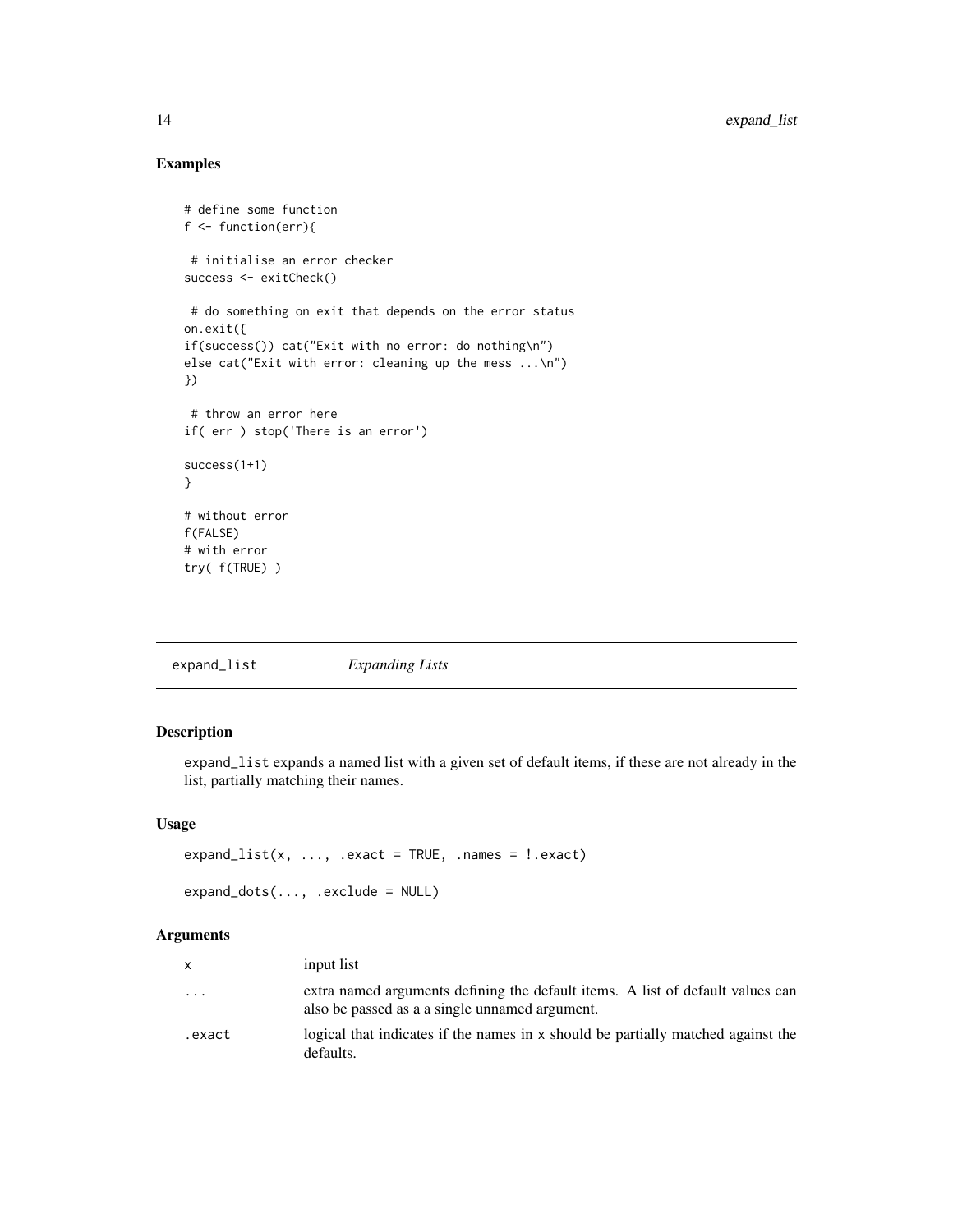# expand\_list 15

| .names   | logical that only used when . exact=FALSE and indicates that the names of items  |
|----------|----------------------------------------------------------------------------------|
|          | in x that partially match some defaults should be expanded in the returned list. |
| .exclude | optional character vector of argument names to exclude from expansion.           |

# Value

a list

# Functions

• expand\_dots: expands the ... arguments of the function in which it is called with default values, using expand\_list. It can only be called from inside a function.

#### Examples

```
expand_list(list(a=1, b=2), c=3)
expand_list(list(a=1, b=2, c=4), c=3)
# with a list
expand_list(list(a=1, b=2), list(c=3, d=10))
# no partial match
expand_list(list(a=1, b=2, c=5), cd=3)
# partial match with names expanded
expand_list(list(a=1, b=2, c=5), cd=3, .exact=FALSE)
# partial match without expanding names
expand_list(list(a=1, b=2, c=5), cd=3, .exact=FALSE, .names=FALSE)
# works also inside a function to expand a call with default arguments
f \leq function(...){
cl <- match.call()
expand_list(cl, list(a=3, b=4), .exact=FALSE)
}
f()
f(c=1)
f(a=2)f(c=1, a=2)
# expanding dot arguments
f \leftarrow function(...)\{expand_dots(list(a=2, bcd='a', xxx=20), .exclude='xxx')
}
# add default value for all arguments
f()# add default value for `bcd` only
f(a=10)
# expand names
f(a=10, b=4)
```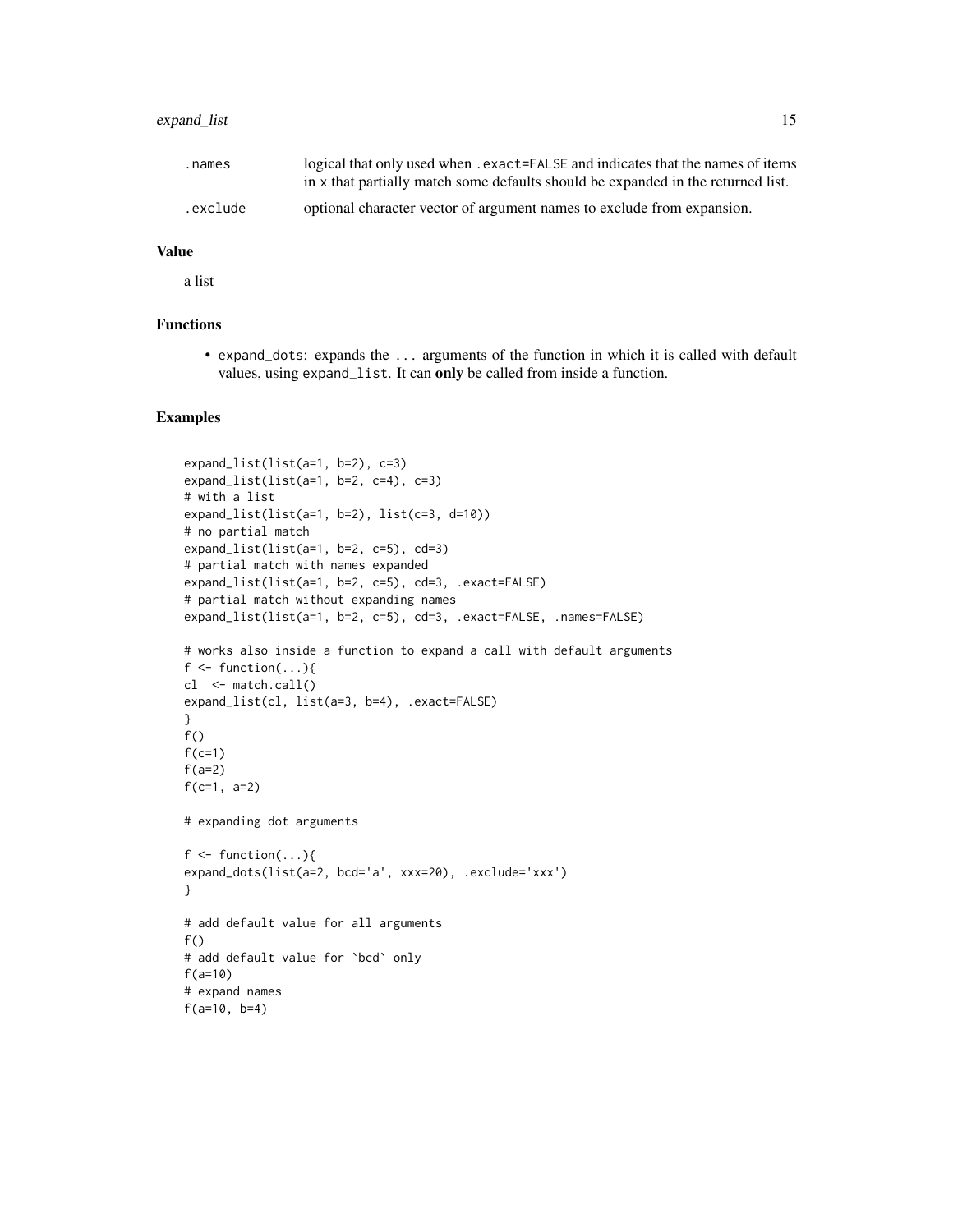<span id="page-15-0"></span>ExposeAttribute *Exposing Object Attributes*

# Description

The function ExposeAttribute creates an S3 object that exposes all attributes of any R object, by making them accessible via methods  $\frac{1}{2}$  and/or  $\frac{2}{5}$ .

# Usage

```
ExposeAttribute(object, ..., .MODE = "rw", .VALUE = FALSE)
attr_mode(x)
attr_mode(x) <- value
```

| object   | any R object whose attributes need to be exposed                                                                                                                                                                                                                                                                                                                                                                                                                                                |
|----------|-------------------------------------------------------------------------------------------------------------------------------------------------------------------------------------------------------------------------------------------------------------------------------------------------------------------------------------------------------------------------------------------------------------------------------------------------------------------------------------------------|
| .        | attributes, and optionally their respective values or access permissions. See ar-<br>gument value of attr_mode for details on the way of specifying these.                                                                                                                                                                                                                                                                                                                                      |
| .MODE    | access mode:                                                                                                                                                                                                                                                                                                                                                                                                                                                                                    |
|          | "r": (read-only) only method \$ is defined                                                                                                                                                                                                                                                                                                                                                                                                                                                      |
|          | "w": (write-only) only method \$<- is defined                                                                                                                                                                                                                                                                                                                                                                                                                                                   |
|          | "rw": (read-write) both methods \$ and \$<- are defined                                                                                                                                                                                                                                                                                                                                                                                                                                         |
| . VALUE  | logical that indicates if the values of named arguments in should be consid-<br>ered as attribute assignments, i.e. that the result object has these attributes set<br>with the specified values. In this case all these attributes will have the access<br>permission as defined by argument . MODE.                                                                                                                                                                                           |
| $\times$ | an ExposeAttribute object                                                                                                                                                                                                                                                                                                                                                                                                                                                                       |
| value    | replacement value for mode. It can be NULL to remove the ExposeAttribute<br>wrapper, a single character string to define a permission for all atributes (e.g.,<br>'rw' or 'r'), or a list specifying access permission for specific attributes or<br>classes of attributes defined by regular expressions. For example, $list(a='r', b='w', 'blabla, *')='rw'$<br>set attribute 'a' as read-only, attribute 'b' as write-only, all attributes that start<br>with 'blabla' in read-write access. |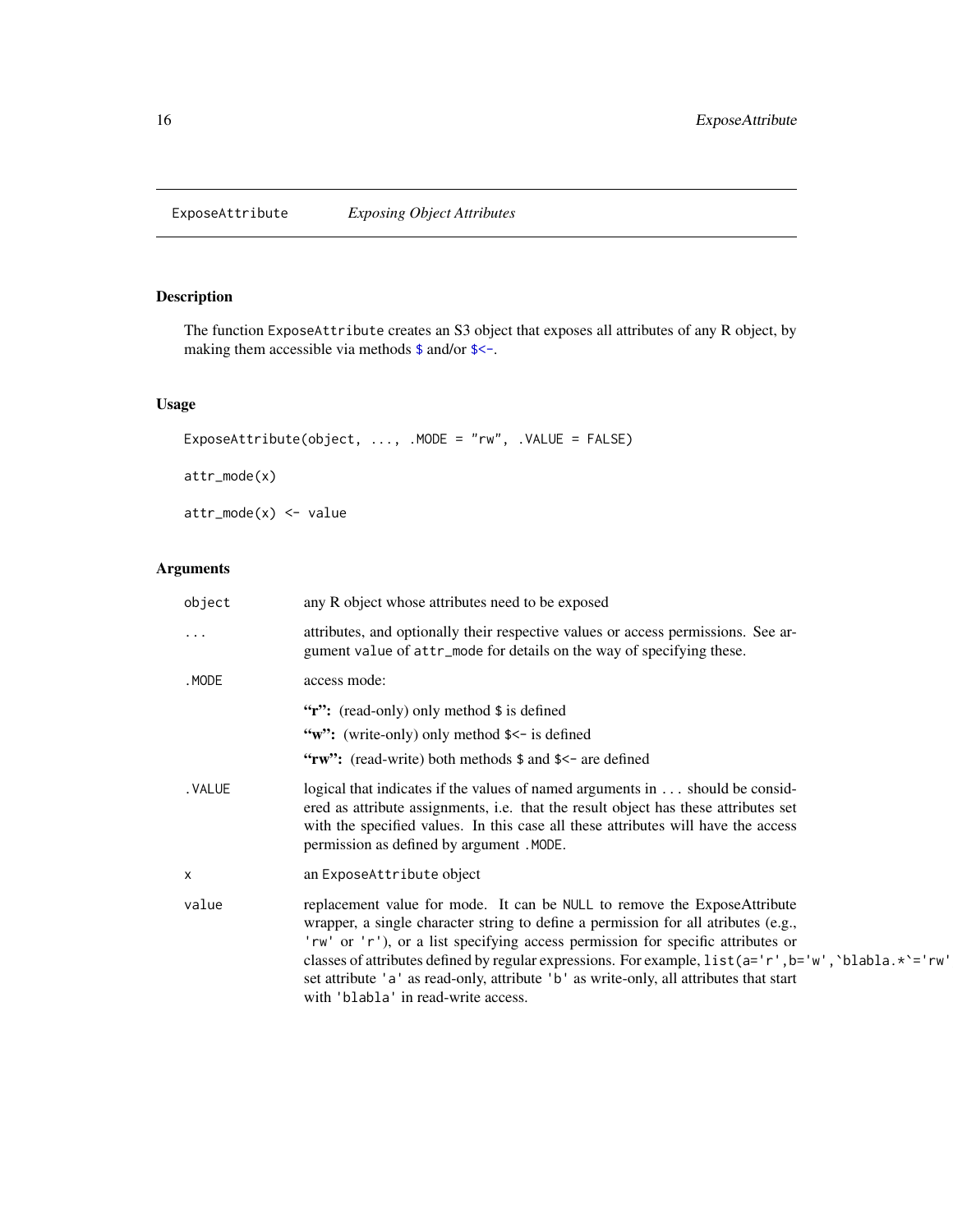<span id="page-16-0"></span>extractLocalFun *Extracting Local Function Definition*

# Description

extractLocalFun Extracts local function from wrapper functions of the following type, typically used in S4 methods: ' $function(a, b, \ldots)$  .  $local \leftarrow function(a, b, c, d, \ldots)$  .  $local(a, b, \ldots)$ } '

Works for methods that are created (setMethod) as a wrapper function to an internal function named .local.

#### Usage

extractLocalFun(f)

allFormals(f)

#### Arguments

f definition of the wrapper function

#### Value

a function

a paired list like the one returned by [formals](#page-0-0).

factor2character *Converting Factors to Character Vectors*

# Description

Converts all factor variables to character vectors in a data.frame or phenotypic data.

#### Usage

```
factor2character(x)
```
#### Arguments

x data.frame or ExpressionSet object

#### Value

an object of the same class as x.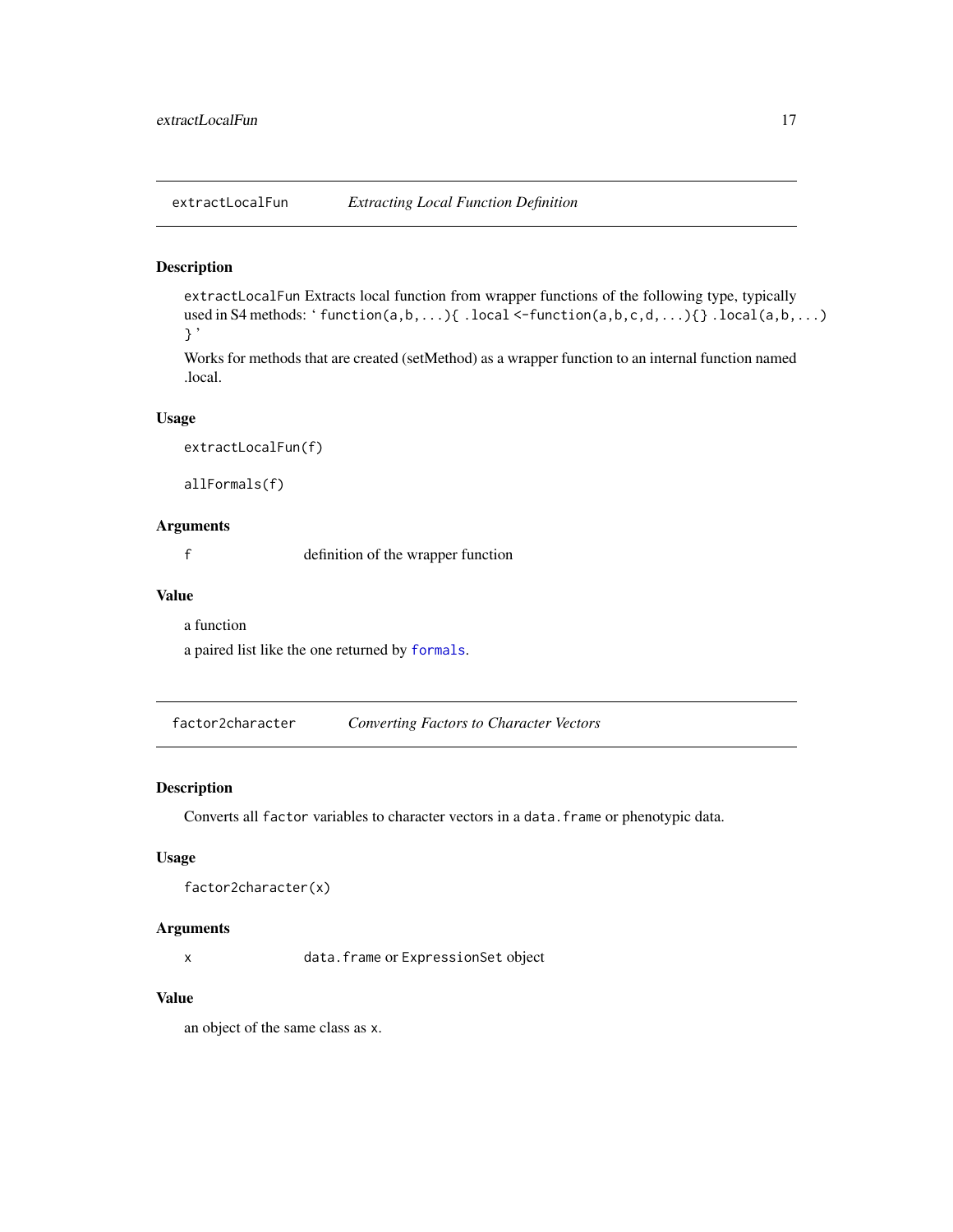<span id="page-17-0"></span>file\_extension *Extract File Extension*

# Description

Extract File Extension

#### Usage

file\_extension(x, ext = NULL)

# Arguments

|     | path as a character vector.                            |
|-----|--------------------------------------------------------|
| ext | extension to append instead of the original extension. |

# Examples

```
file_extension('alpha.txt')
file_extension(paste('aa.tt', 1:5, sep=''))
# change extension
file_extension(paste('aa.tt', 1:5, sep=''), 'pdf')
file_extension(paste('aatt', 1:5, sep=''), 'pdf')
```
find\_devpackage *Find Path to Development Package Root Directory*

# Description

Development packages are looked-up according to rules defined in a file .Rpackages in the user's home directory.

# Usage

```
find_devpackage(x, error = TRUE)
```

|       | name of the development package to lookup.                                                          |
|-------|-----------------------------------------------------------------------------------------------------|
| error | logical that indicates if an error is thrown when the project root directory could<br>not be found. |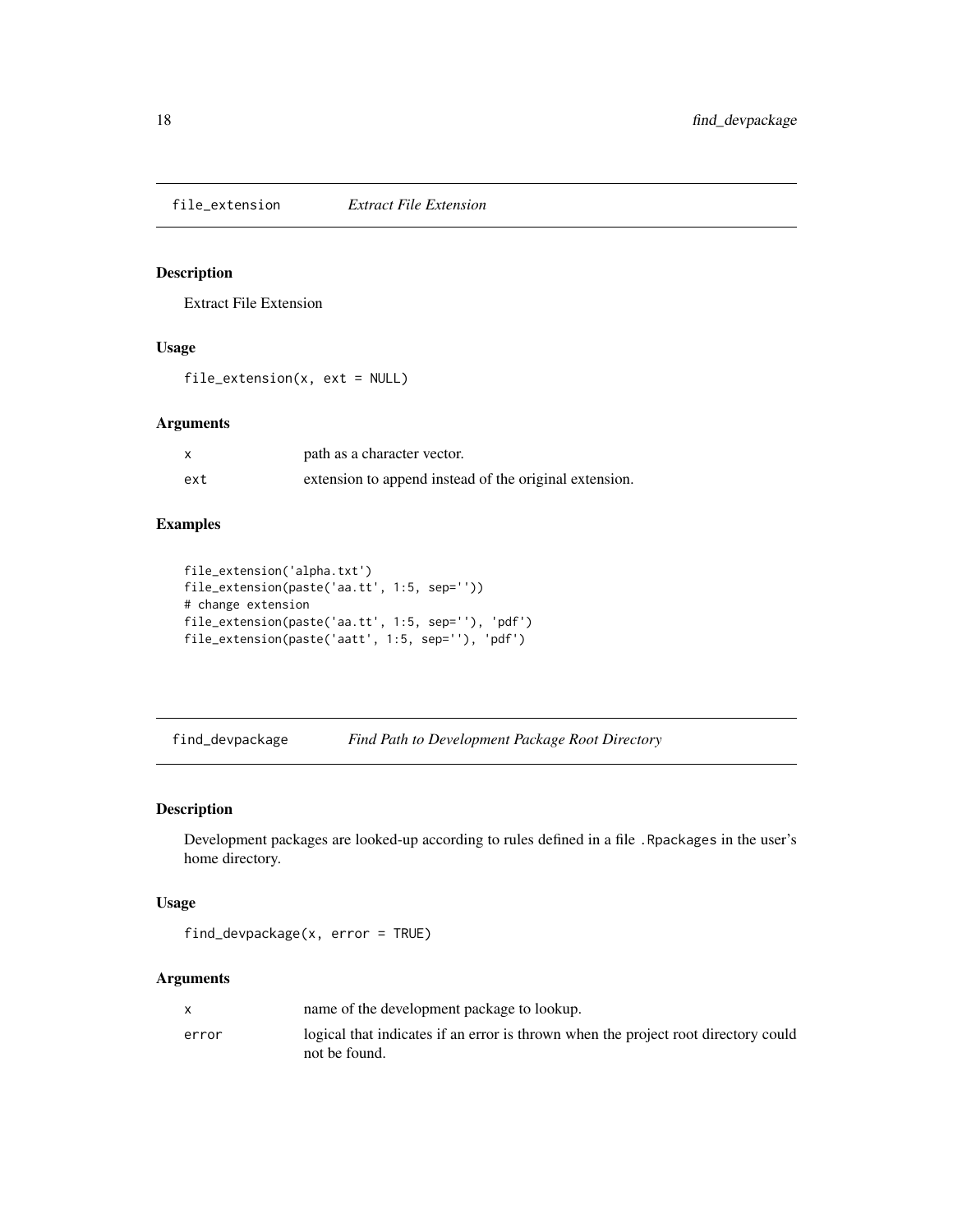#### <span id="page-18-0"></span>Specification of package path

Package paths are specified in a list with:

- unnamed elements: character strings give path to directories to lookup for sub-directories that match exactly the package's name;
- named element containing character strings: these are paths that are looked up only for packages that match the element name. If the element name contains any of the characters \*?()\$^\\][, then it is matched using regular expression.

getLoadingNamespace *Namespace Development Functions*

#### Description

getLoadingNamespace returns information about the loading namespace. It is a wrapper to [loadingNamespaceInfo](#page-0-0), that does not throw an error.

#### Usage

```
getLoadingNamespace(env = FALSE, info = FALSE, nodev = FALSE)
```

```
isLoadingNamespace(ns, nodev = FALSE)
```
isNamespaceLoaded2(ns)

isDevNamespace(ns)

addNamespaceExport(x)

 $ns\_get(x, ns = NULL, ...)$ 

#### Arguments

| env                     | logical that indicates that the namespace's environment (i.e. the namespace it-<br>self) should be returned.                                      |
|-------------------------|---------------------------------------------------------------------------------------------------------------------------------------------------|
| info                    | logical that indicates that the complete information list should be returned                                                                      |
| nodev                   | logical that indicates if loading devtools namespace should be discarded.                                                                         |
| ns                      | the name of a namespace or a namespace whose loading state is tested. If miss-<br>ing is Loading Namespace test if any namespace is being loaded. |
| $\mathsf{x}$            | character vector containing the names of R objects to export in the loading<br>namespace.                                                         |
| $\cdot$ $\cdot$ $\cdot$ | extra arguments passed to get0.                                                                                                                   |

#### Value

the name of the loading namespace if env and info are FALSE, an environment if env=TRUE, a list with elements pkgname and libname if info=TRUE.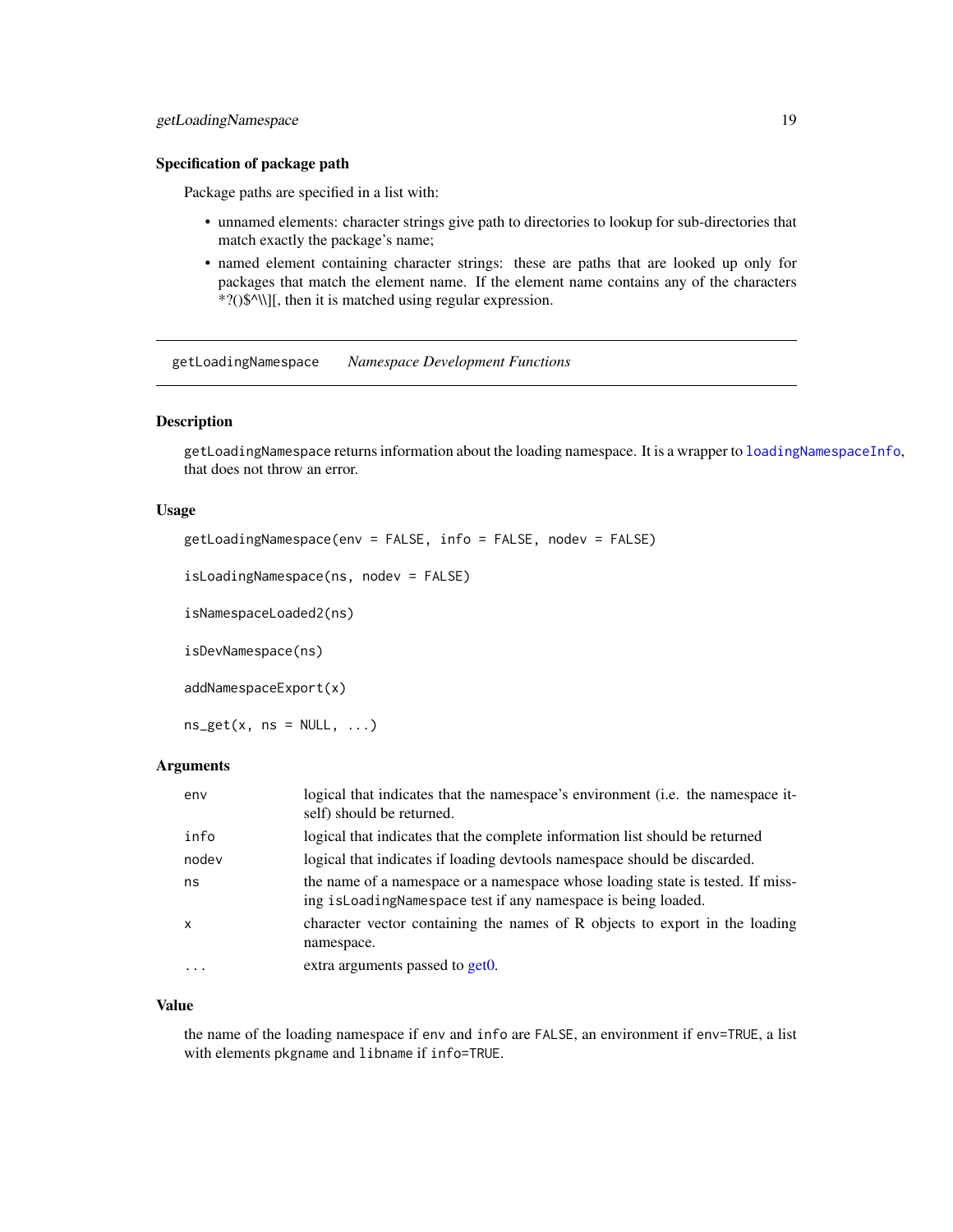# <span id="page-19-0"></span>Functions

- isLoadingNamespace: Tests if a namespace is being loaded.
- isNamespaceLoaded2: tests if a given namespace is loaded, without loading it, contrary to [isNamespace](#page-0-0). It is similar to [isNamespaceLoaded](#page-0-0) – which it uses – but also accepts environments.
- isDevNamespace: tests the current namespace is a devtools namespace.
- addNamespaceExport: Dynamically adds exported objects into the loading namespace.
- ns\_get: gets an object from a given namespace.

# gfile *Open a File Graphic Device*

#### Description

Opens a graphic device depending on the file extension.

# Usage

```
gfile(filename, width, height, ...)
```
#### Arguments

| filename                | path to the image file to create.                                          |
|-------------------------|----------------------------------------------------------------------------|
| width                   | output width                                                               |
| height                  | output height                                                              |
| $\cdot$ $\cdot$ $\cdot$ | other arguments passed to the relevant device function such as png or pdf. |
|                         | importFrom grDevices bmp jpeg pdf png svg tiff                             |

graphics-utils *Utility Functions for Graphics*

# Description

Utility Functions for Graphics

mfrow returns a 2-long numeric vector suitable to use in [par\(](#page-0-0)mfrow=x), that will arrange n panels in a single plot.

#### Usage

mfrow(n)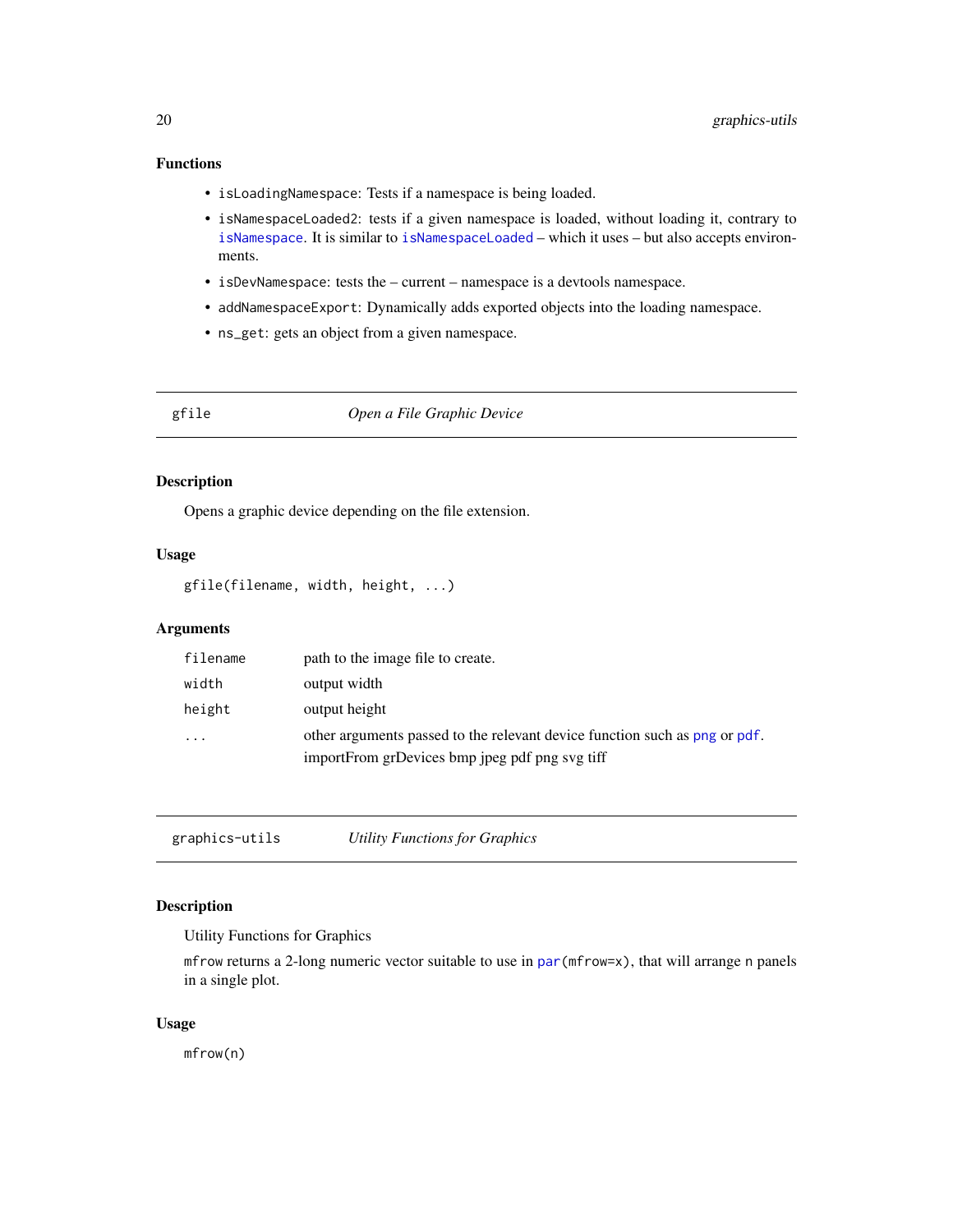#### <span id="page-20-0"></span>hasArg2 21

# Arguments

n number of plots to be arranged.

# Examples

mfrow(1) mfrow(2) mfrow(3) mfrow(4) mfrow(10)

hasArg2 *Checking for Missing Arguments*

# Description

This function is identical to [hasArg](#page-0-0), except that it accepts the argument name as a character string. This avoids to have a check NOTE about invisible binding variable.

# Usage

hasArg2(name)

# Arguments

name the name of an argument as a character string.

# Examples

f <- function(...){ hasArg2('abc') }  $f(a=1)$  $f(abc=1)$ f(b=1)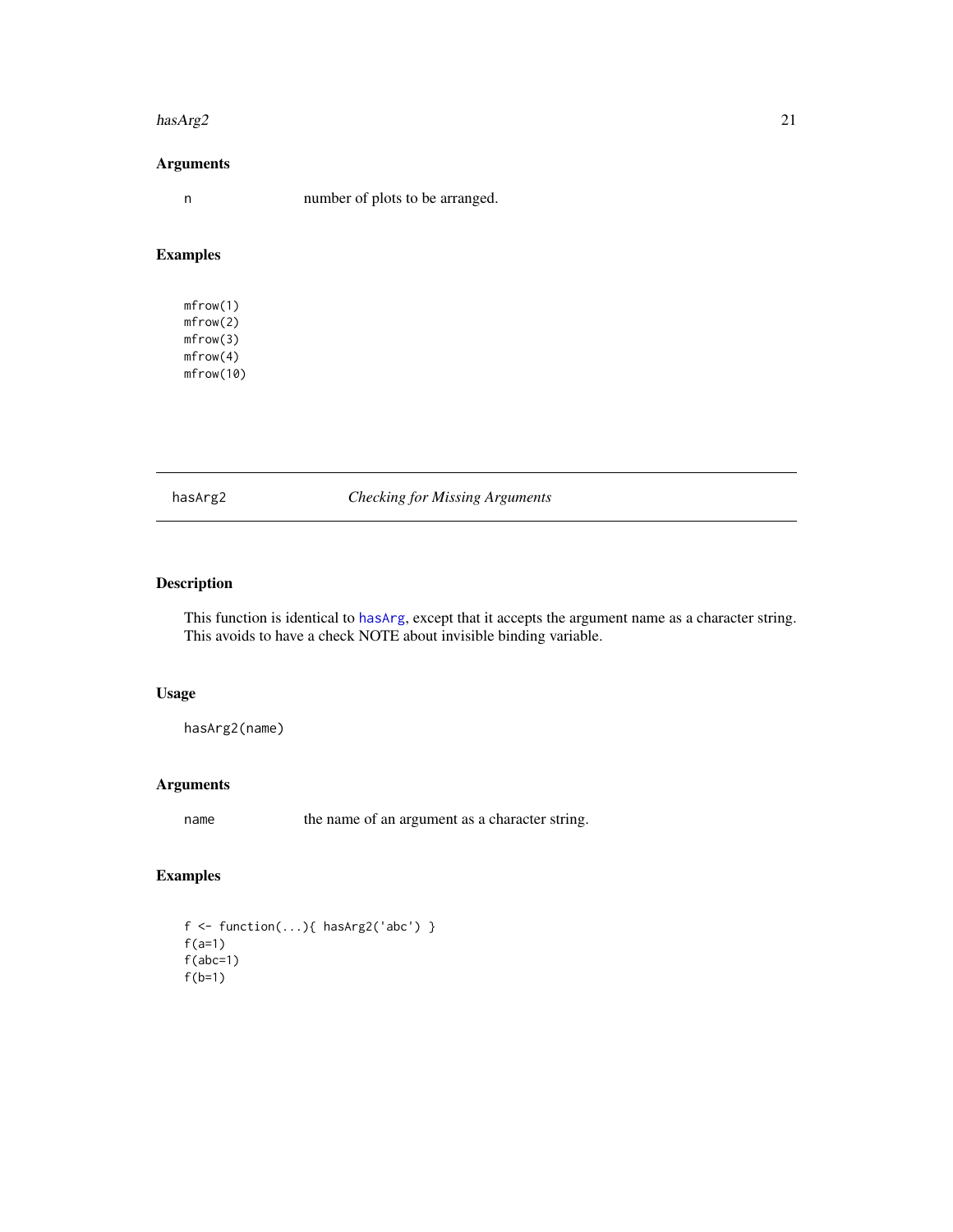<span id="page-21-0"></span>

Tells if some environment variable(s) are defined.

# Usage

hasEnvar(x)

#### Arguments

x environment variable name, as a character vector.

# Examples

hasEnvar('\_R\_CHECK\_TIMINGS\_') hasEnvar('ABCD')

inSweave *Identifying Sweave Run*

# Description

Tells if the current code is being executed within a Sweave document.

#### Usage

inSweave()

# Value

TRUE or FALSE

# Examples

# Not in a Sweave document inSweave()

# Within a Sweave document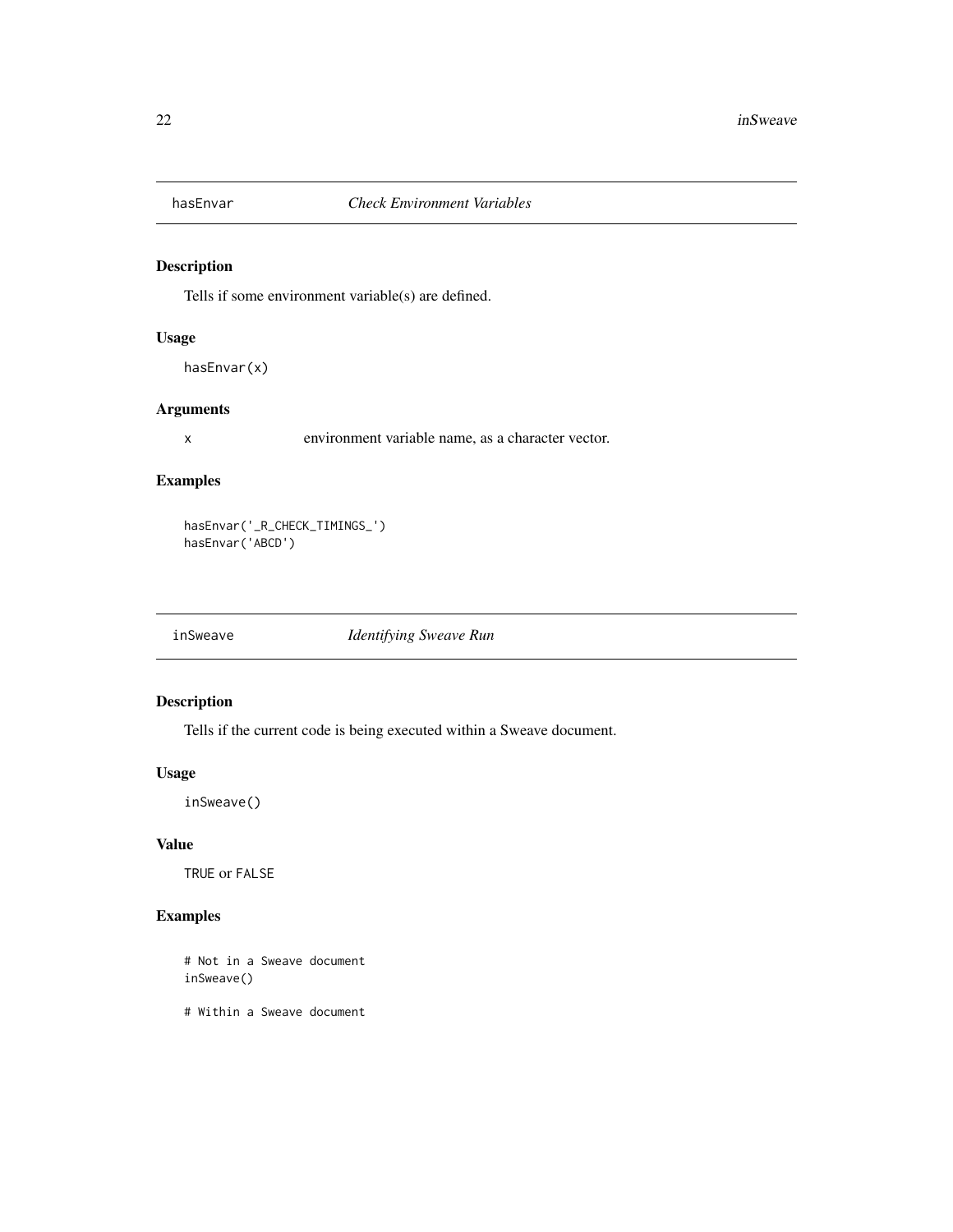<span id="page-22-0"></span>

Like base [require](#page-0-0), irequire tries to find and load a package, but in an interactive way, i.e. offering the user to install it if not found.

# Usage

```
irequire(
 package,
 lib = NULL,
  ...,
 load = TRUE,msg = NULL,quiet = TRUE,
 prependLF = FALSE,
 ptype = c("CRAN-like", "BioC", "BioCsoft", "BioCann"),
 autoinstall = !interactive()
)
```
# Arguments

| package     | name of the package                                                                                                                                                                                                                                                        |
|-------------|----------------------------------------------------------------------------------------------------------------------------------------------------------------------------------------------------------------------------------------------------------------------------|
| lib         | path to the directory (library) where the package is to be looked for and installed<br>if agreed by the user.                                                                                                                                                              |
| $\cdots$    | extra arguments passed to install. packages.                                                                                                                                                                                                                               |
| load        | a logical that indicates if the package should be loaded, possibly after installa-<br>tion.                                                                                                                                                                                |
| msg         | message to display in case the package is not found when first trying to load/find<br>it. This message is appended to the string "Package ' <packagename>' is required".</packagename>                                                                                     |
| quiet       | logical that indicates if loading a package should be done quietly with require, quiet<br>or normally with require.                                                                                                                                                        |
| prependLF   | logical that indicates if the message should start at a new line.                                                                                                                                                                                                          |
| ptype       | type of package: from CRAN-like repositories, Bioconductor, Bioconductor<br>software, Bioconductor annotation. Bioconductor packages are installed us-<br>ing bioclite from the <b>BiocInstaller</b> package or fetched on line at http://<br>bioconductor.org/biocLite.R. |
| autoinstall | logical that indicates if missing packages should just be installed without asking<br>with the user, which is the default in non-interactive sessions.                                                                                                                     |

# Value

TRUE if the package was successfully loaded/found (installed), FALSE otherwise.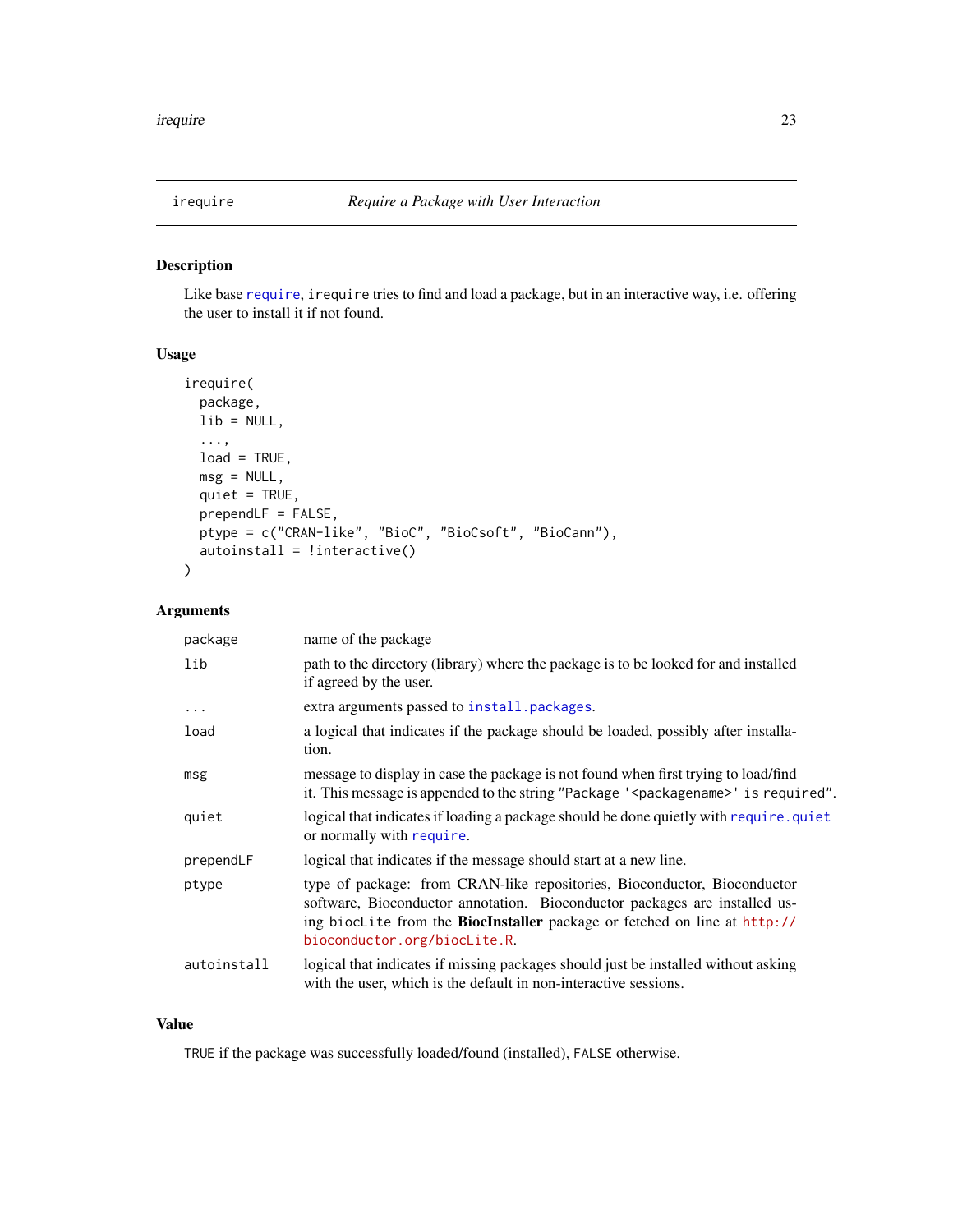# <span id="page-23-0"></span>See Also

Other require: [require.quiet\(](#page-58-1))

isCRANcheck *Package Check Utils*

# Description

isCRANcheck tries to identify if one is running CRAN-like checks.

#### Usage

isCRANcheck(...)

isCRAN\_timing()

isCHECK()

# Arguments

... each argument specifies a set of tests to do using an AND operator. The final result tests if any of the test set is true. Possible values are: 'timing' Check if the environment variable \_R\_CHECK\_TIMINGS\_ is set, as with the flag '--timing' was set. 'cran' Check if the environment variable \_R\_CHECK\_CRAN\_INCOMING\_ is set, as with the flag '--as-cran' was set.

#### Details

Currently isCRANcheck returns TRUE if the check is run with either environment variable \_R\_CHECK\_TIMINGS\_ (as set by flag '--timings') or \_R\_CHECK\_CRAN\_INCOMINGS\_ (as set by flag '--as-cran').

Warning: the checks performed on CRAN check machines are on purpose not always run with such flags, so that users cannot effectively "trick" the checks. As a result, there is no guarantee this function effectively identifies such checks. If really needed for honest reasons, CRAN recommends users rely on custom dedicated environment variables to enable specific tests or examples.

#### Functions

- isCRAN\_timing: tells if one is running CRAN check with flag '--timing'.
- isCHECK: tries harder to test if running under R CMD check. It will definitely identifies check runs for:
	- unit tests that use the unified unit test framework defined by pkgmaker (see [utest](#page-77-1));
	- examples that are run with option R\_CHECK\_RUNNING\_EXAMPLES\_ = TRUE, which is automatically set for man pages generated with a fork of roxygen2 (see *References*).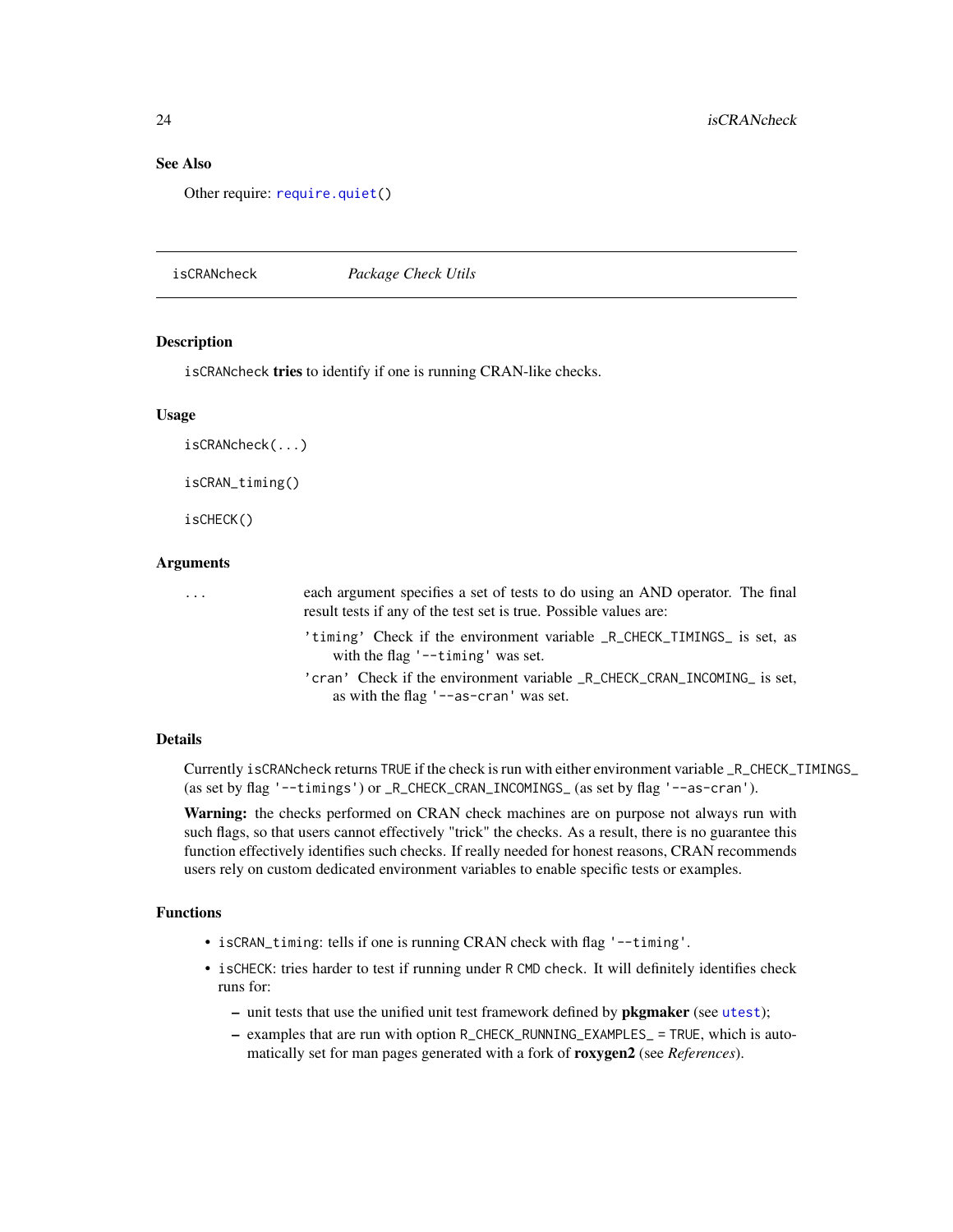# <span id="page-24-0"></span>is\_package\_path 25

Currently, isCHECK checks both CRAN expected flags, the value of environment variable \_R\_CHECK\_RUNNING\_UTESTS\_, and the value of option R\_CHECK\_RUNNING\_EXAMPLES\_. It will return TRUE if any of these environment variables is set to anything not equivalent to FALSE, or if the option is TRUE. For example, the function [utest](#page-77-1) sets it to the name of the package being checked (\_R\_CHECK\_RUNNING\_UTESTS\_=<pkgname>), but unit tests run as part of unit tests vignettes are run with \_R\_CHECK\_RUNNING\_UTESTS\_=FALSE, so that all tests are run and reported when generating them.

# References

Adapted from the function CRAN in the fda package.

<https://github.com/renozao/roxygen>

# Examples

isCHECK()

is\_package\_path *Test for Package Root Directory*

# Description

Tells if a directory is a package directory, i.e. that it contains a DESCRIPTION file.

#### Usage

```
is_package_path(x, error = FALSE)
```

|       | path to the directory to test                                                                       |
|-------|-----------------------------------------------------------------------------------------------------|
| error | logical that indicates if an error should be raised if the directory is not a package<br>directory. |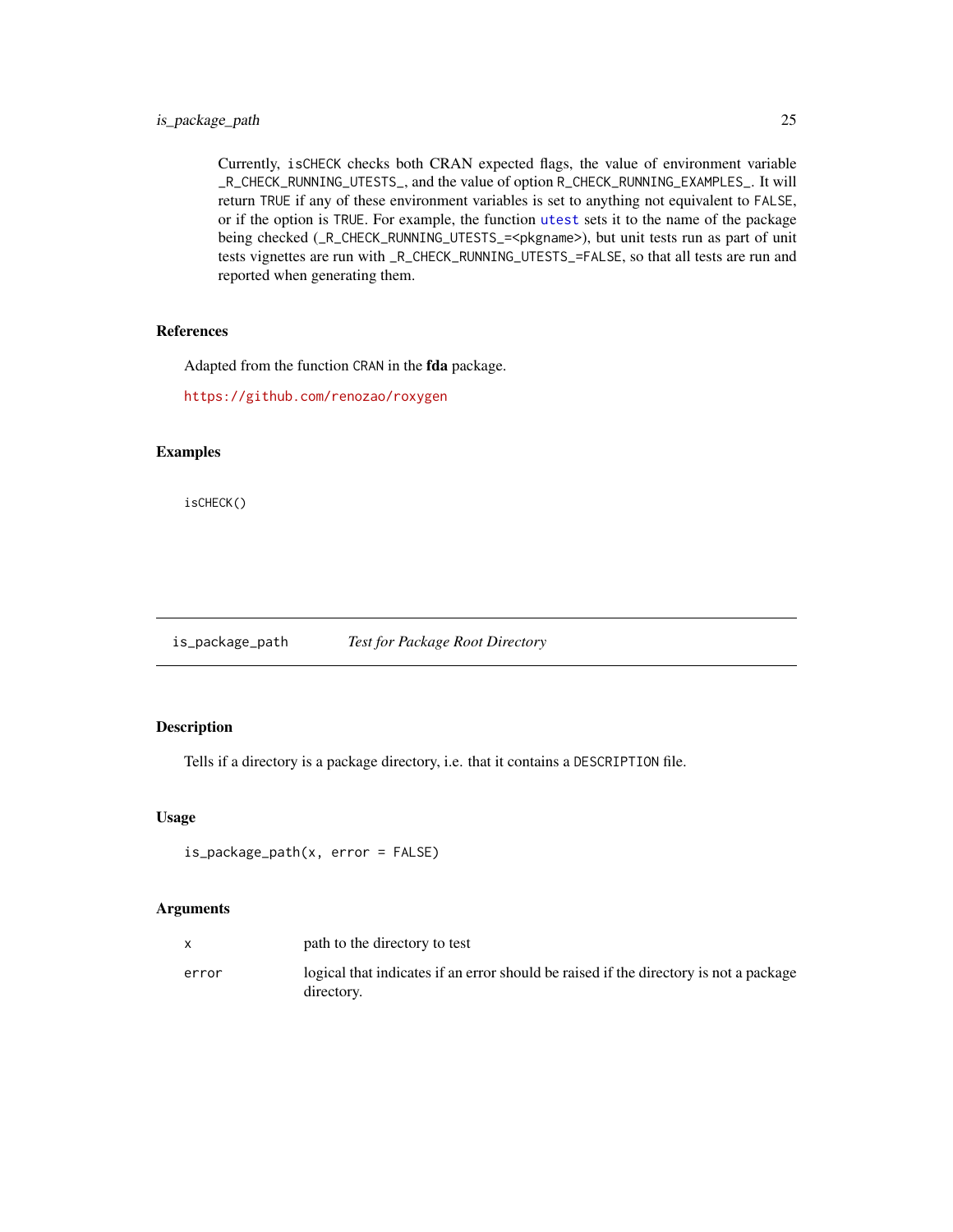<span id="page-25-0"></span>

Testing Object Type

is\_NA tests if a variable is exactly NA (logical, character, numeric or integer)

isFALSE Tests if a variable is exactly FALSE.

isNumber tests if a variable is a single number

isReal tests if a variable is a single real number

isInteger tests if an object is a single integer

isString tests if an object is a character string.

is.dir tests if a filename is a directory.

is.file tests if a filename is a file.

hasNames tests if an object has names.

# Usage

 $is\_NA(x)$ isFALSE(x) isNumber(x) isReal(x) isInteger(x) isString(x, y, ignore.case = FALSE) is.dir(x) is.file(x)  $hasNames(x, all = FALSE)$ 

| X           | an R object                                                         |
|-------------|---------------------------------------------------------------------|
| <b>y</b>    | character string to compare with.                                   |
| ignore.case | logical that indicates if the comparison should be case sensistive. |
| all         | logical that indicates if the object needs all names non empty      |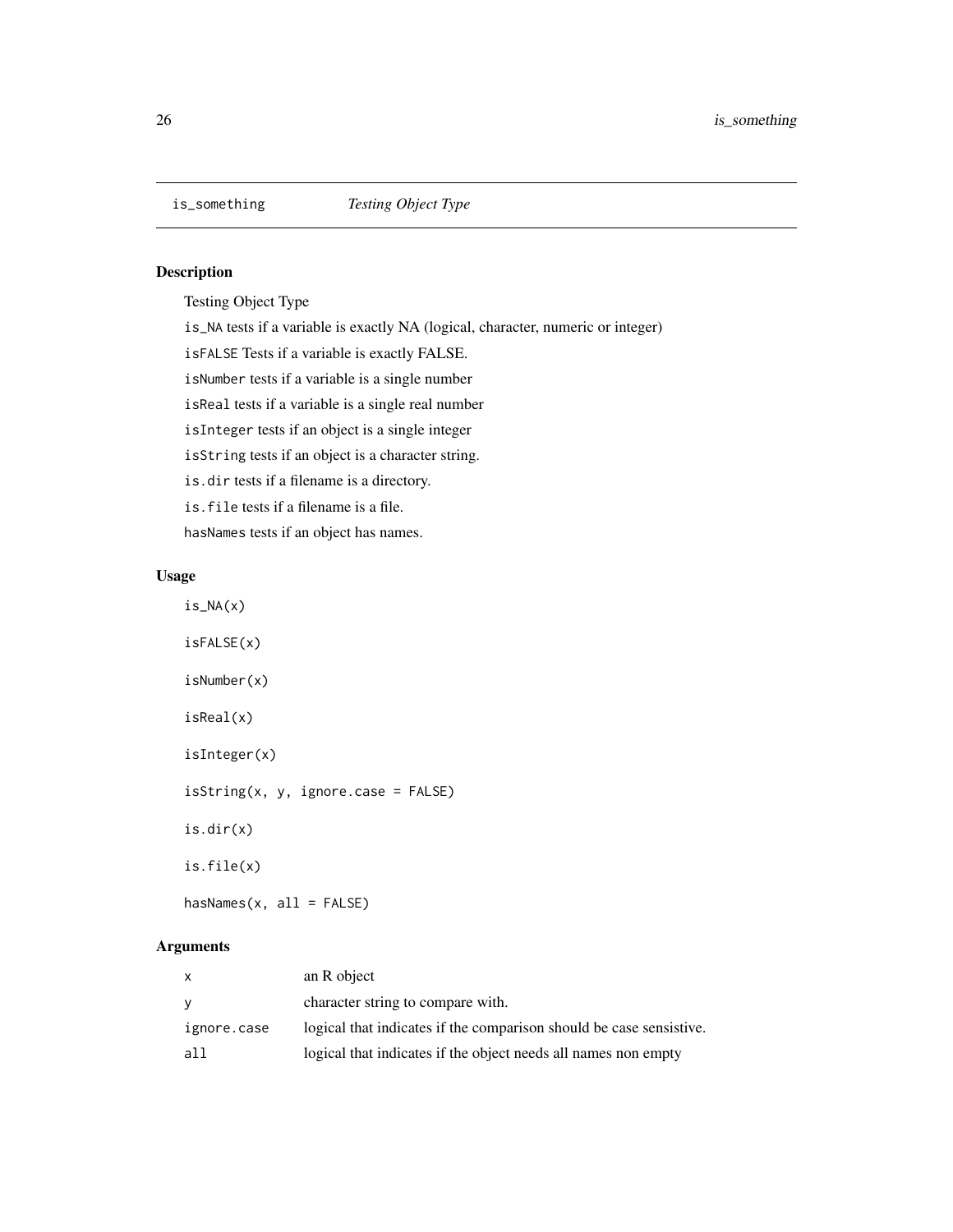#### <span id="page-26-0"></span>iterCount 27

# Value

TRUE or FALSE

# See Also

[isTRUE](#page-0-0)

iterCount *Simple Text Iteration Counter*

# Description

Simple Text Iteration Counter

# Usage

iterCount(n = 100, i0 = 0L, title = "Iterations", extra = NULL, verbose = TRUE)

# Arguments

| n       | number of total steps                                     |
|---------|-----------------------------------------------------------|
| i0      | starting step                                             |
| title   | character string to use as title                          |
| extra   | character vector providing extra text to add at each step |
| verbose | logical that toggles the counter                          |

# Examples

```
progress <- iterCount(LETTERS)
res <- sapply(LETTERS, function(x){
Sys.sleep(.1)
progress()
})
# terminate counter
i_end <- progress(NULL)
i_end
```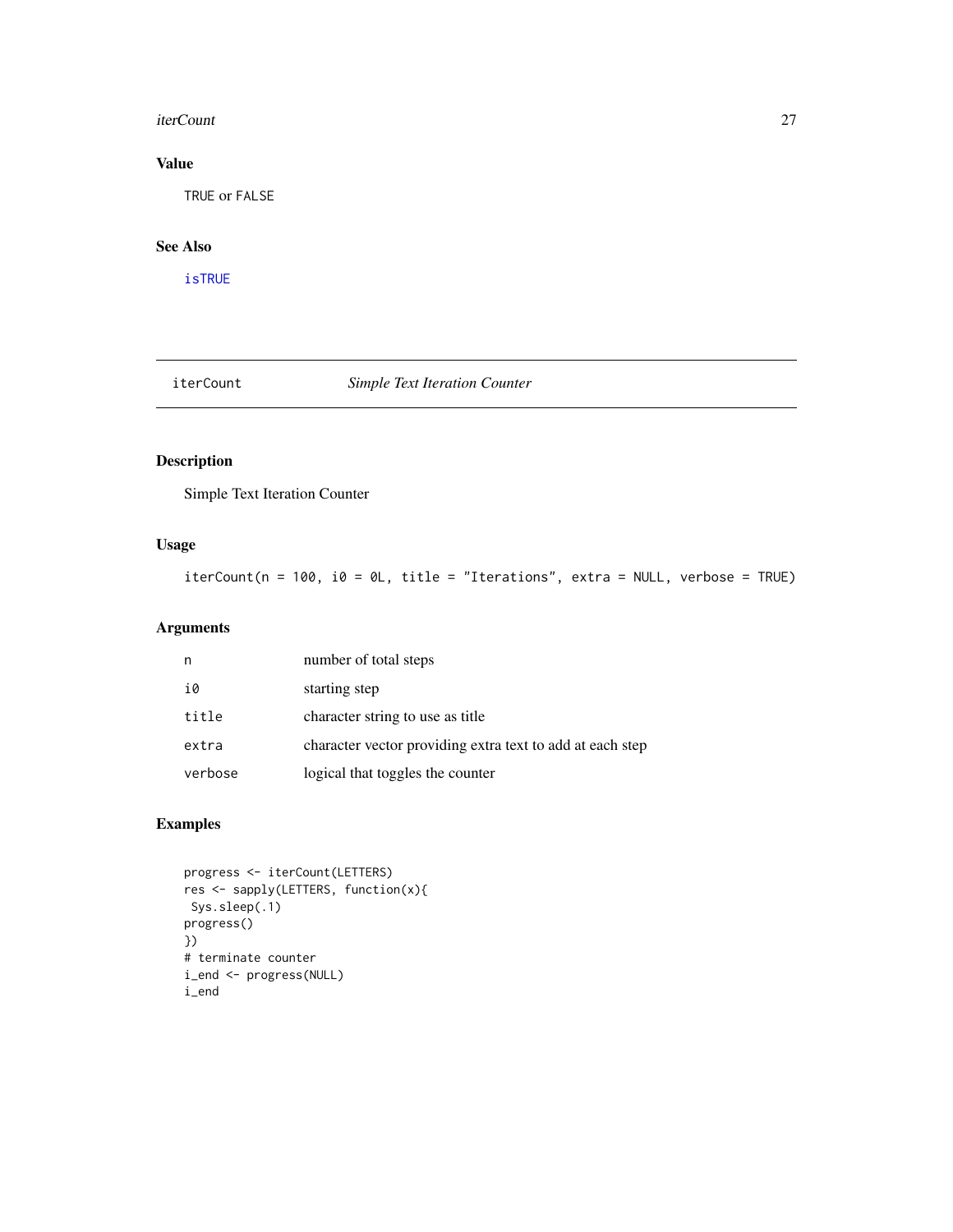<span id="page-27-0"></span>

knit\_ex is a utility function for running small knitr examples, e.g., to illustrate functionalities or issues.

hook\_backspace is a chunk hook that enables the use of backspace characters in the output (e.g., as used in progress bars), and still obtain a final output as in the console.

#### Usage

```
knit\_ex(x, ..., quite = TRUE, open = FALSE)
```
hook\_try(before, options, envir)

hook\_backspace()

hook\_toggle()

# Arguments

| $\mathsf{x}$     | text to knit as a character vector                                                                                                                                                                                                                                             |
|------------------|--------------------------------------------------------------------------------------------------------------------------------------------------------------------------------------------------------------------------------------------------------------------------------|
| $\ddots$         | arguments passed to knit2html or knit                                                                                                                                                                                                                                          |
| quiet            | logical that indicates if knitting should be quiet (no progress bars etc).                                                                                                                                                                                                     |
| open             | logical, only used when x is in .Rmd format, that indicates if the generated<br>document result should be open in a browse, instead of being printed on screen.<br>Not that a browser will not open in non-interactive sessions, and the result will<br>be returned invisibly. |
| before           | logical that indicates when the hook is being called: before or after the chunk is<br>processed.                                                                                                                                                                               |
| options<br>envir | list of current knitr chunk options<br>environment where the chunk is evaluated                                                                                                                                                                                                |

#### Value

knit\_ex returns the generated code, although invisibly when open=TRUE.

#### Functions

• hook\_try: is a knitr hook to enable showing error messages thrown by [try](#page-0-0). The function is not meant to be called directly, but only registered using [knitr::knit\\_hooks](#page-0-0) (see details on this dedicated man page).

This simply defines a function try in envir that prints the error message if any, and is called instead of base [try](#page-0-0).

• hook\_toggle: is a chunk hook that adds clickable elements to toggle *indvidual* code chunks in HTML documents generated from .Rmd files.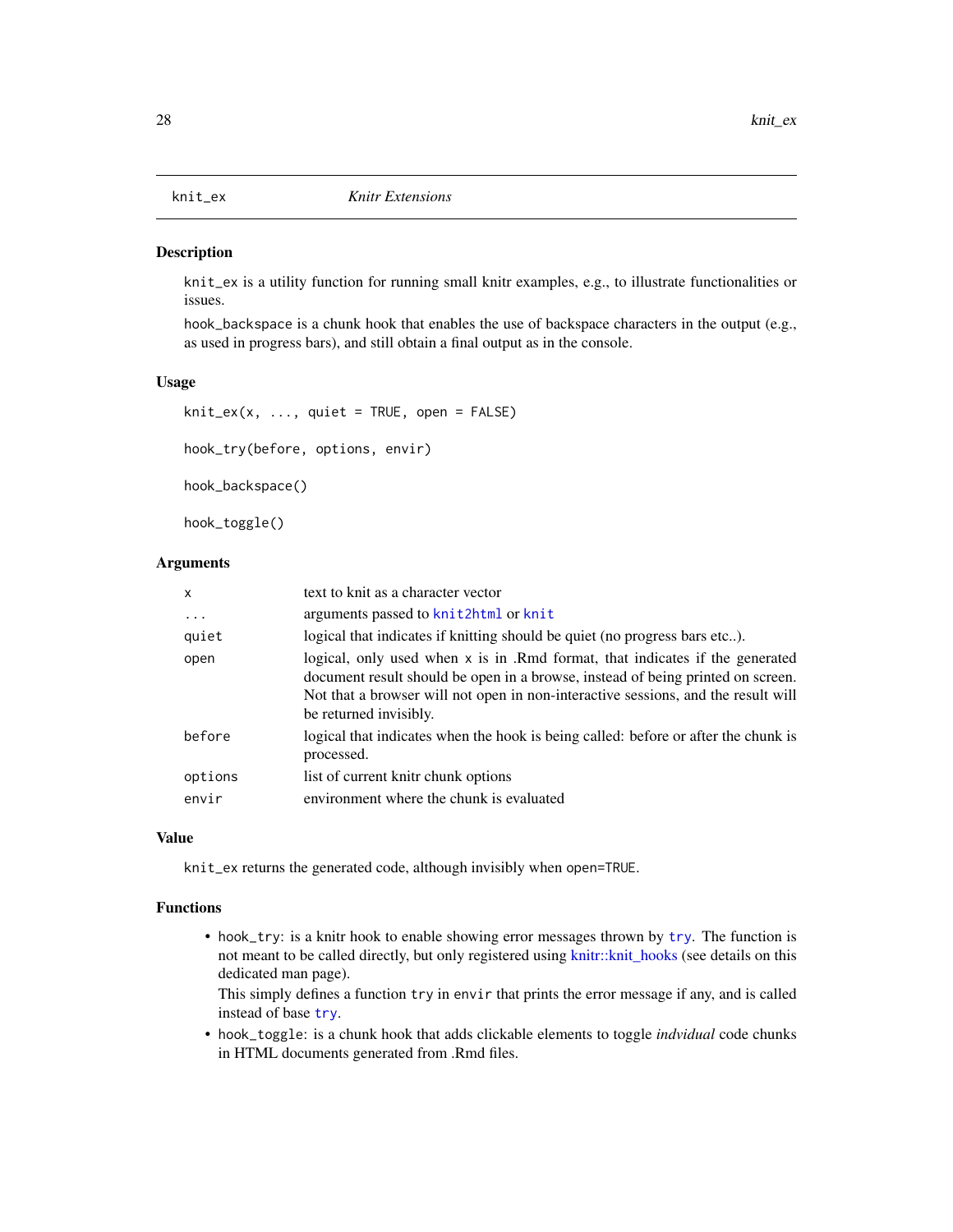knit\_ex 29

# Examples

```
library(knitr)
knit_ex("1 + 1")
library(knitr)
# standard error message is caught
knit_ex("stop('ah ah')")
# with try the error is output on stderr but not caughted by knitr
knit_ex("try( stop('ah ah') )")
# no message caught
knit_ex("
^^^{r, include = FALSE}
knit_hooks$set(try = pkgmaker::hook_try)
\land\land\land^^^{r, try=TRUE}
try( stop('ah ah') )
\wedge \wedge \wedge \wedge# Correctly formatting backspaces in chunk outputs
tmp <- tempfile(fileext = '.Rmd')
cat(file = tmp, "^^^{r, include = FALSE}
library(knitr)
knit_hooks$set(backspace = pkgmaker::hook_backspace())
\land\land\landDefault knitr does not handle backspace and adds a special character:
\wedge\wedge\wedge\{r\}cat('abc\bd')
\lambda \lambda \lambdaUsing the hook backspace solves the issue:
^^^{r, backspace=TRUE}
cat('abc\bd')
\lambda \lambda \lambda")
# knit
out <- knitr::knit2html(tmp, fragment.only = TRUE)
# look at output
## Not run:
  browseURL(out)
  edit( file = out)
## End(Not run)
# cleanup
```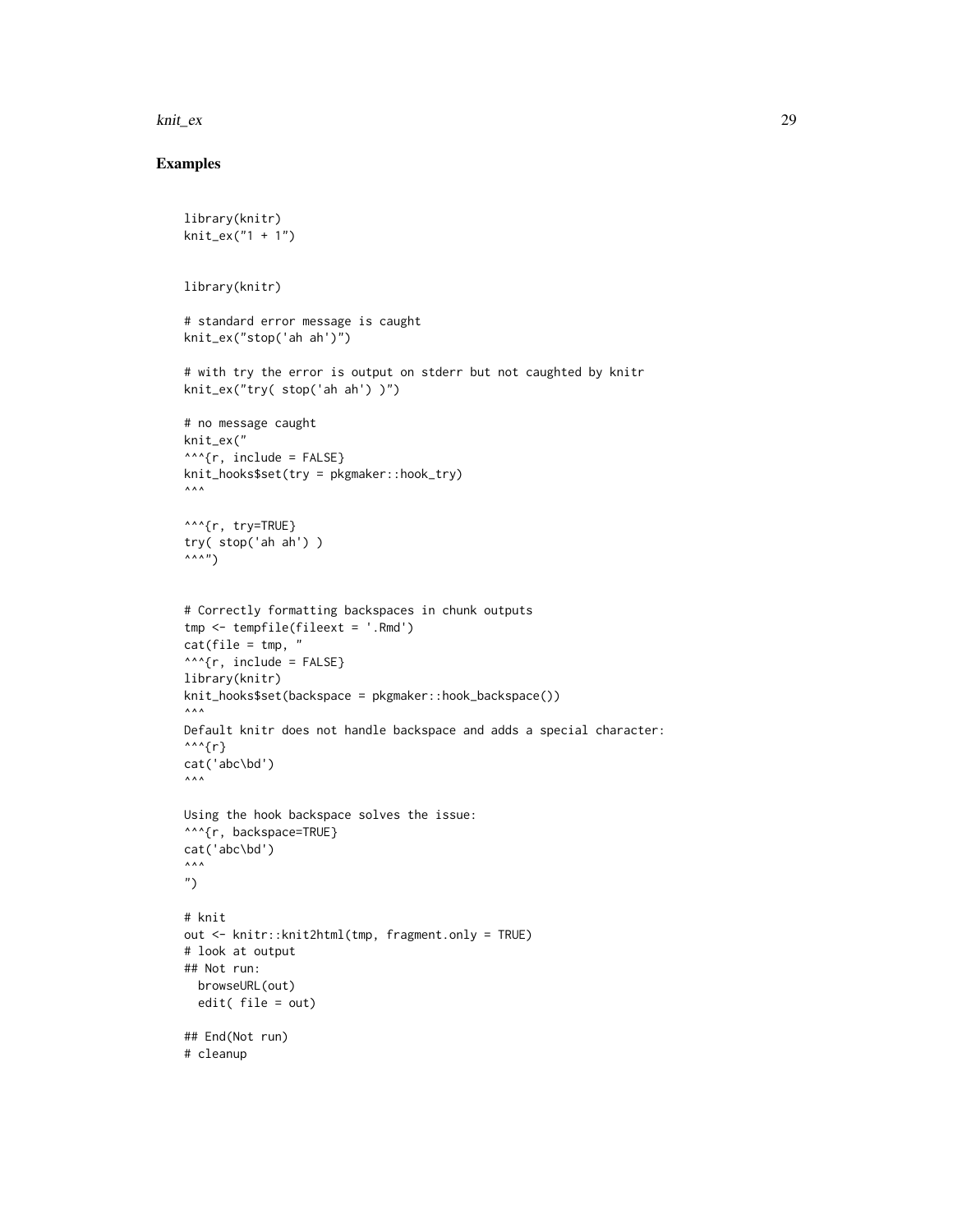```
out_files <- list.files(dirname(out), full.names = TRUE,
                              pattern = paste0("^", tools::file_path_sans_ext(out)))
unlink(c(tmp, out_files))
knit_ex("
Declare chunk hook:
^^^{r, setup}
library(knitr)
knit_hooks$set(toggle = hook_toggle())
\lambda \wedge \lambdaThe R code of this chunk can be toggled on/off, and starts visible:
^^^{r, toggle=TRUE}
print(1:10)
\land\land\landThe R code of this chunk can be toggled on/off, and starts hidden:
^^^{r, toggle=FALSE}
print(1:10)
\lambda \lambda \lambdaThis is a plain chunk that cannot be toggled on/off:
\wedge\wedge\wedge {r}
print(1:10)
\lambda \lambda \lambdaNow all chunks can be toggled and start visible:
^^^{r, toggle_all}
opts_chunk$set(toggle = TRUE)
\land\land\land\land \land \land \r}
sample(5)
\land\land\landTo diable the toggle link, one can pass anything except TRUE/FALSE:
^{\wedge\wedge\wedge} {r, toggle = NA}
sample(5)
\lambda \wedge \lambda", open = TRUE)
```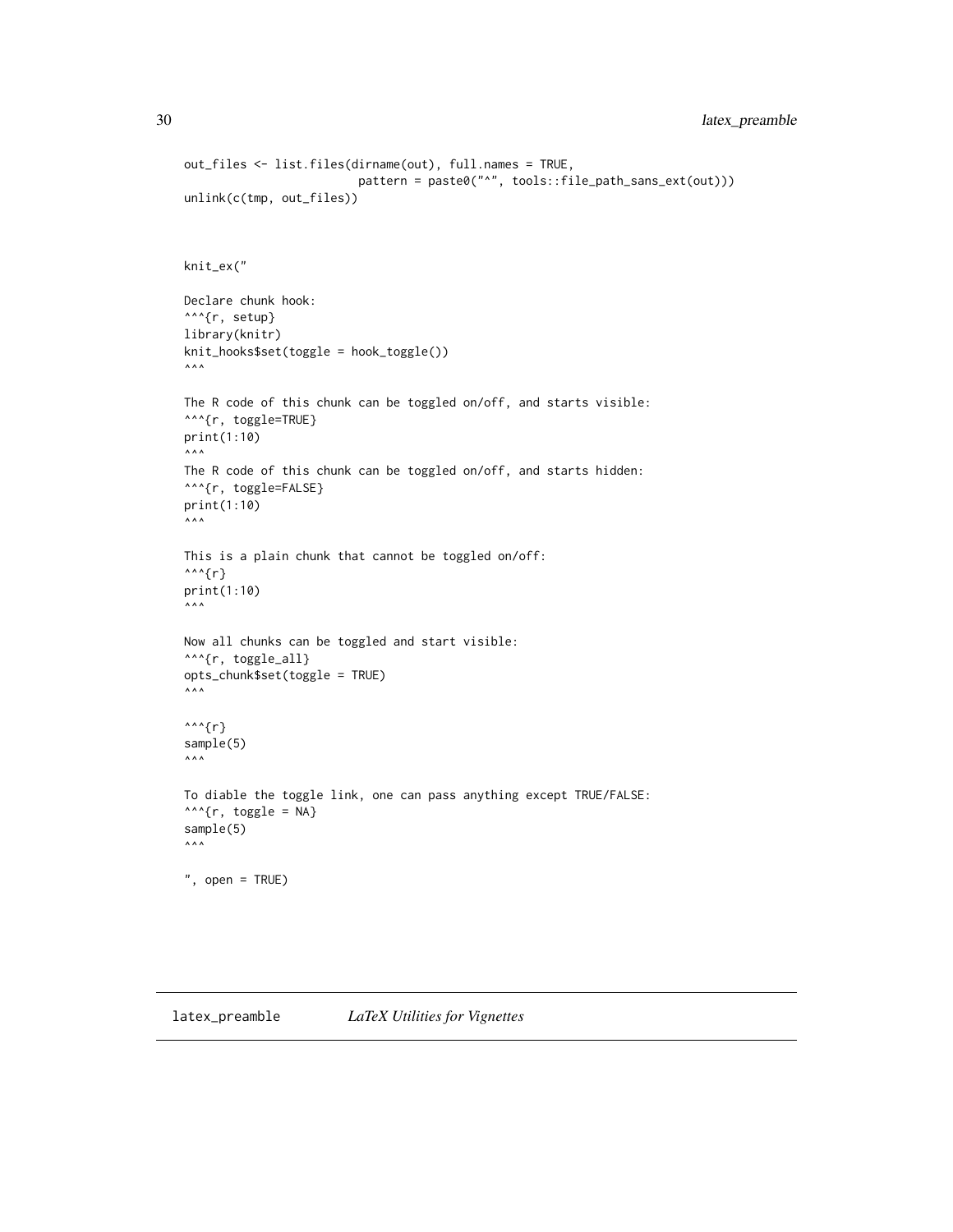# latex\_preamble 31

# Description

latex\_preamble outputs/returns command definition LaTeX commands to be put in the preamble of vignettes.

# Usage

```
latex_preamble(
 PACKAGE,
 R = TRUE,CRAN = TRUE,
 Bioconductor = TRUE,
  GEO = TRUE,
 ArrayExpress = TRUE,
 biblatex = FALSE,
 only = FALSE,
  file = "\mathcal{E}
```
latex\_bibliography(PACKAGE, file = "")

# Arguments

| <b>PACKAGE</b> | package name                                                                                                                       |
|----------------|------------------------------------------------------------------------------------------------------------------------------------|
| R              | logical that indicate if general R commands should be added (e.g. package<br>names, inline R code format commands)                 |
| <b>CRAN</b>    | logical that indicate if general CRAN commands should be added (e.g. CRAN<br>package citations)                                    |
| Bioconductor   | logical that indicate if general Bioconductor commands should be added (e.g.<br>Bioc package citations)                            |
| <b>GEO</b>     | logical that indicate if general GEOmnibus commands should be added (e.g.<br>urls to GEO datasets)                                 |
| ArrayExpress   | logical that indicate if general Array Express commands should be added (e.g.<br>urls to Array Express datasets)                   |
| biblatex       | logical that indicates if a \bibliography command should be added to include<br>references from the package's REFERENCES.bib file. |
| only           | a logical that indicates if the only the commands whose dedicated argument is<br>not missing should be considered.                 |
| file           | connection where to print. If NULL the result is returned silently.                                                                |

# Details

Argument PACKAGE is not required for latex\_preamble, but must be correctly specified to ensure biblatex=TRUE generates the correct bibliography command.

#### Functions

• latex\_bibliography: latex\_bibliography prints or return a LaTeX command that includes a package bibliography file if it exists.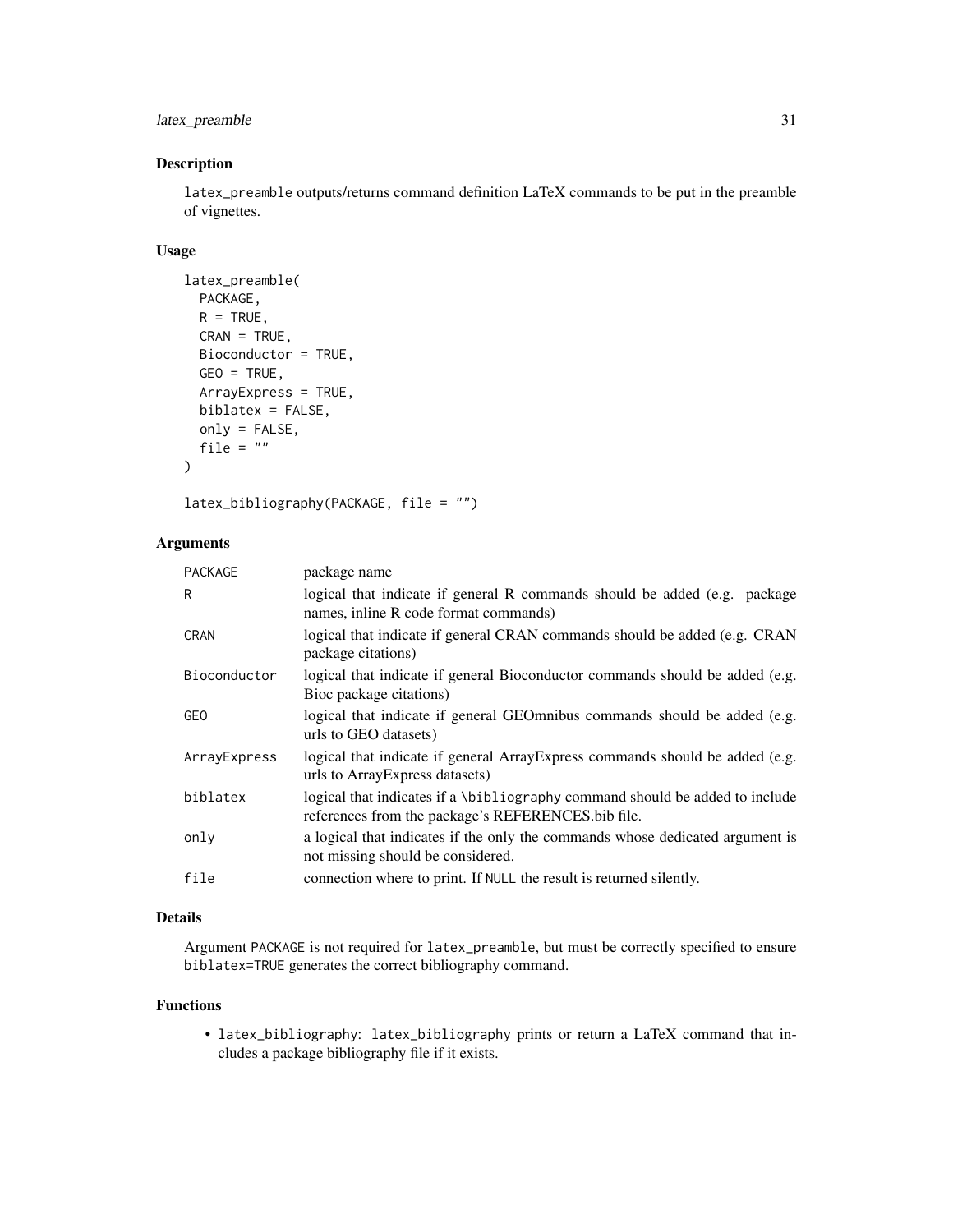32 list.data

# Examples

```
latex_preamble()
latex_preamble(R=TRUE, only=TRUE)
latex_preamble(R=FALSE, CRAN=FALSE, GEO=FALSE)
latex_preamble(GEO=TRUE, only=TRUE)
```
list.data *List Package Data Objects*

# Description

Lists data objects that are shipped within package(s).

# Usage

list.data(package = NULL)

# Arguments

package a single character string that specifies the name of a particular package where to look for data objects.

#### Value

a data.frame object with columns:

- package: name of the package that holds the data object.
- data: name of the key to use in [utils::data](#page-0-0) or [ldata](#page-44-1) to load the data object.
- object: name of the (sub-)object that is contained in the data object.

# See Also

[utils::data,](#page-0-0) [ldata](#page-44-1)

#### Examples

```
# list all data objects
head(list.data())
# list all data objects in package 'datasets'
subset(list.data("datasets"), data %in% "beavers")
```
<span id="page-31-0"></span>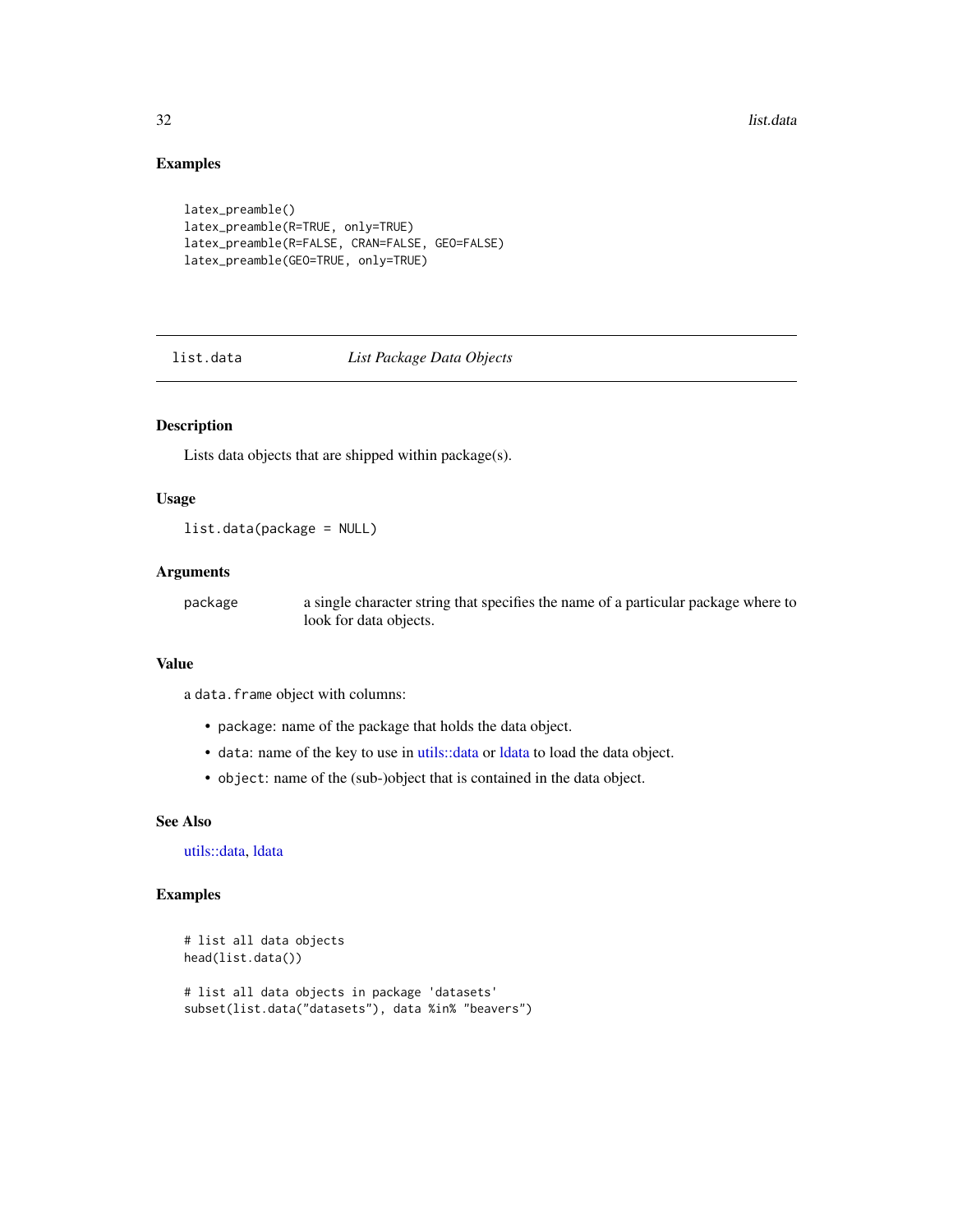<span id="page-32-0"></span>

Lists binary library files in a directory

#### Usage

```
list.libs(dir, ..., all.platforms = FALSE)
```
libname(x)

# Arguments

| dir                     | directory                                                                                                                                |
|-------------------------|------------------------------------------------------------------------------------------------------------------------------------------|
| $\cdot$ $\cdot$ $\cdot$ | extra arguments passed to list. files.                                                                                                   |
| all.platforms           | a logical that indicates whether to list library files for the current platform only<br>(default) or all platforms (Unix, Windows, Mac). |
| x                       | a filename                                                                                                                               |

# Value

a character vector

# Functions

• libname: extracts library names from a path, removing the directory part of the path, as well as the platform specific library extension.

# Examples

libname('mylib.so') libname('/some/path/somewhere/mylib.dll')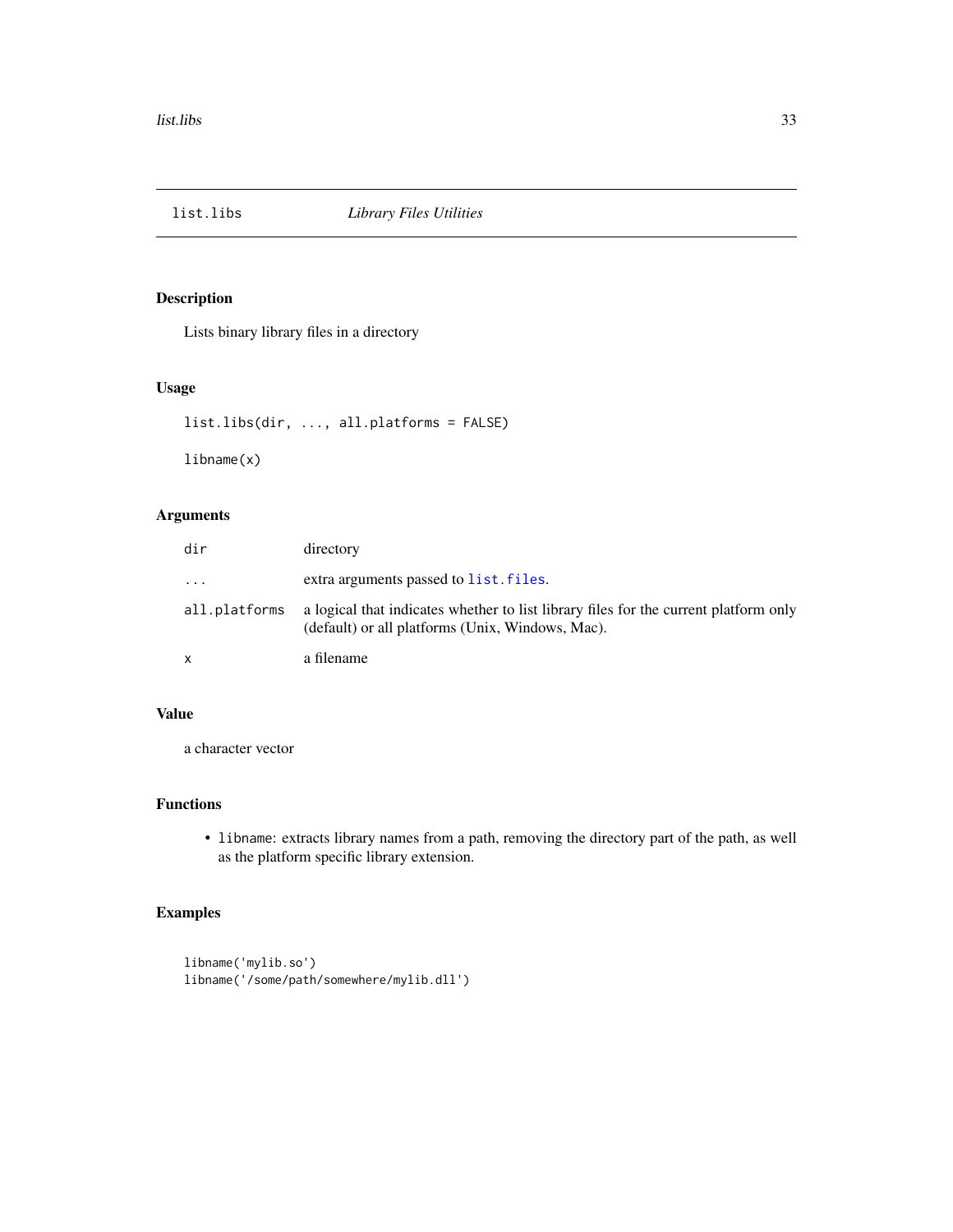<span id="page-33-0"></span>

Writes a script file that contains code that loads a given development package.

# Usage

```
load_all_file(path = path.package(package), package, dest = NULL)
```
# Arguments

| path    | a character string that contains the path to the development package.                                                                                                                                              |
|---------|--------------------------------------------------------------------------------------------------------------------------------------------------------------------------------------------------------------------|
| package | the name of the package for which the loading script must be generated. It must<br>be a package that has already been loaded with devtools::load all in the current<br>session, so that its path can be retrieved. |
| dest    | the path to script file to create (as a character string). If not provided, then the<br>script is written in a temporary .R file with prefix "load_all_ <pkgname>_".</pkgname>                                     |

# Details

This is useful when we want to load a development package in batchtools registries:

library(devtools) library(batchtools)

```
load_all("path/to/pkgA")
makeRegistry(..., source = load_all_file("pkgA"))
```
# Value

a character string that contains the path to the script file.

load\_project *Load Development Package*

#### Description

Load Development Package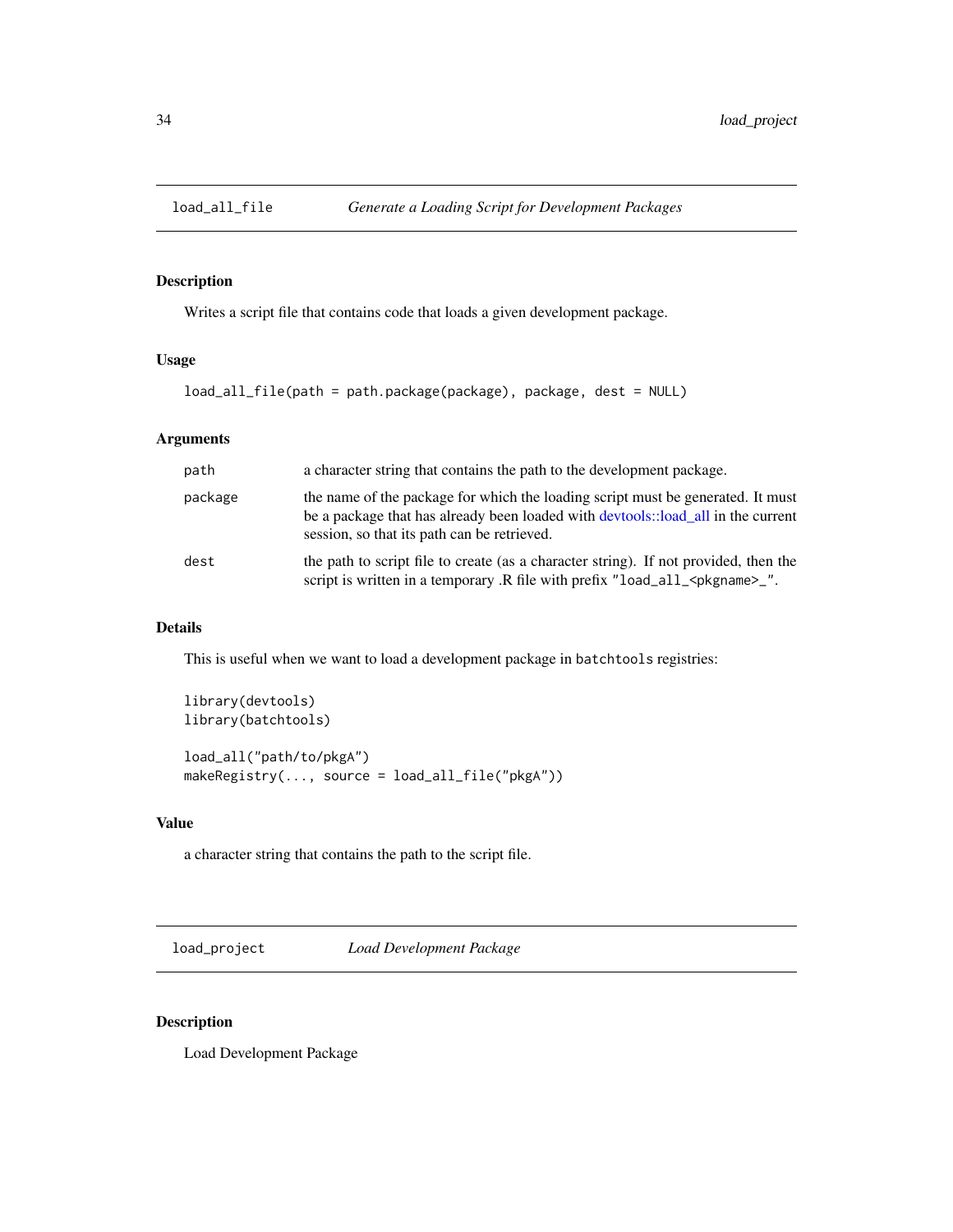#### <span id="page-34-0"></span>lverbose 35

# Usage

```
load_project(
  pkg,
  reset = FALSE,
  ...,
 utests = TRUE,
  verbose = FALSE,
  addlib = TRUE,character.only = FALSE,
  try.library = FALSE
)
```
library\_project(...)

# Arguments

| pkg            | name of the package/project to load.                                                                                                                                                       |
|----------------|--------------------------------------------------------------------------------------------------------------------------------------------------------------------------------------------|
| reset          | logical that indicates if the package should be reloaded (passed to load_all.                                                                                                              |
| $\cdots$       | other arguments passed to <b>load_all</b> .                                                                                                                                                |
| utests         | logical that indicates if an environment containing the unit test functions should<br>be created. If TRUE this environment is accessible at pkgname:: UnitTests\$test.filename.r\$function |
| verbose        | logical that indicates if log messages should be printed.                                                                                                                                  |
| addlib         | logical that indicates if the lib/ sub-directory, if it exists, should be prepended<br>to the library path. This enables to control the version of the loaded dependen-<br>cies.           |
| character.only | logical that indicates if argument <i>pkg</i> should be evaluated or taken litteral.                                                                                                       |
| try.library    | logicatl that indicates if projects that could not be found should be looked up in<br>the installed packages.                                                                              |
|                |                                                                                                                                                                                            |

# Functions

• library\_project: shortcut for load\_project(...,try.library = TRUE), to load project code from installed library if not found as a development project. All its arguments are passed to load\_project.

lverbose *Logging Feature*

# Description

lverbose returns/sets the current verbosity level.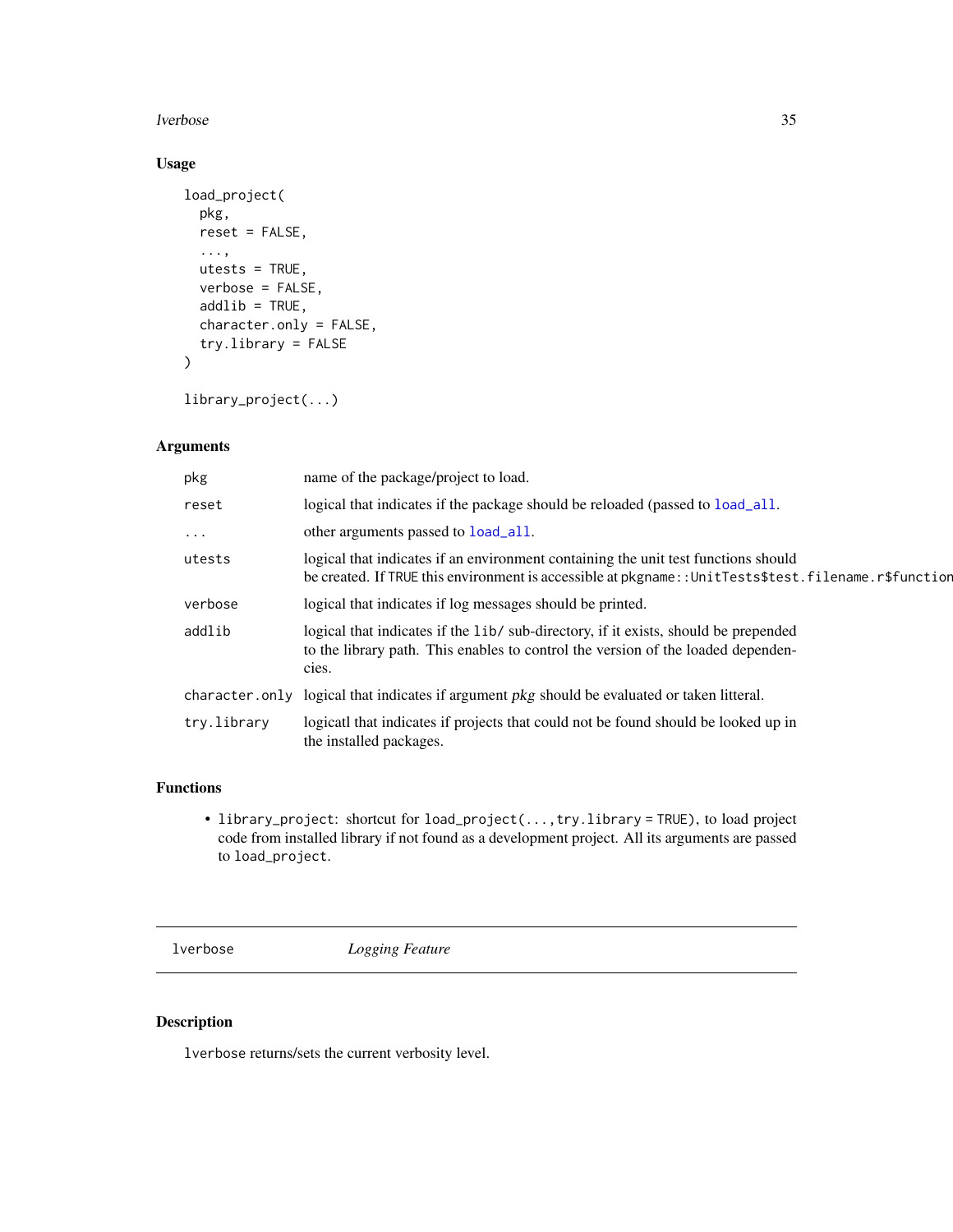#### 36 lverbose

# Usage

```
lverbose(val, global = FALSE)
lsilent()
is.verbose()
lmessage(level, ..., appendLF = TRUE, sep = "", force = FALSE)
vmessage(...)
log_append(...)
```
# Arguments

| val      | logical/numeric value that sets the verbosity level.                                                                                                                                  |
|----------|---------------------------------------------------------------------------------------------------------------------------------------------------------------------------------------|
| global   | logical that indicates if the verbose level of all log handlers should be set to val.                                                                                                 |
| level    | verbosity level threshold (numeric value) above which the message should be<br>printed out. This threshold is compared with the current verbosity level as re-<br>turned by lverbose. |
| $\ddots$ | parts of a character message that are concatenated and passed to the current<br>logger's write function.                                                                              |
| appendLF | logical indicating if an endline character should be appended at the end of the<br>message.                                                                                           |
| sep      | separation character, used when concatenating all arguments in                                                                                                                        |
| force    | logical that indicates if one should output messages or return a non null logger,<br>even if the verbose mode is not high enough.                                                     |

# Value

the old verbose level

# Functions

- lsilent: tells if all verbose messages are silenced.
- is.verbose: tells if verbosity is on, i.e. at level greater than 0.
- lmessage: prints out a message (on sdtout) if the verbosity level is greater than a given value.
- vmessage: prints out a log message (at level 1) using the current logger, typically on stdout. It is a shortcut for lmessage(1L,...).
- log\_append: directly appends some message to the current log line.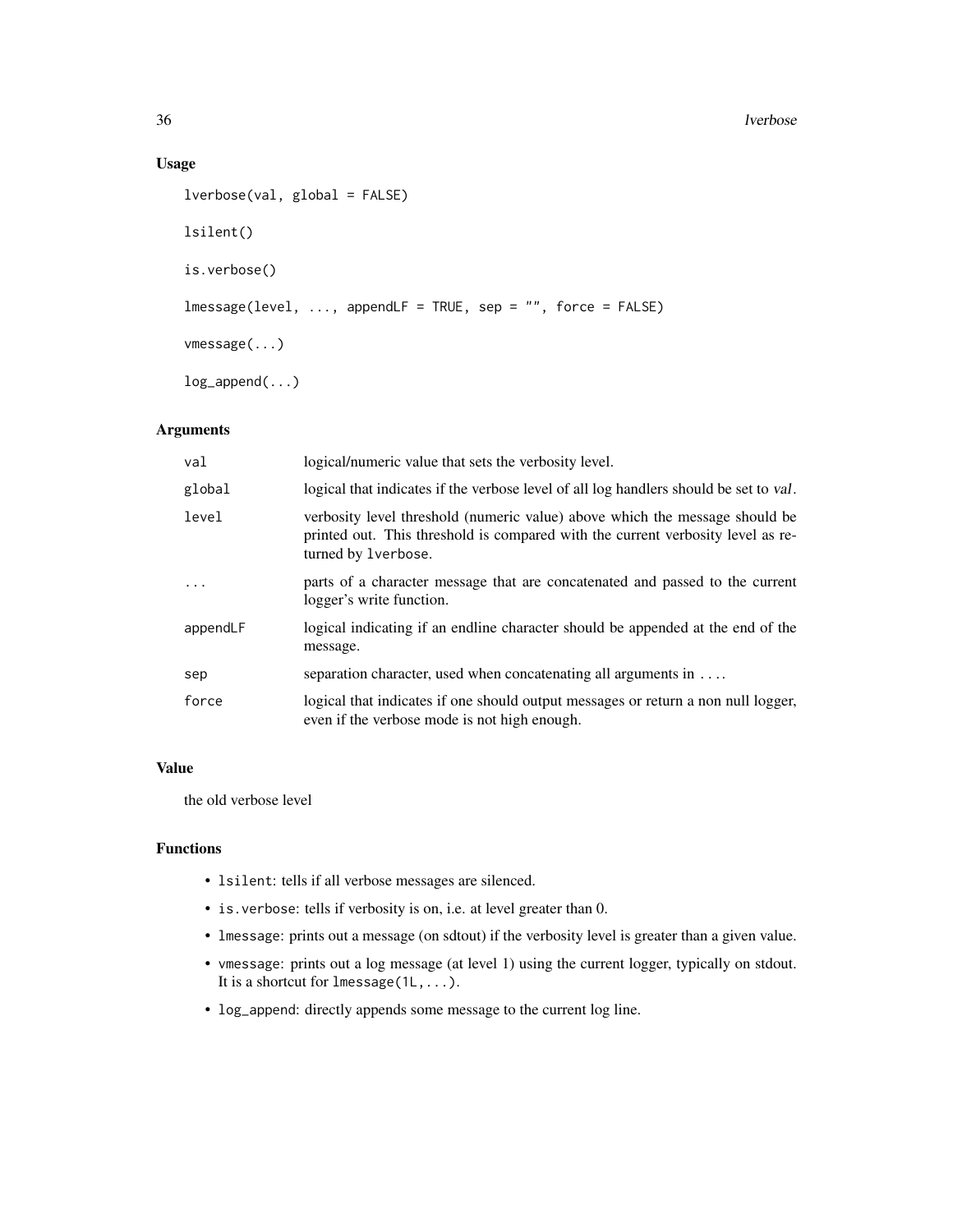makeFakeVignette *Generate a Fake Vignette*

#### Description

Generate a Fake Vignette

#### Usage

```
makeFakeVignette(src, out, PACKAGE = NULL)
```
# Arguments

| src     | original Sweave file                           |
|---------|------------------------------------------------|
| out     | output file                                    |
| PACKAGE | package name where to look the source vignette |

makeUnitVignette *Make Vignette for Unit Tests*

# Description

Builds a vignette for unit tests in a package using the [utest](#page-77-0) and a template vignette file.

# Usage

```
makeUnitVignette(
 pkg,
 file = paste(pkg, "-unitTests.pdf", sep = ""),
  ...,
 check = FALSE
\lambda
```
# Arguments

| pkg      | Package name                                                                                                                                                                                                                      |
|----------|-----------------------------------------------------------------------------------------------------------------------------------------------------------------------------------------------------------------------------------|
| file     | Output file (.Rnw, .tex, or .pdf)                                                                                                                                                                                                 |
| $\ddots$ | extra arguments passed to utest.                                                                                                                                                                                                  |
| check    | logical that inductes the cal was made from R CMD check, in which case the<br>vignette is updated only if results of unit tests can be found in the unit test output<br>directory, where they would have been generated by utest. |

#### Value

Result of running unit test suite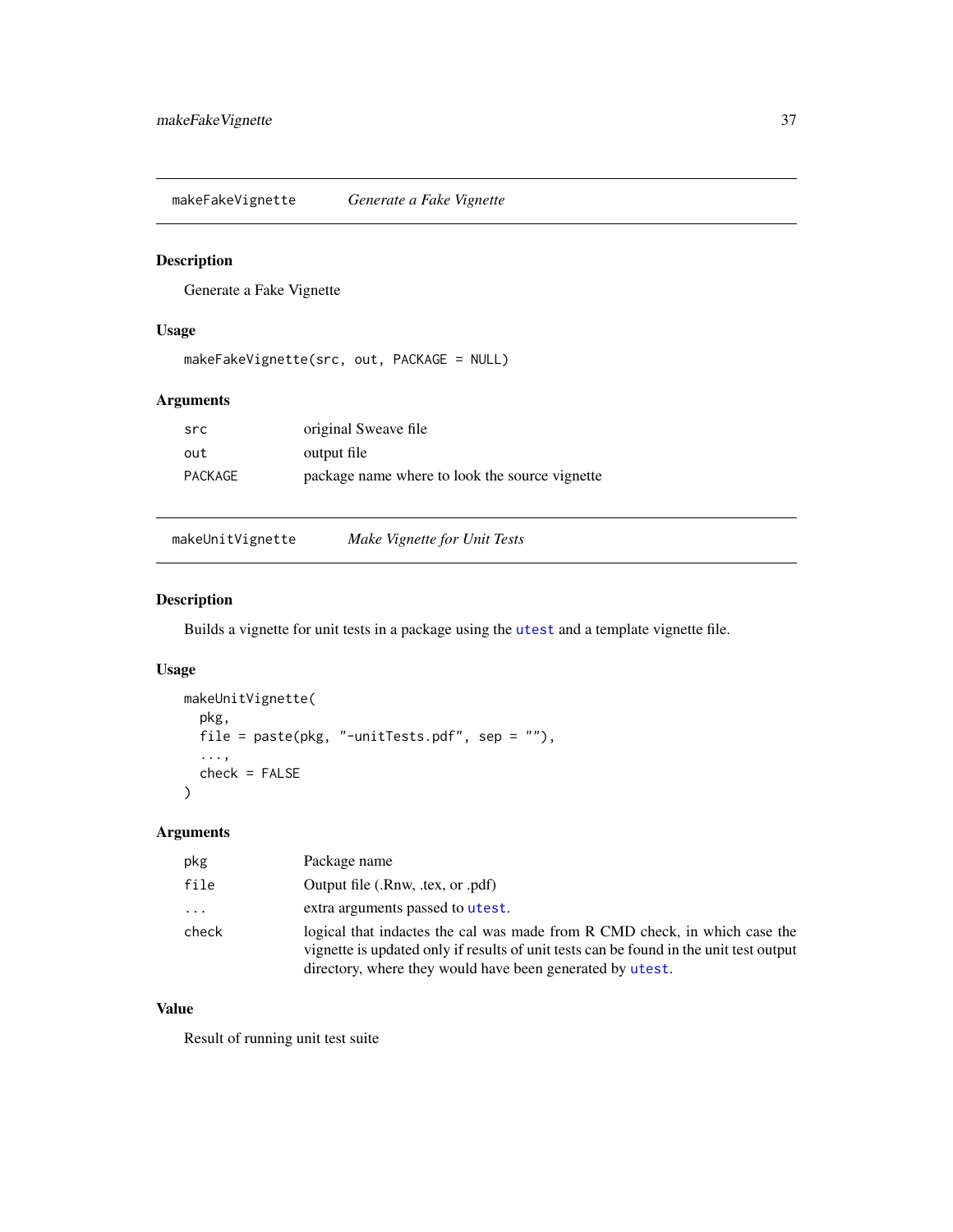```
make_vignette_auxfiles
```
*Generate RMarkdown Vignette Axiliary Files*

# Description

Generate RMarkdown Vignette Axiliary Files

#### Usage

```
make_vignette_auxfiles(
  PACKAGE,
  input = NULL,bibfile = "library.bib",
  Rpkg.prefix = "Rpackage_",
  ...
\mathcal{E}
```
#### Arguments

| <b>PACKAGE</b> | package name                                                                                                                                                |
|----------------|-------------------------------------------------------------------------------------------------------------------------------------------------------------|
| input          | vignette source file. If NULL then the current file is obtained via a call to knitr::current input.                                                         |
| bibfile        | output file for R package citations.                                                                                                                        |
| Rpkg.prefix    | prefix to use when generating the bibtex entries of cited R packages. If Rpkg prefix<br>$=$ 'Rpackage_', then Rmardown citations should be @Rpackage mypkg. |
| $\cdots$       | other arguments passed to latex_preamble                                                                                                                    |

# Details

To use this feature add the following in your YAML header:

```
header-includes:
  - \input{"`r pkgmaker::make_vignette_auxfiles('pkgmaker')`"}
bibliography: library.bib
```
messagef *General Log Formating*

# Description

Generate a formatted diagnostic message. This function is a shortcut for message(sprintf(...)).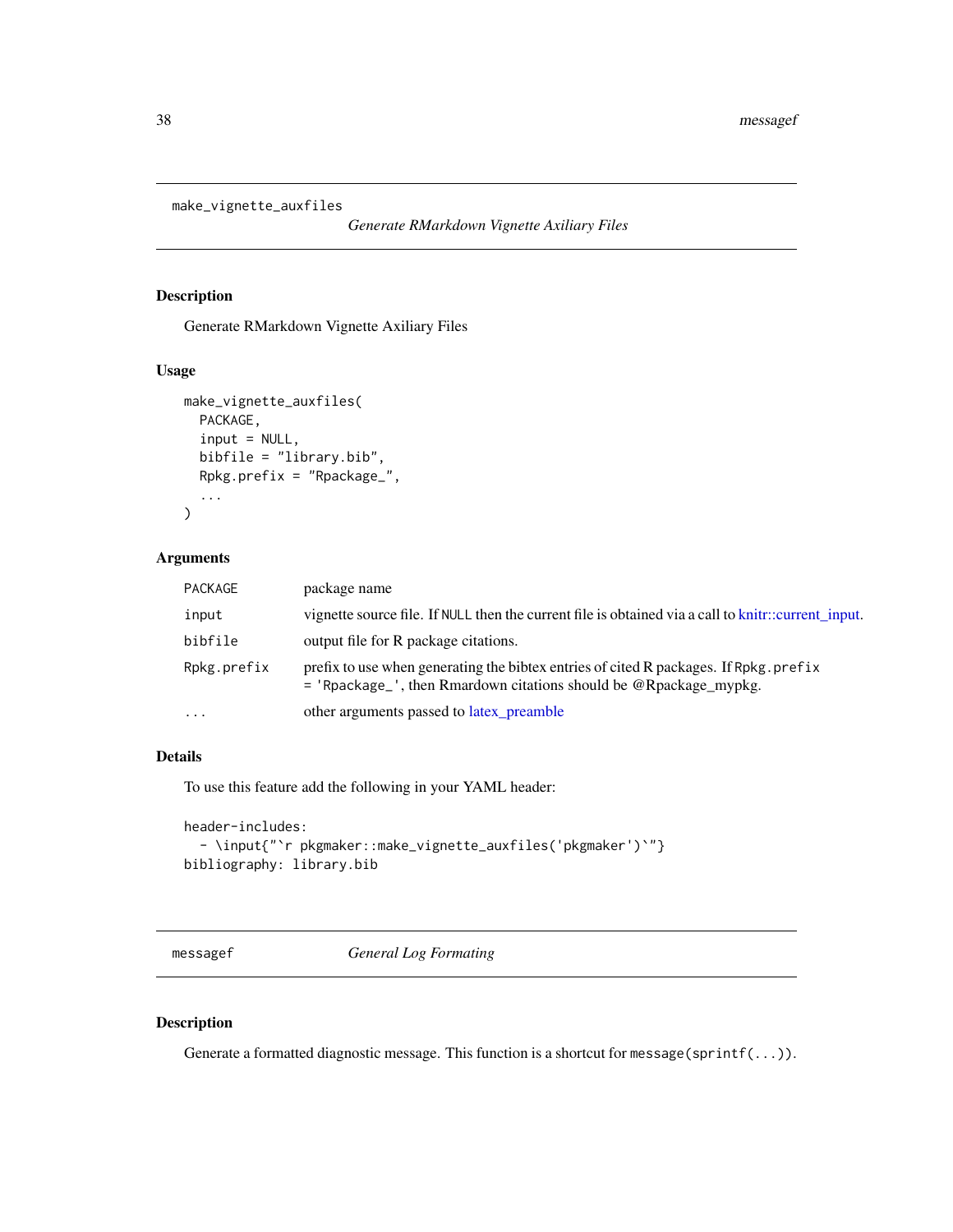# mkoptions 39

#### Usage

```
messagef(fmt, ..., domain = NULL, appendLF = TRUE)
wnote(..., immediate. = TRUE)
```
# Arguments

| a character vector of format strings, each of up to 8192 bytes.                                                                                                            |
|----------------------------------------------------------------------------------------------------------------------------------------------------------------------------|
| values to be passed into fmt. Only logical, integer, real and character vectors<br>are supported, but some coercion will be done: see the 'Details' section. Up to<br>100. |
| see gettext.                                                                                                                                                               |
| logical: should messages given as a character string have a newline appended?                                                                                              |
| logical, indicating if the call should be output immediately, even if get Option ("warn")<br>$= 0.$                                                                        |
|                                                                                                                                                                            |

# Functions

• wnote: throws a simple note as an immediate warning. It is a shorcut for warning( $\dots$ , immediate.  $=$  TRUE, call.  $=$  FALSE).

#### See Also

[sprintf](#page-0-0), [message](#page-0-0)

#### Examples

messagef("Hello %s number %i", 'world', 4)

mkoptions *Quick Option-like Feature*

#### Description

mkoptions is a function that returns a function that behaves like [options](#page-0-0), with an attached internal/local list of key-value pairs.

#### Usage

mkoptions(...)

.options(..., .DATA)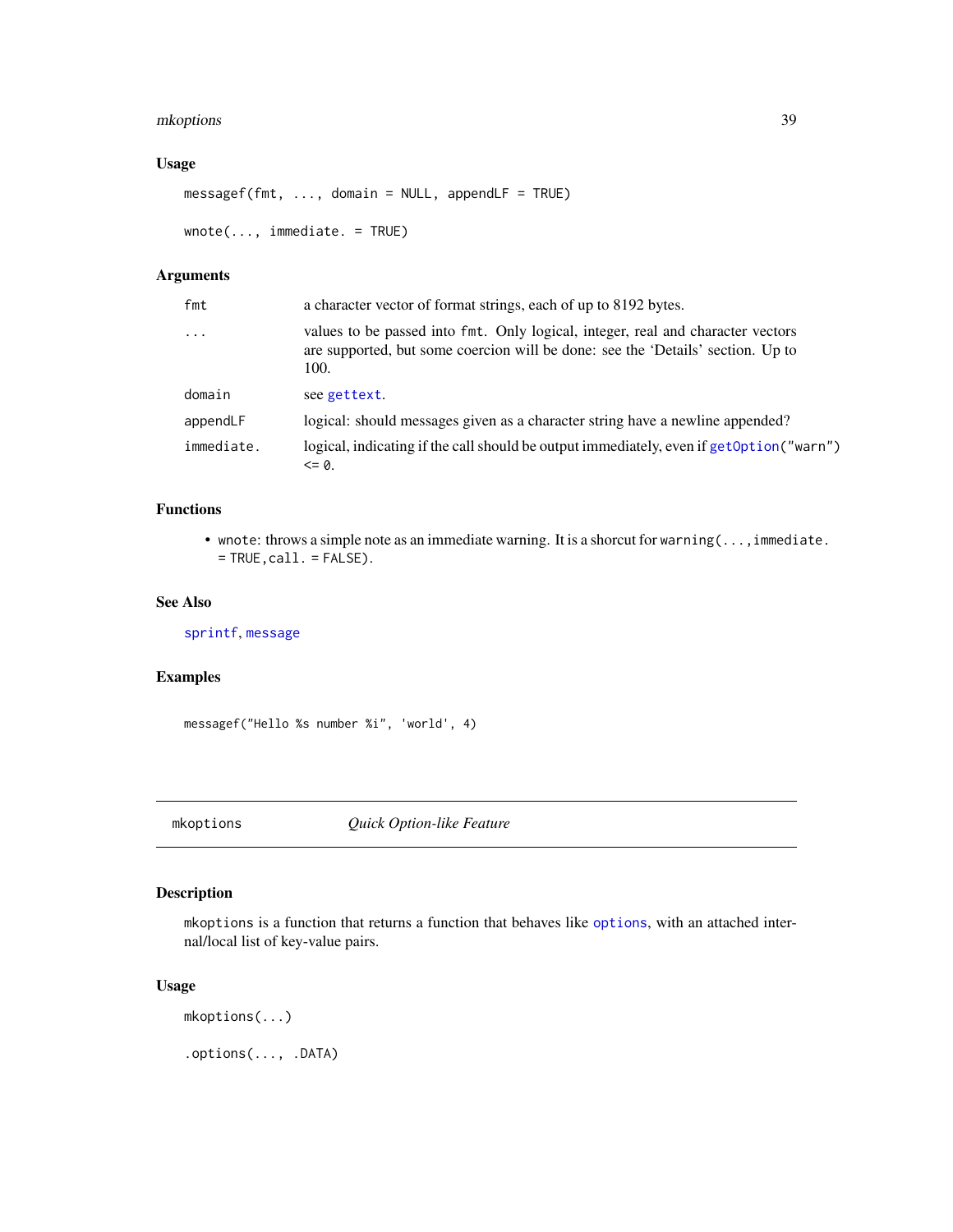#### Arguments

| $\cdots$ | list of keys or key-value pairs. For mkoptions these define inital/default key-<br>value pairs. |  |  |
|----------|-------------------------------------------------------------------------------------------------|--|--|
| . DATA   | a list or an environment with an element options.                                               |  |  |

#### Functions

• .options: is a low-level function that mimics the behaviour of the base function [options](#page-0-0), given a set of key-value pairs. It is the workhorse function used in mkoptions and packagespecific option sets (see [setupPackageOptions](#page-65-0))

# See Also

[setupPackageOptions](#page-65-0)

#### Examples

```
f \leq mkoptions(a=3, b=list(1,2,3))
str(f())
f('a')
f('b')
str(old \leq -f(a = 10))
str(f())f(old)
str(f())
```
new2 *Alternative S4 Constructor*

# Description

An alternative version of [new](#page-0-0) to create objects based on a list of values.

# Usage

new2(class, ...)

| class    | Class name to instanciate                                                 |
|----------|---------------------------------------------------------------------------|
| $\cdots$ | extra arguments from which slot values are extracted by exact matching of |
|          | names.                                                                    |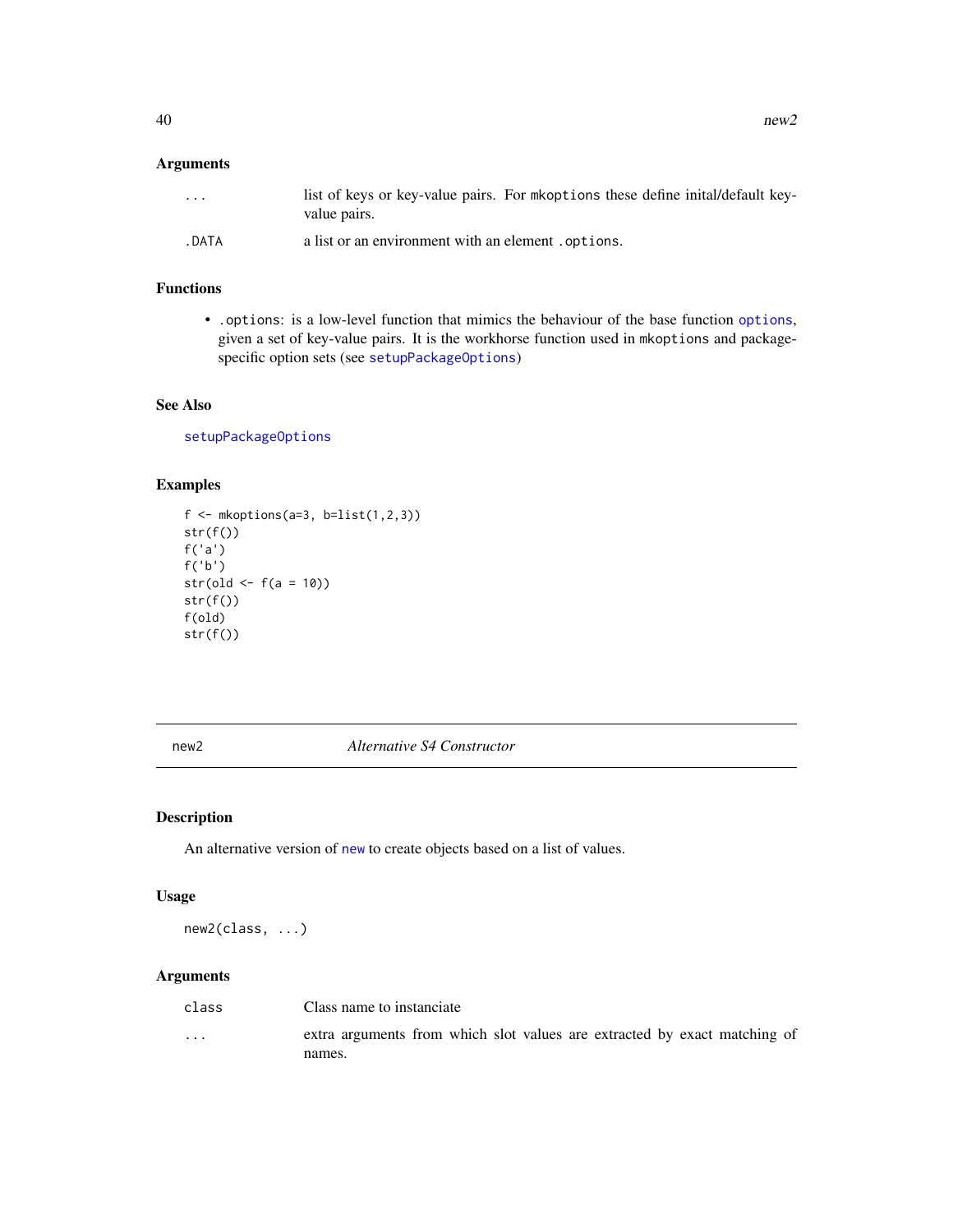#### oneoffVariable 41

#### Examples

```
setClass('A', contain='character', representation(x='numeric', y='character'))
# identical behaviour with standard calls
identical(new('A'), new2('A'))
identical(new('A', x=1), new2('A', x=1))
# but if passing that are names not slots
identical(new('A'), new2('A', b=1))
identical(new('A', x=1), new2('A', x=1, b=3))
identical(new('A', x=1), new2('A', x=1, b=3))
# standard `new` would coerce first unnamed argument into parent of 'A' (i.e. 'character')
new('A', list(x=1))
new('A', list(x=1, y='other'))
# `new2` rather use it to initialise the slots it can find in the list
identical(new('A', x=1), new2('A', list(x=1)))
identical(new('A', x=1, y='other'), new2('A', list(x=1, y='other')))
```
oneoffVariable *One-off Global Variables*

#### Description

Defines a function that allow to get/assign a global variable whose value is ensured to be reset after each access.

#### Usage

```
oneoffVariable(default = NULL)
```
#### Arguments

default default value to which the global variable is reset after each access. Default is NULL.

#### Value

a function with one argument (value) that provides get/set access to a global variable. If called with a value, it assigns this value to the global variable. If called with no argument, it returns the current value of the global variable and reset it to its default value – as defined at its creation.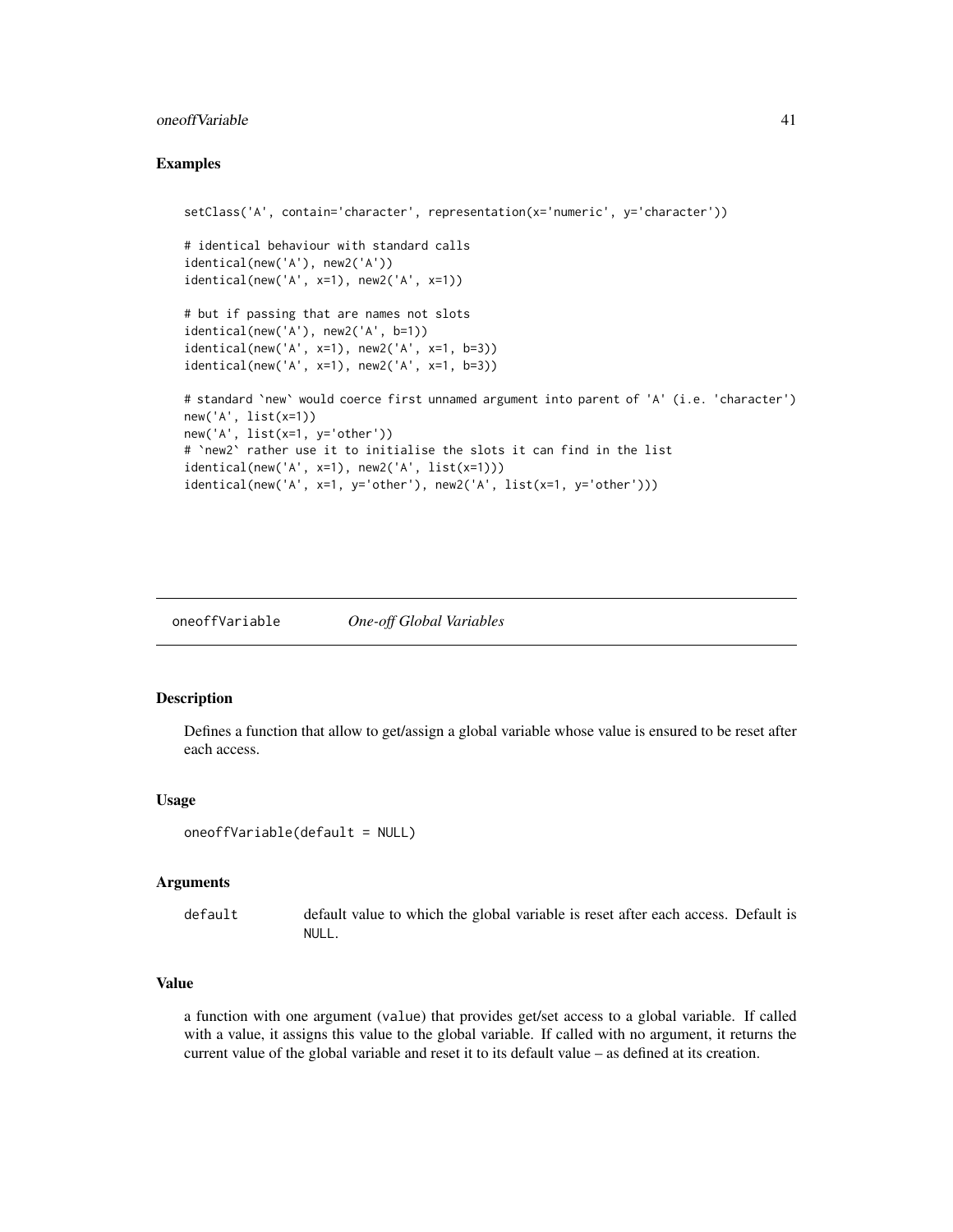#### 42 onLoad and the contract of the contract of the contract of the contract of the contract of the contract of the contract of the contract of the contract of the contract of the contract of the contract of the contract of

# Examples

```
x <- oneoffVariable(0)
# returns default value
x()# assign a value
x(3)
# get the value
x()
# second call returns default value again
x()
```
onLoad *Default Load/Unload Functions*

# Description

Default Load/Unload Functions

#### Usage

onLoad(libname = NULL, pkgname, chname = packageName())

onUnload(libpath)

# Arguments

| libname | a character string giving the library directory where the package defining the<br>namespace was found. |
|---------|--------------------------------------------------------------------------------------------------------|
| pkgname | a character string giving the name of the package.                                                     |
| chname  | a character string naming a DLL (also known as a dynamic shared object or<br>library) to load.         |
| libpath | a character string giving the complete path to the package.                                            |

# Examples

```
# in a package namespace:
.onLoad <- function(libname=NULL, pkgname){
pkgmaker::onLoad(libname, pkgname)
}
# in a package namespace:
```
.onUnload <- function(libpath){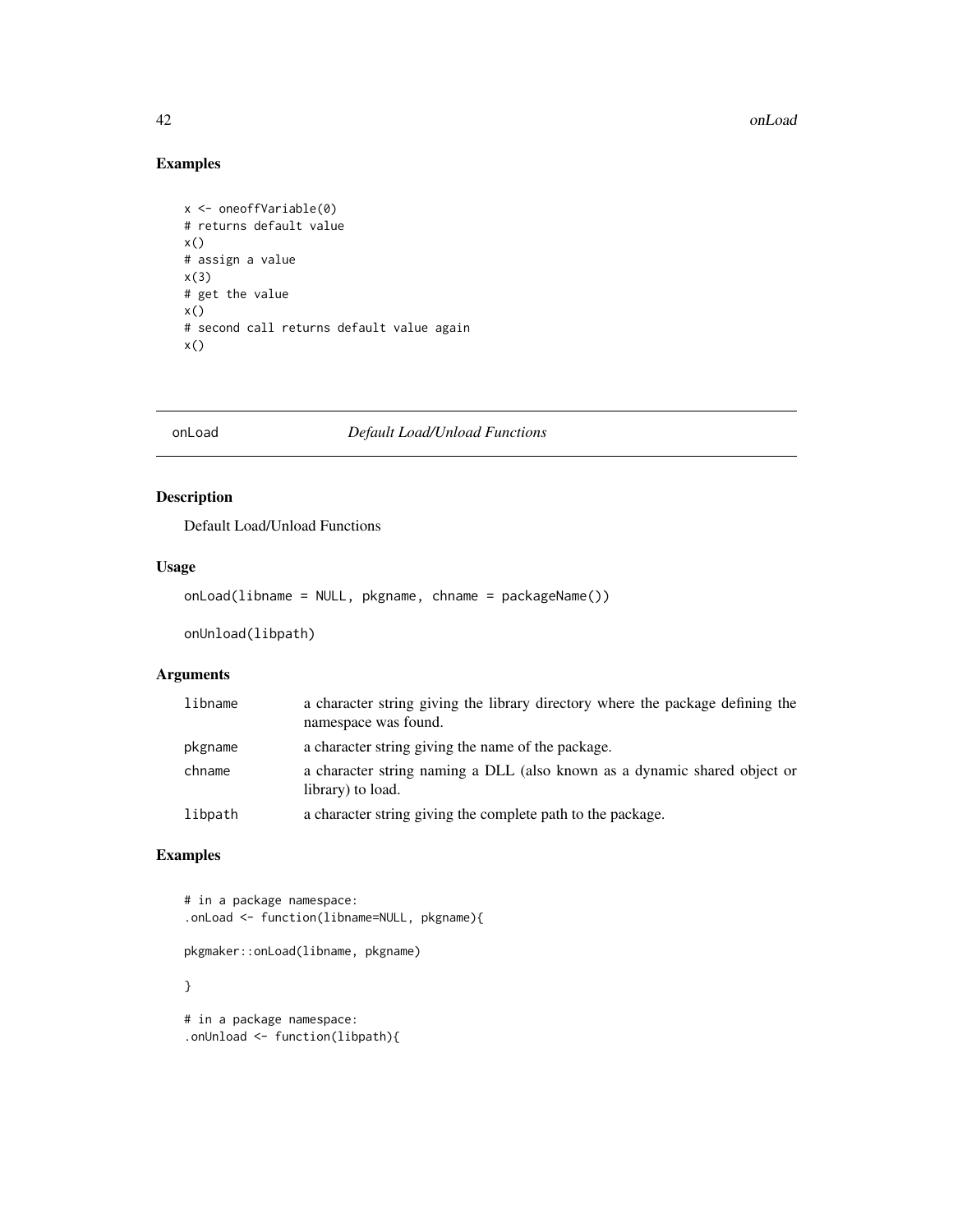# option\_symlink 43

```
pkgmaker::onUnload(libpath)
```
}

option\_symlink option\_symlink *creates a symbolic link to option* x*.*

# **Description**

option\_symlink creates a symbolic link to option x.

is\_option\_symlink tests if x is a symbolic link option.

option\_symlink\_target returns the end target option of a symbolic link option x.

as.package\_options creates an object such as the ones used to stores package specific options.

The method  $[\lceil \cdot \rceil]$  is equivalent to options() or getOption(...): e.g. obj $[\lceil \cdot \rceil]$  returns the list of options defined in obj, and obj[['abc']] returns the value of option 'abc'.

packageOptions provides access to package specific options from a given package that were defined with setupPackageOptions, and behaves as the base function [options](#page-0-0).

listPackageOptions returns the names of all option currently defined with setupPackageOptions.

#### Usage

```
option_symlink(x)
is_option_symlink(x, opts)
option_symlink_target(x, opts)
as.package_options(..., defaults = NULL)
## S3 method for class 'package_options'
x[[...]]
packageOptions(..., PACKAGE = packageName())
listPackageOptions()
```

| X        | a character string, a list or an object of class package options. |
|----------|-------------------------------------------------------------------|
| opts     | a list of options                                                 |
| $\cdot$  | arguments passed to get Option (only first one is used).          |
| defaults | NULL or a list of default options with their values.              |
| PACKAGE  | a package name                                                    |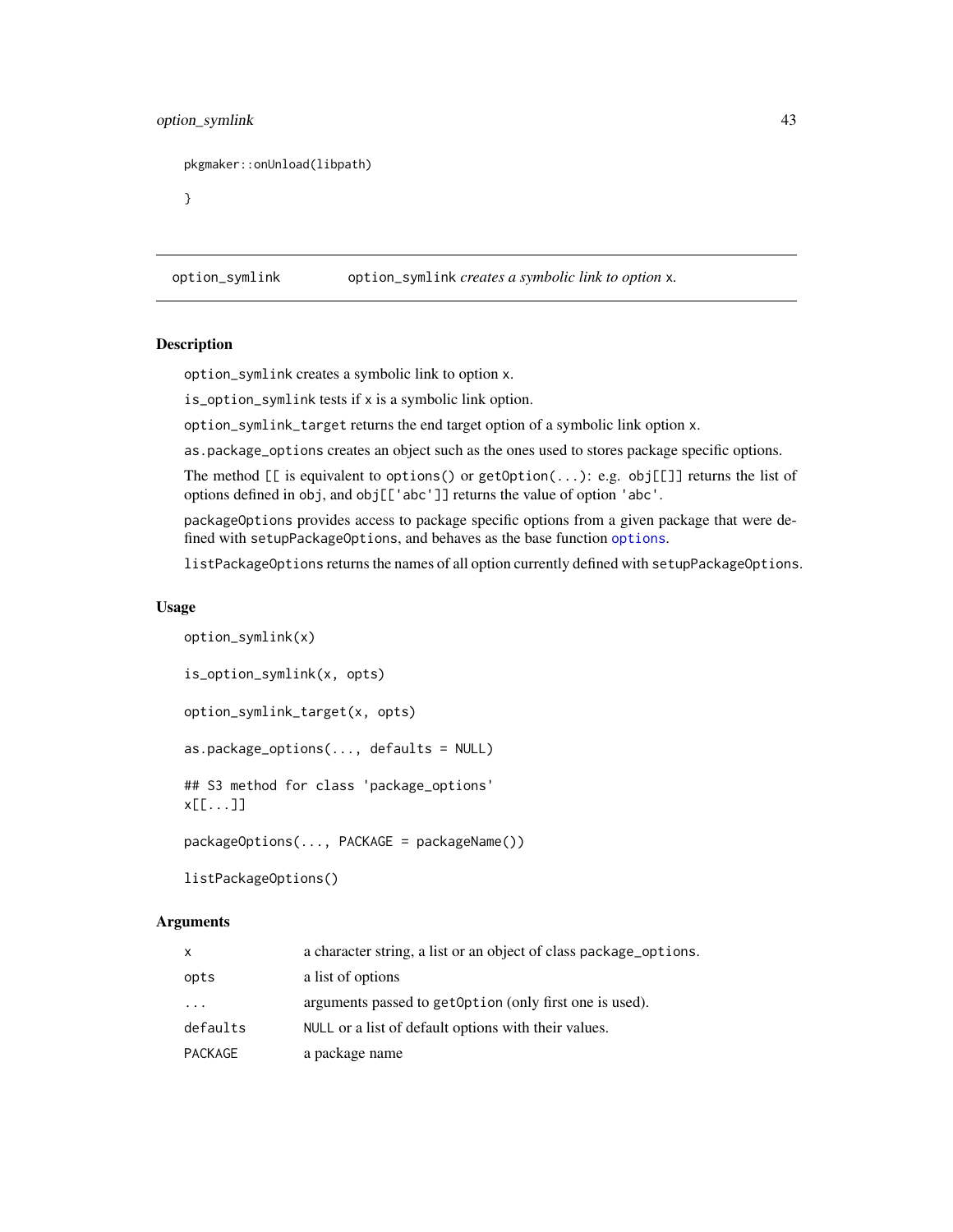# Value

a character vector (possibly empty).

# Examples

listPackageOptions()

# orderVersion *Ordering Version Numbers*

# Description

Orders a vector of version numbers, in natural order.

# Usage

```
orderVersion(x, ..., decreasing = FALSE)
```

```
sortVersion(x, ...)
```
# Arguments

| x                       | a character vector of version numbers                         |
|-------------------------|---------------------------------------------------------------|
| $\cdot$ $\cdot$ $\cdot$ | extra parameters passed to order Version and order            |
| decreasing              | a logical that indicates if the ordering should be decreasing |

# Examples

v <- c('1.0', '1.03', '1.2') order(v) orderVersion(v)

sort(v) sortVersion(v)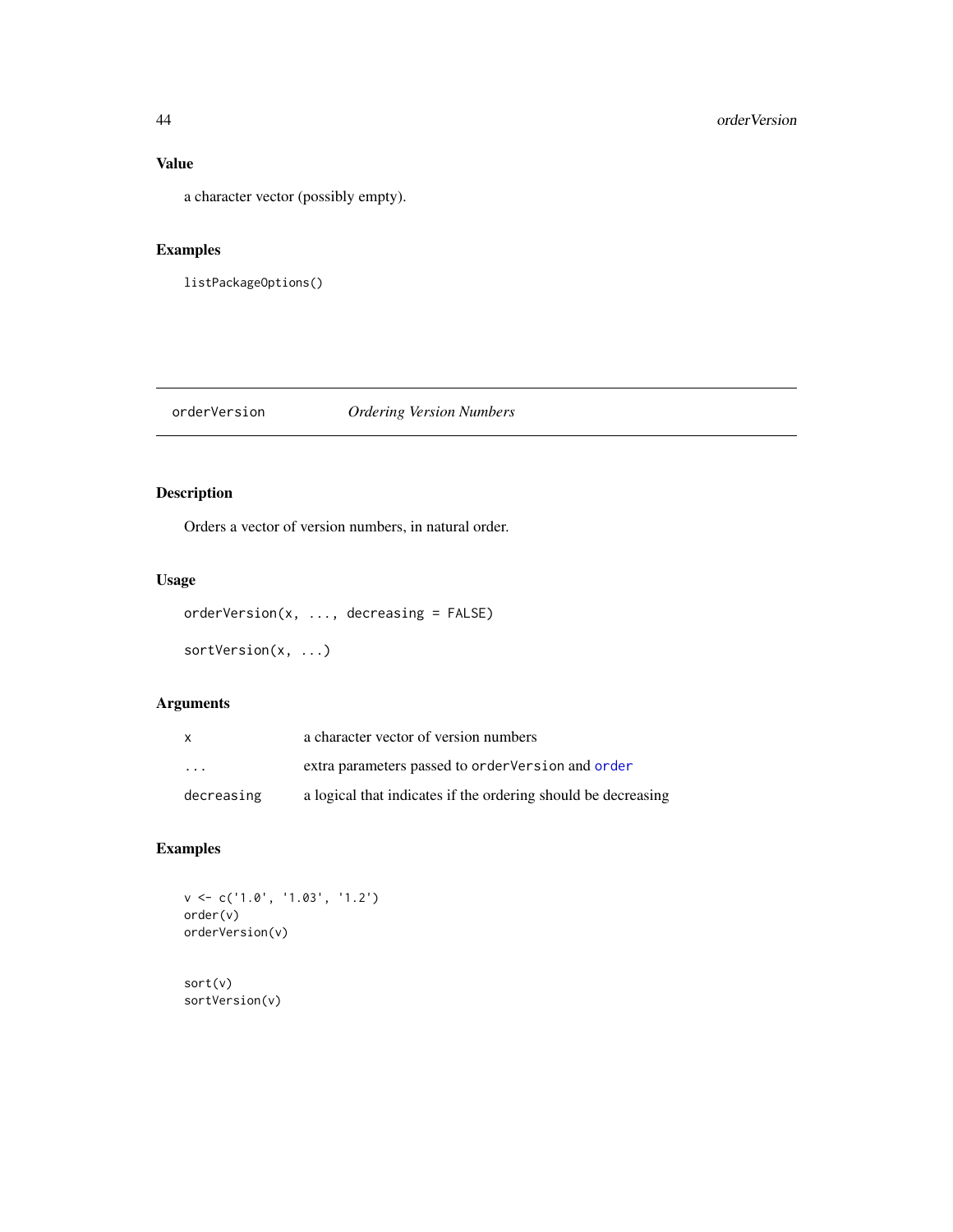#### Description

Loads package data using [data](#page-0-0), but allows the user to avoid NOTEs for a 'non visible binding variable' to be thrown when checking a package. This is possible because this function returns the loaded data.

#### Usage

```
packageData(
  list,
  envir = .GlobalEnv,
  ...,
 options = NULL,
  stringsAsFactors = getOption("stringsAsFactors")
)
```

```
ldata(list, ..., package = NULL, error = TRUE, simplify = TRUE)
```
#### Arguments

| list             | character vector containing the names of the data to load.                                                                           |  |
|------------------|--------------------------------------------------------------------------------------------------------------------------------------|--|
| envir            | the environment where the data should be loaded.                                                                                     |  |
| $\ddots$         | other arguments eventually passed to data.                                                                                           |  |
| options          | list of R options to set before calling data. This may be useful the data is<br>shipped as an R script.                              |  |
| stringsAsFactors |                                                                                                                                      |  |
|                  | logical that indicates if character columns of tabular data should be converted<br>into factors.                                     |  |
| package          | a character vector giving the package(s) to look in for data sets, or NULL.                                                          |  |
|                  | By default, all packages in the search path are used, then the 'data' subdirectory<br>(if present) of the current working directory. |  |
| error            | a logical that indicates whether an error should be thrown if the requested data<br>cannot be found.                                 |  |
| simplify         | logical that indicates if queries of one object only (i.e. argument list is of<br>length one) should return the data object itself.  |  |

# Value

the loaded data.

#### Functions

• Idata: loads a package data in the parent frame. It is a shortcut for packageData(list,...,envir=parent.frame())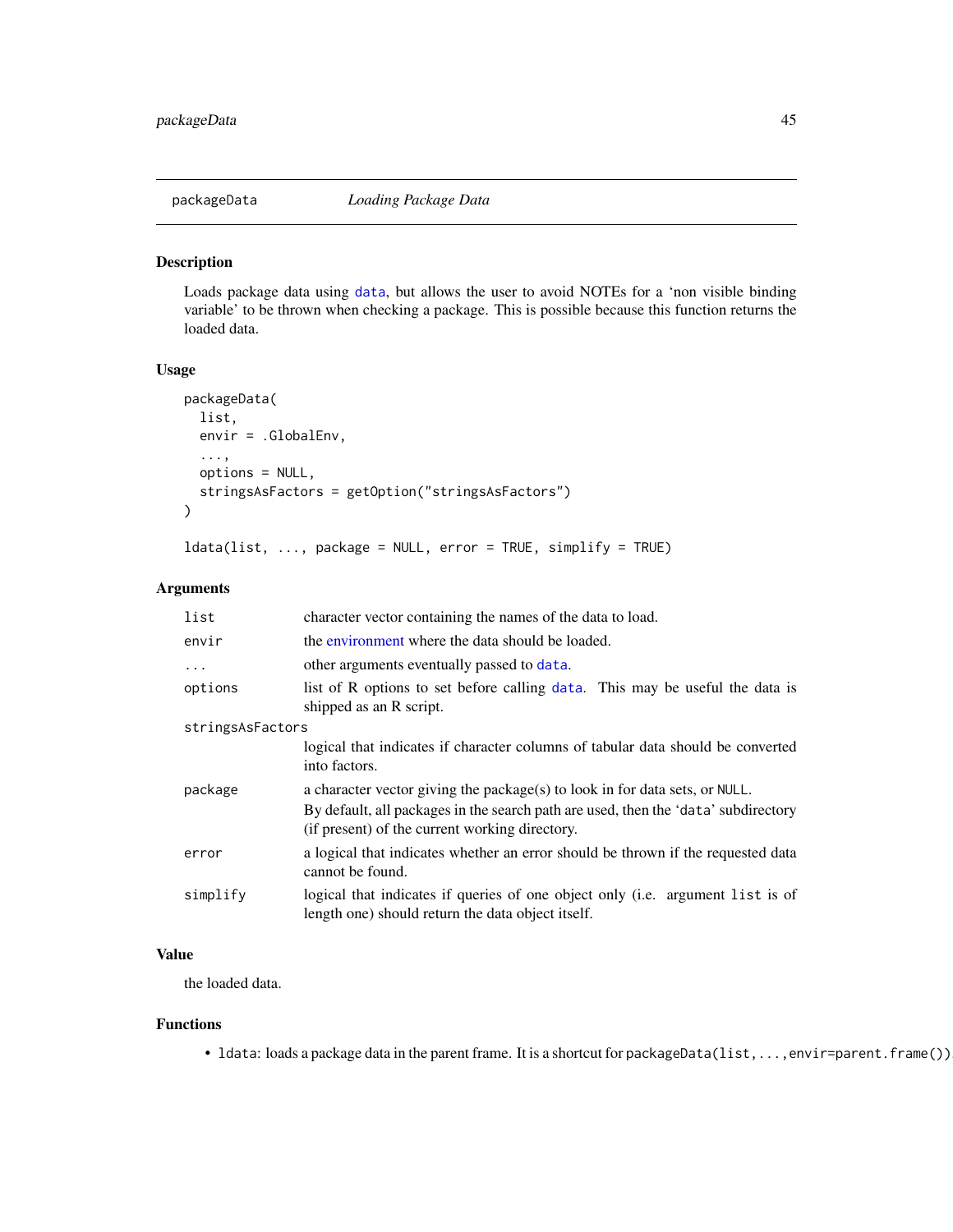# Examples

```
## Not run: mydata <- packageData('mydata')
## Not run:
# in a package' source => won't issue a NOTE
myfunction function(){
mydata <- ldata('mydata')
}
## End(Not run)
```
# packageEnv *Package Development Utilities*

#### <span id="page-45-0"></span>Description

packageEnv is a slight modification from [topenv](#page-0-0), which returns the top environment, which in the case of development packages is the environment into which the source files are loaded by [load\\_all](#page-0-0).

#### Usage

```
packageEnv(pkg, skip = FALSE, verbose = FALSE)
topns_name(n = 1L, strict = TRUE, unique = TRUE)topns(strict = TRUE)
packageName(envir = packageEnv(), .Global = FALSE, rm.prefix = TRUE)
str_ns(envir = packageEnv())
packagePath(..., package = NULL, lib.loc = NULL, check = TRUE)
isPackageInstalled(..., lib.loc = NULL)
as_package(x, ..., quite = FALSE, extract = FALSE)
```

| pkg     | package name. If missing the environment of the runtime caller package is<br>returned. |
|---------|----------------------------------------------------------------------------------------|
| skip    | a logical that indicates if the calling namespace should be skipped.                   |
| verbose | logical that toggles verbosity                                                         |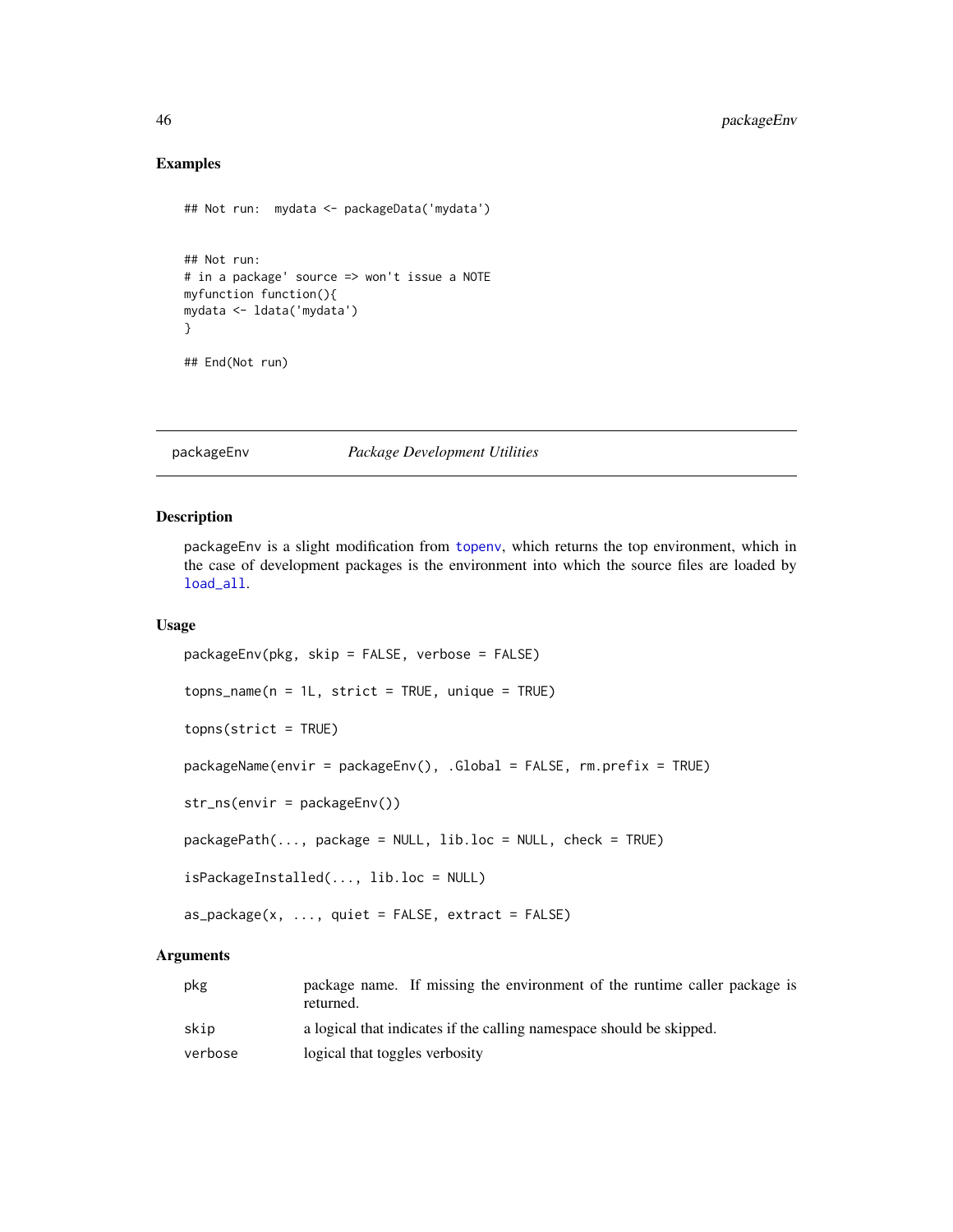#### packageEnv 47

| n         | number of namespaces to return                                                                                                                                                              |
|-----------|---------------------------------------------------------------------------------------------------------------------------------------------------------------------------------------------|
| strict    | a logicical that indicates if the global environment should be considered as a<br>valid namespace.                                                                                          |
| unique    | logical that indicates if the result should be reduced to contain only one oc-<br>curence of each namespace.                                                                                |
| envir     | environment where to start looking for a package name. The default is to use<br>the runtime calling package environment.                                                                    |
| .Global   | a logical that indicates if calls from the global environment should throw an error<br>(FALSE: default) or the string 'R_GlobalEnv'.                                                        |
| rm.prefix | logical that indicates if an eventual prefix 'package:' should be removed from<br>the returned string.                                                                                      |
| $\cdots$  | arguments passed to file.path.                                                                                                                                                              |
| package   | optional name of an installed package                                                                                                                                                       |
| lib.loc   | path to a library of R packages where to search the package                                                                                                                                 |
| check     | logical that indicates if an error should be thrown if the path to the package<br>root directory cannot be found. If this is the case and check = FALSE, then the<br>function returns NULL. |
| $\times$  | package specified by its installation/development path or its name as 'package: *'.                                                                                                         |
| quiet     | a logical that indicate if an error should be thrown if a package is not found. It<br>is also passed to find. package.                                                                      |
| extract   | logical that indicates if DESCRIPTION of package source files should be ex-<br>tracted. In this case there will be no valid path.                                                           |

# Value

packageEnv returns an environment

a character string

a character string

#### Functions

• topns\_name: returns the name of the runtime sequence of top namespace(s), i.e. the name of the top calling package(s), from top to bottom.

The top namespace is is not necessarily the namespace where topns\_name is effectively called. This is useful for packages that define functions that need to access the calling namespace, even from calls nested into calls to another function from the same package – in which case topenv would not give the desired environment.

- topns: returns the runtime top namespace, i.e. the namespace of the top calling package, possibly skipping the namespace where topns is effectively called. This is useful for packages that define functions that need to access the calling namespace, even from calls nested into calls to another function from the same package – in which case topenv would not give the desired environment.
- packageName: returns the current package's name. It was made internal from version 0.16, since the package utils exported its own [packageName](#page-45-0) function in R-3.0.0.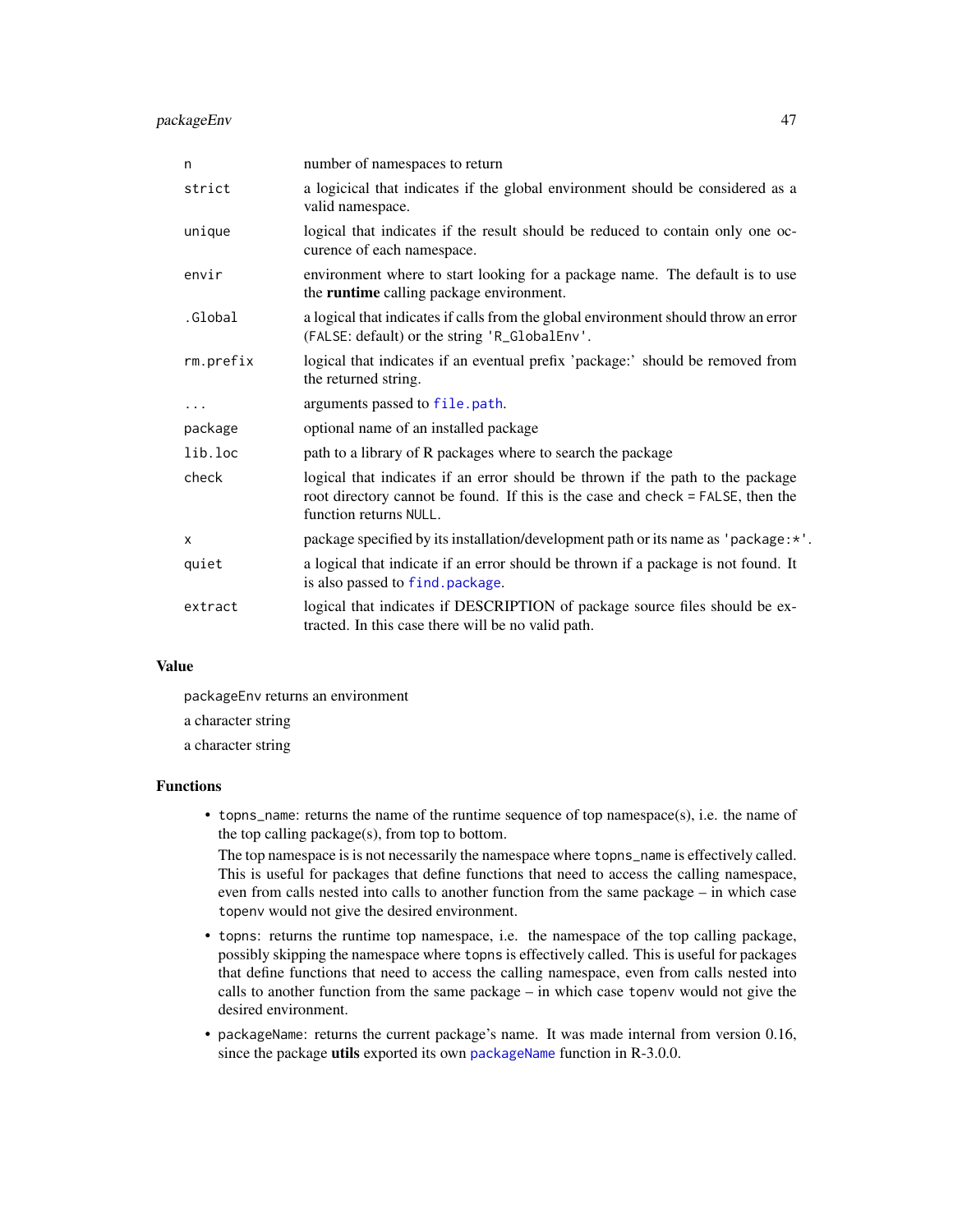- str\_ns: formats a package environment/namespace for log/info messages.
- packagePath: returns the current package's root directory, which is its installation/loading directory in the case of an installed package, or its source directory served by devtools.
- isPackageInstalled: checks if a package is installed.
- as\_package: an enhanced version of [as.package](#page-0-0), that is not exported not to mask the original function. It could eventually be incorporated into devtools itself. Extra arguments in ... are passed to [find.package](#page-0-0).

packageReference *Package References*

#### Description

Create a citation string from package specific BibTex entries, suitable to be used in Rd files. The entries are looked in a file named REFERNCES.bib in the package's root directory (i.e. inst/ in development mode).

#### Usage

```
packageReference(key, short = FALSE, PACKAGE = NULL)
```
#### Arguments

| key     | character vector of BibTex keys                                                                                     |
|---------|---------------------------------------------------------------------------------------------------------------------|
| short   | logical that indicates if the reference should be shorten as First Author et al. if<br>it has more than one author. |
| PACKAGE | package in which the BiBTeX entry is defined.                                                                       |

# Value

a character string containing the text formated BibTex entries

packageRegistry *Package Registry*

#### <span id="page-47-0"></span>Description

packageRegistry provides ways to create query package specific registries.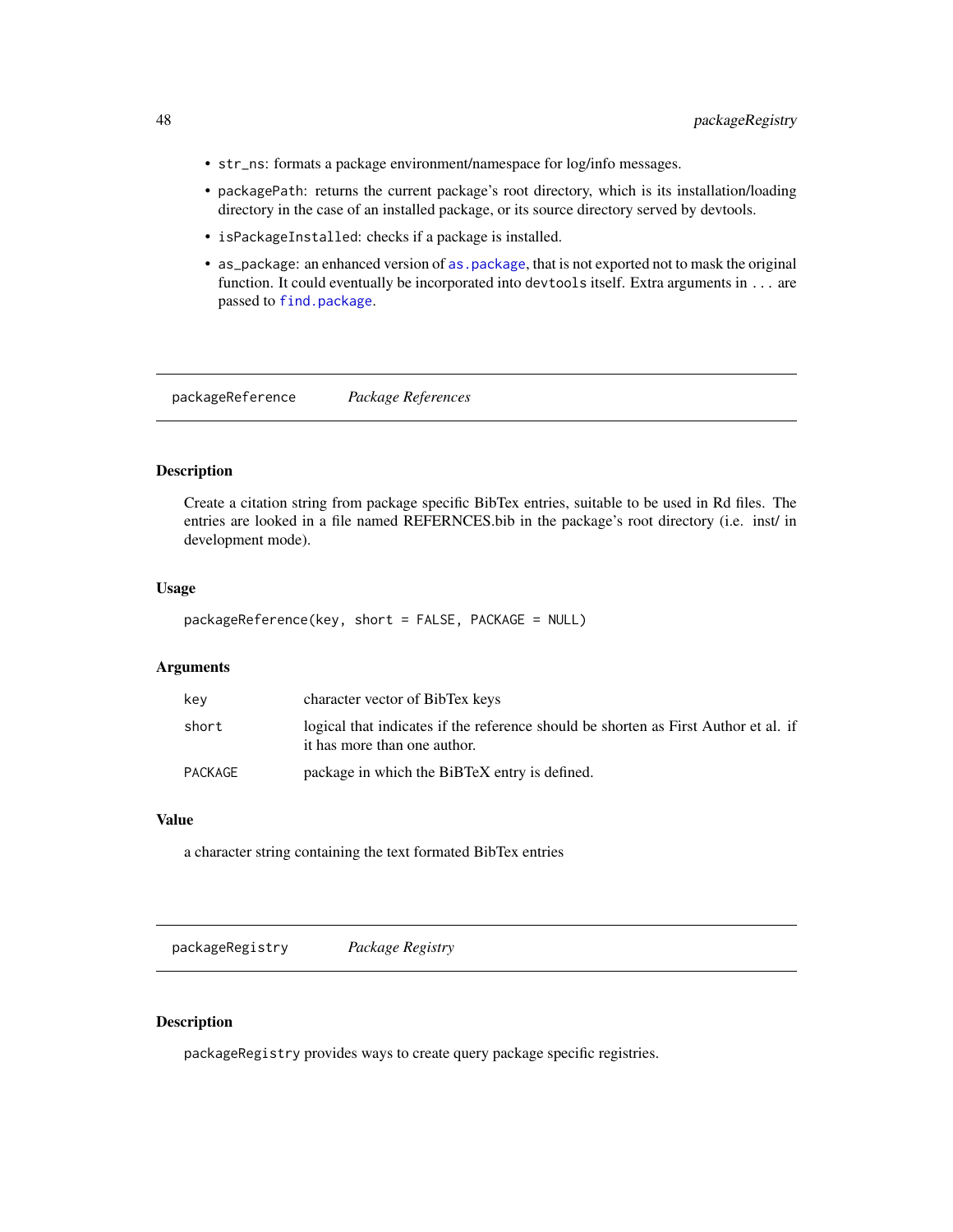# packageRegistry 49

#### Usage

```
packageRegistry(
  regname = NULL,
  quiet = FALSE,entry = FALSE,
  update = !entry,
 package = topenv(parent.frame())
)
packageRegistries(regname = NULL, package = NULL, primary = FALSE)
hasPackageRegistry(regname = NULL, package)
setPackageRegistry(
  regname,
  regobj,
  description = ",
  entrydesc = NA,
  ...,
 package = topenv(parent-frame()),
  overwrite = FALSE
\mathcal{L}setPackageRegistryEntry(
  regname,
  key,
  ...,
  overwrite = FALSE,
 verbose = FALSE,
 where = topenv(parent.frame()),
 msg = NULL
```
# ) Arguments

# regname Name of a sub-registry, used as its identifier. quiet a logical that indicates that one should return the (meta-)registry if it exists, or NULL otherwise, without throwing any error. entry logical that indicates if the corresponding meta registry entry should be directly returned, without any other processing. update logical that indicates if the package registry should be updated, by adding/removing entries from other loaded/unloaded packages. package package where to store or look for the registry. primary logical that indicates if only primary registries should be listed. regobj a [registry](#page-0-0) object or a single character string that indicates the class of the objects that are stored in the sub-registry. See details for the list of the subregistry's fields in this latter case.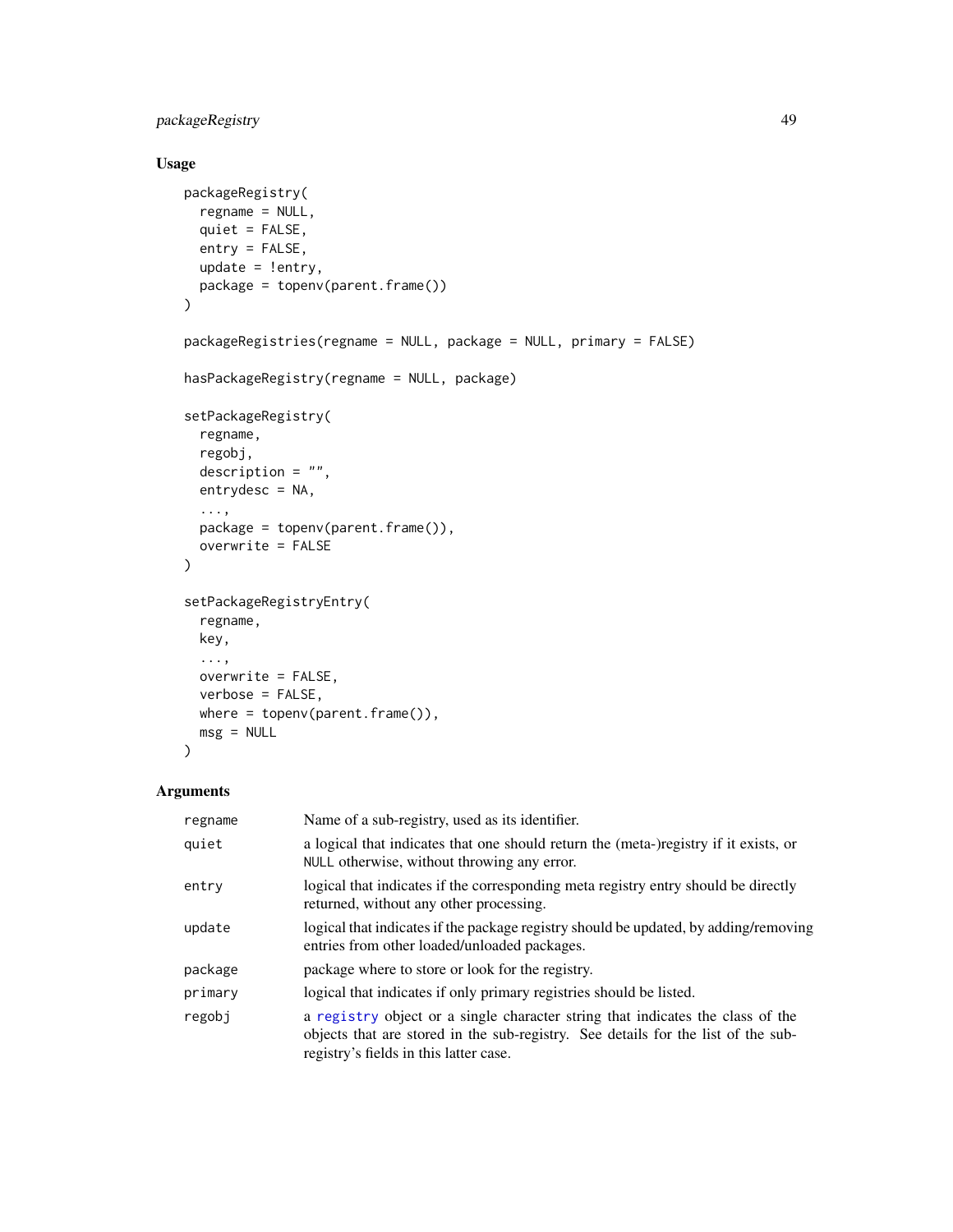| description | short description line about the registry. It is recommended to provide such<br>description as it makes clearer the purpose of the registry. This description is<br>shown when the registry object is printed/formated/listed. |
|-------------|--------------------------------------------------------------------------------------------------------------------------------------------------------------------------------------------------------------------------------|
| entrydesc   | human readable description that is used in log messages when registering/removing<br>entries.                                                                                                                                  |
|             | named values used to set extra information about the new registry, that are stored<br>in the corresponding fields of the meta-registry. Currently not used, as no extra<br>field other than 'description' is defined.          |
| overwrite   | a logical that indicate if an existing registry with the same should be overwritten<br>if it exists.                                                                                                                           |
| key         | entry identifier.                                                                                                                                                                                                              |
| verbose     | a logical that indicates if verbosity should be toggle on.                                                                                                                                                                     |
| where       | package name or namespace that owns the registry.                                                                                                                                                                              |
| msg         | addon message to print at the end of the output log line, when verbose=TRUE.                                                                                                                                                   |
|             |                                                                                                                                                                                                                                |

#### Details

Package registries are organised in a meta-registry (a registry of registries) within a package's namespace. Each registry can be used to store sets of built-in or user-defined objects in an organised way, e.g. algorithms or datasets.

A package meta-registry is a [registry](#page-0-0) object, whose entries are [registry](#page-0-0) objects themselves. A sub-registry entry is defined by the following fields:

key The sub-registry's accession key/identifier (a character string).

regobj The sub-registry itself (a registry object)

description Human readable description of the purpose of the registry (a character string)

description Short human readable description of the type of entries (a character string)

package owner package, which is forced to be the package in which the meta registry is defined.

parent The name of the package that holds the parent registry, which we call the primary package. This field is non empty for cross-package registries, i.e. registries that derive from primary package's own registry. Their entries are defined when (lazy-)loading the dependent package's namespace.

Note that this function cannot be called from the global environment, but from a package namespace, e.g., when a package is lazy-loaded on installation or loaded via the function [load\\_all](#page-0-0) from the devtools package.

#### Value

a [registry](#page-0-0) object or NULL (see argument quiet).

#### Functions

- packageRegistries: lists registries from loaded packages.
- hasPackageRegistry: tells if a given package has a meta-registry or a given registry.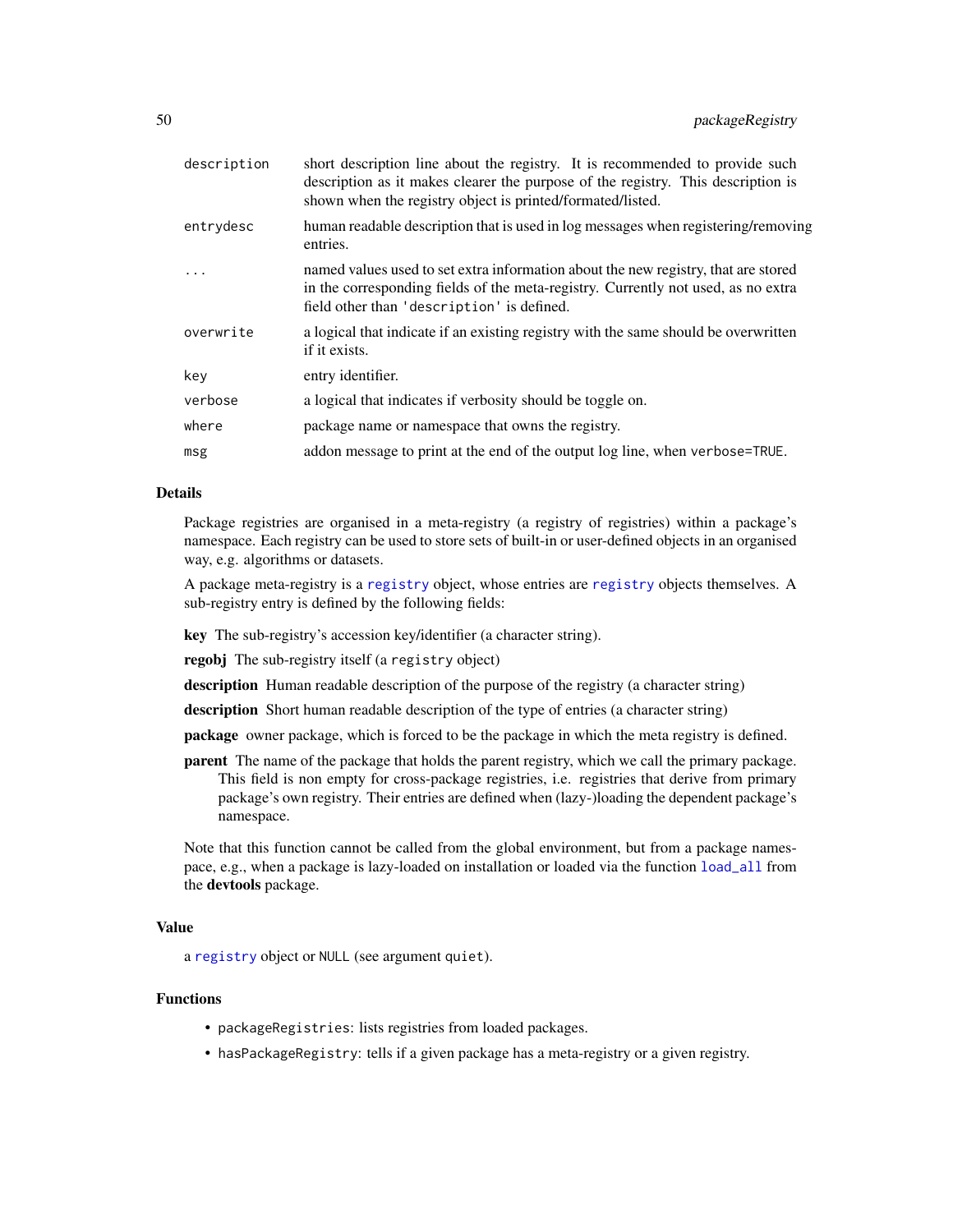# packageTestEnv 51

• setPackageRegistry: creates a package-specific registry within a package.

Each package sub-registry has its own set of fields. Sub-registries defined by passing a character string in argument regobj of setPackageRegistry have the following fields: 'key' and 'object'

• setPackageRegistryEntry: adds an entry in a package registry.

packageTestEnv *Returns the package internal environment where unit tests are stored.*

# Description

Returns the package internal environment where unit tests are stored.

#### Usage

packageTestEnv(pkg)

#### Arguments

pkg package name. If missing the caller's package is assumed.

parsePackageCitation *Formatting Package Citations in Sweave/knitr Documents*

#### Description

Formatting Package Citations in Sweave/knitr Documents

#### Usage

parsePackageCitation(x)

#### Arguments

x output document, as a single string.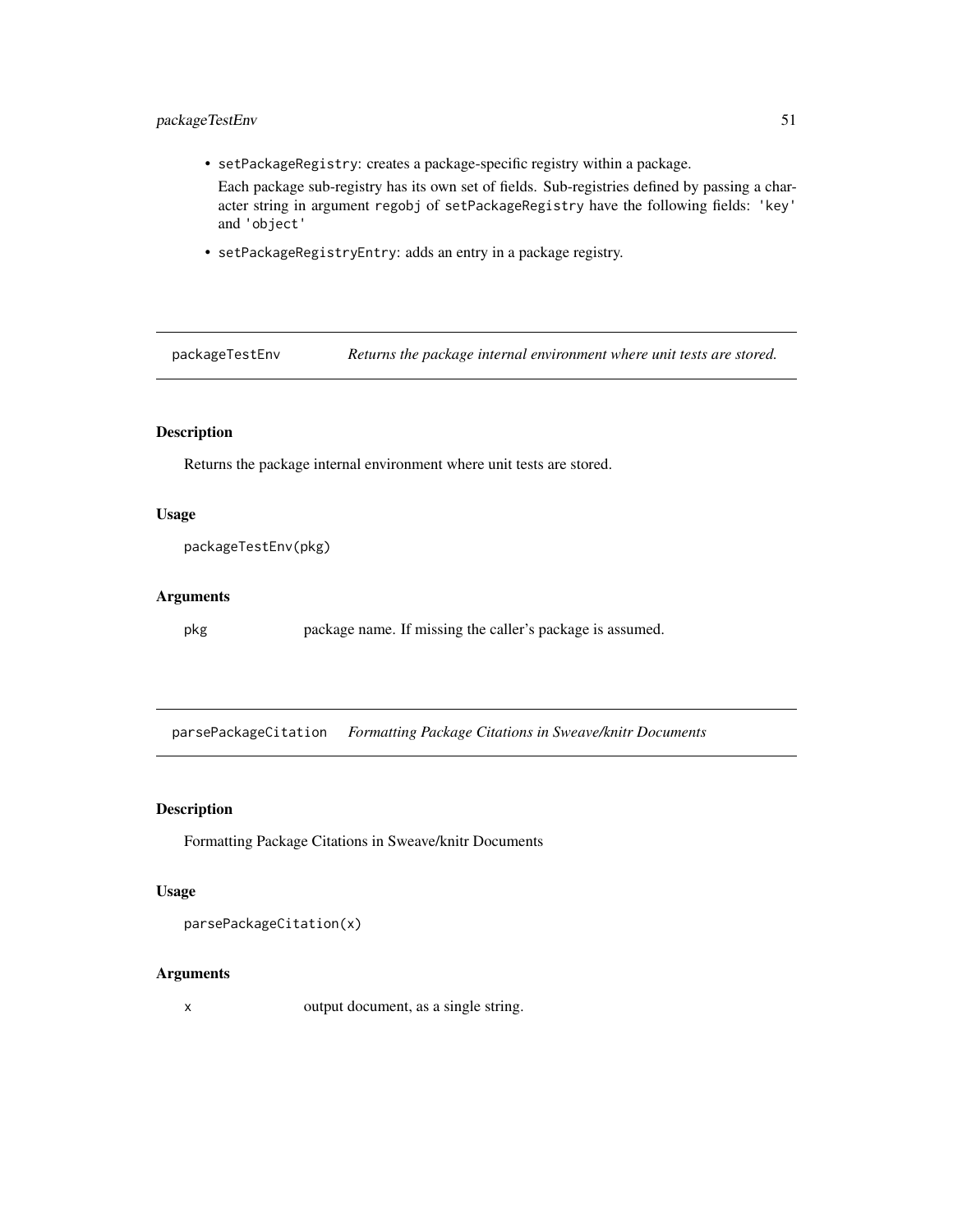pkgmaker-deprecated *Deprecated Functions in pkgmaker*

#### Description

These functions have been deprecated and will be defunct in the next release.

# Usage

```
requirePackage(pkg, ...)
```
# Arguments

| pkg      | package name to load. |
|----------|-----------------------|
| $\cdots$ | extra arguments       |

| postponeAction | Postponing Actions |
|----------------|--------------------|

#### Description

This function implement a mechanism to postpone actions, which can be executed at a later stage. This is useful when developing packages, where actions that need to be run in the link{.onLoad} function but can be defined close to their context.

# Usage

```
postponeAction(
  expr,
 key = digest(tempfile()),
  group = NULL,envir = topns(strict = FALSE),
  verbose = getOption("verbose")
\mathcal{E}
```
runPostponedAction(group = NULL, verbose = getOption("verbose"))

| expr    | expression that define the action to postpone. Currently only functions are sup-<br>ported.                     |
|---------|-----------------------------------------------------------------------------------------------------------------|
| kev     | identifier for this specific action. It should be unique across the postponed ac-<br>tions from the same group. |
| group   | optional parent action group. This enables to define meaningful sets of actions<br>that can be run all at once. |
| envir   | environment in which the action should be executed. Currently not used.                                         |
| verbose | logical that toggles verbose messages.                                                                          |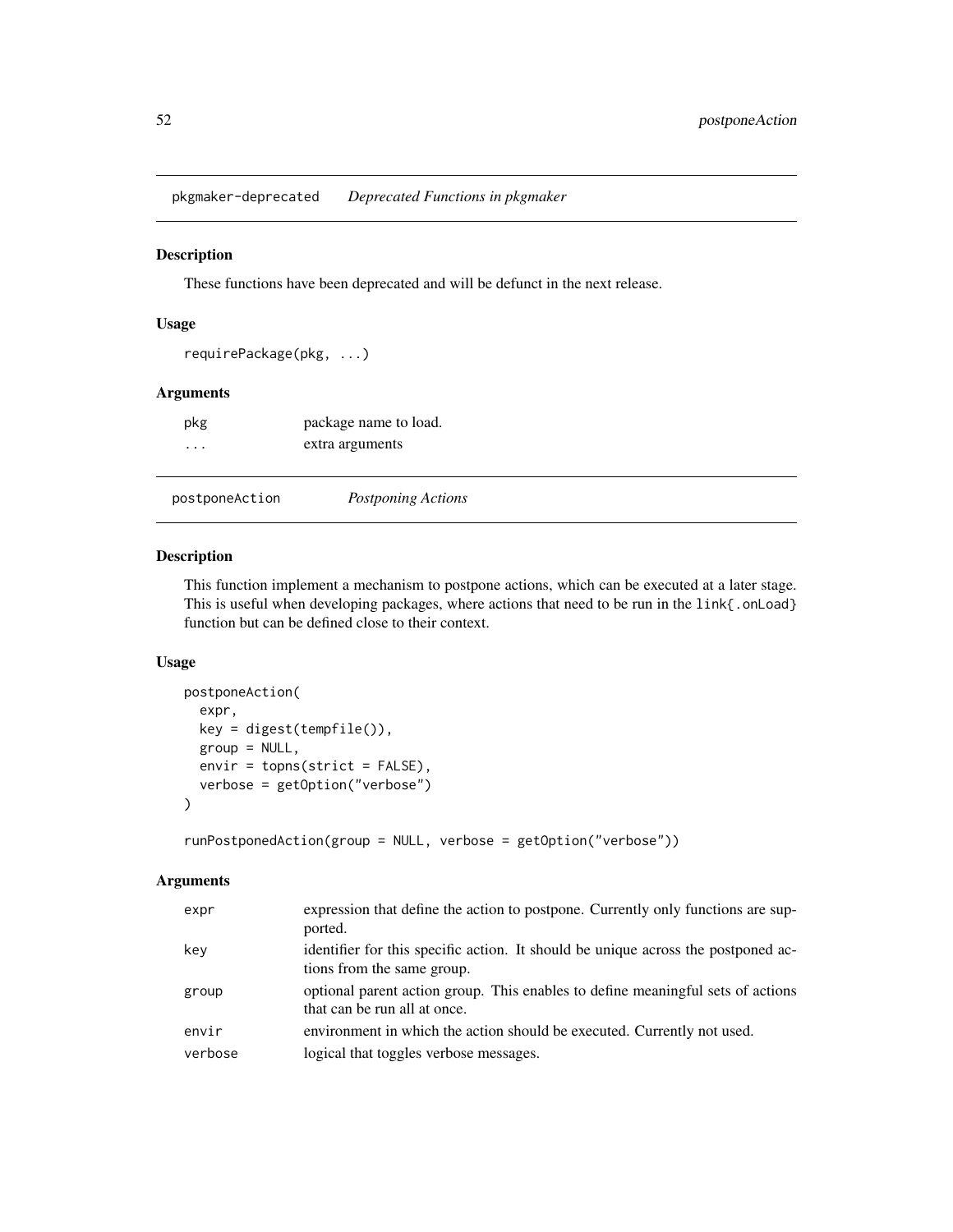# quickinstall 53

# Examples

```
opt <- options(verbose=2)
# define actions
postponeAction(function(){print(10)}, "print")
postponeAction(function(){print(1:10)}, "more")
postponeAction()
# execute actions
runPostponedAction()
runPostponedAction()
# restore options
options(opt)
```
quickinstall *Quick Installation of a Source Package*

# Description

Builds and install a minimal version of a package from its source directory.

#### Usage

```
quickinstall(
 path,
  destdir = NULL,
 vignettes = FALSE,
  force = TRUE,
  ...,
  lib.loc = if (!is.null(destdir)) TRUE
)
```

| path      | path to the package source directory                                                                                                                                                                                                                |
|-----------|-----------------------------------------------------------------------------------------------------------------------------------------------------------------------------------------------------------------------------------------------------|
| destdir   | installation directory. If NULL, the package is installed in the default installation<br>library. If NA, the package is installed in a temporary directory, whose path is<br>returned as a value.                                                   |
| vignettes | logical that indicates if the vignettes should be rebuilt and installed.                                                                                                                                                                            |
| force     | logical that indicates if the package should be installed even if a previous instal-<br>lation exists in the installation library.                                                                                                                  |
| $\ddots$  | extra arguments passed to R. CMD                                                                                                                                                                                                                    |
| lib.loc   | library specification. If TRUE then the installation directory destight is added to<br>the default library paths. This can be usefull if dependencies are installed in this<br>directory. If NULL, then the default library path is left unchanged. |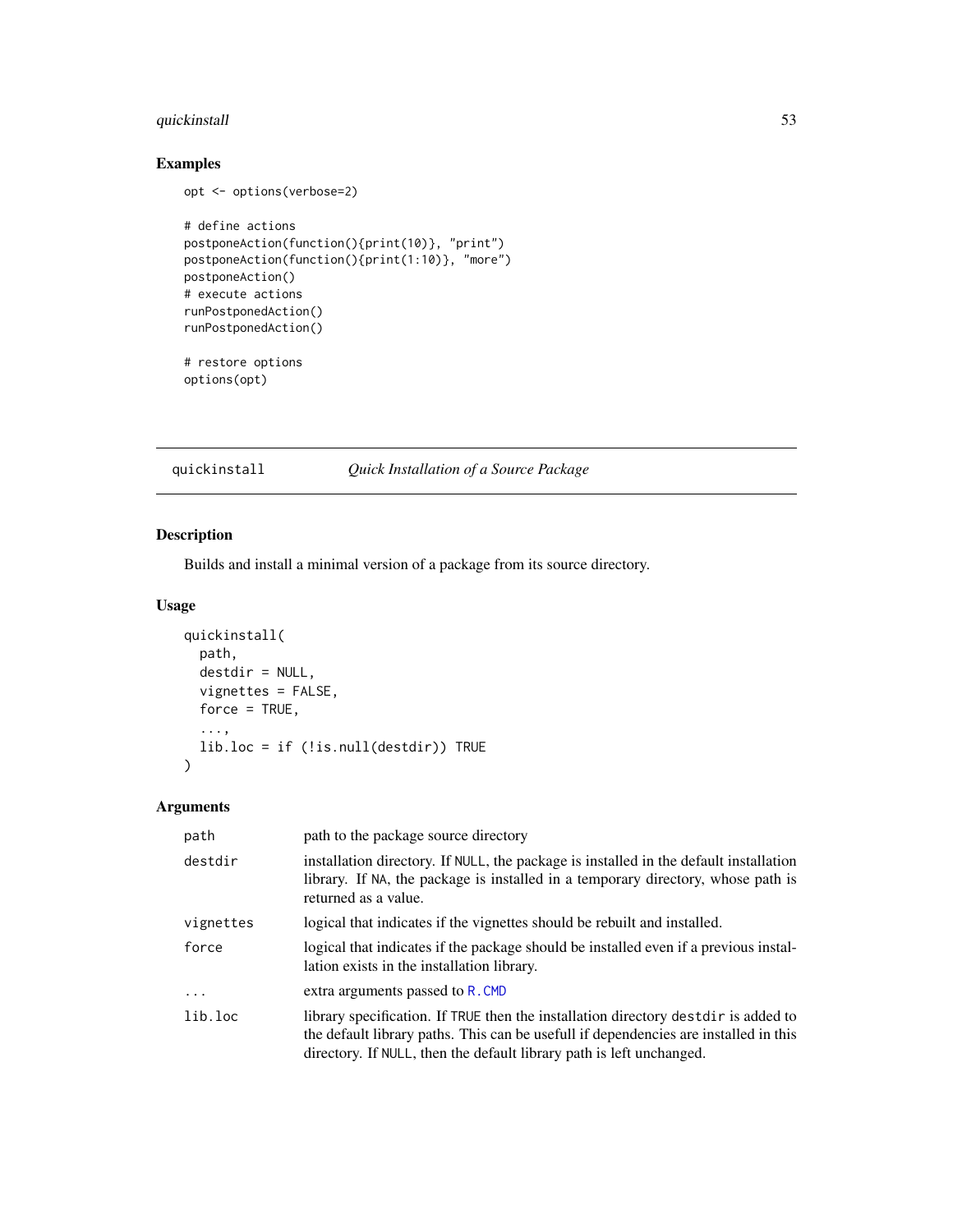# Value

The path of the library where the package was installed.

R.exec *Executing R Commands*

#### <span id="page-53-0"></span>Description

Functions to execute R commands.

#### Usage

 $R.exec(..., lib.loc = NULL)$  $R.$  CMD (cmd,  $\ldots$ ) R.SHLIB(libname, ...)

#### Arguments

| $\cdot$ $\cdot$ $\cdot$ | extra arguments that are concatenated and appended to the command.                                                                                   |
|-------------------------|------------------------------------------------------------------------------------------------------------------------------------------------------|
| lib.loc                 | logical that indicates if the current library locations should be used. If a character<br>vector, then it is used as the library path specification. |
| cmd                     | command to run, e.g. 'check' or 'INSTALL'.                                                                                                           |
| libname                 | name of the output compiled library                                                                                                                  |

#### Functions

- R.exec: executes a single R command via [system2](#page-0-0).
- R.CMD: executes R CMD commands.
- R.SHLIB: executes R CMD SHLIB commands.

RdSection2latex *Format Rd Sections into LatTeX*

#### Description

This function extract sections from Rd files and convert them into LaTeX code. This can be useful to include Rd text into vignettes, hence keeping them up to date.

#### Usage

```
RdSection2latex(topic, package, i = 1L, notitle = TRUE)
```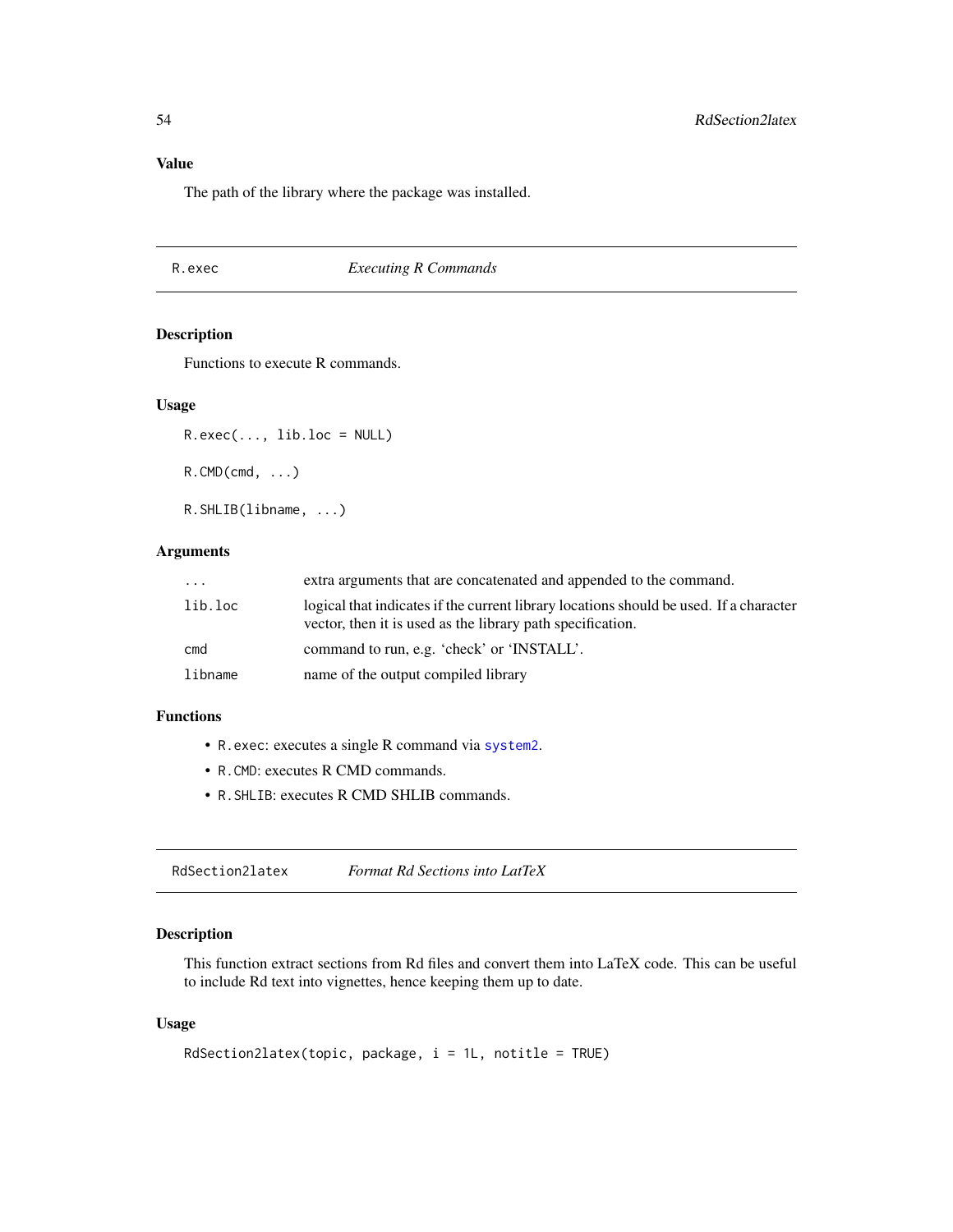# read.yaml\_section 55

# Arguments

| topic   | Rd topic                                                        |
|---------|-----------------------------------------------------------------|
| package | package in which to search the topic                            |
| j.      | index of the section to format                                  |
| notitle | logical that indicates if the section's title should be removed |

# Example section

This is a nice section, with a bullet list:

- tata
- toto

# Examples

```
RdSection2latex('RdSection2latex', package = 'pkgmaker')
```
<span id="page-54-0"></span>read.yaml\_section *Reads YAML Options Embbeded into a File*

# Description

Reads YAML Options Embbeded into a File

#### Usage

```
read.yaml_section(section, file = "~/.Rprofile", text = NULL)
```

| section | section name to lookup in the file. In the file this defined by paired tags "# <section_name>", "#or a single tag "#<section_name@file_path>" that redirect to a YAML file.</section_name@file_path></section_name> |
|---------|---------------------------------------------------------------------------------------------------------------------------------------------------------------------------------------------------------------------|
| file    | path to the file to parse. Default is to parse the user's <i>Rprofile</i> .                                                                                                                                         |
| text    | text to parse. If provided, then argument file is not used.                                                                                                                                                         |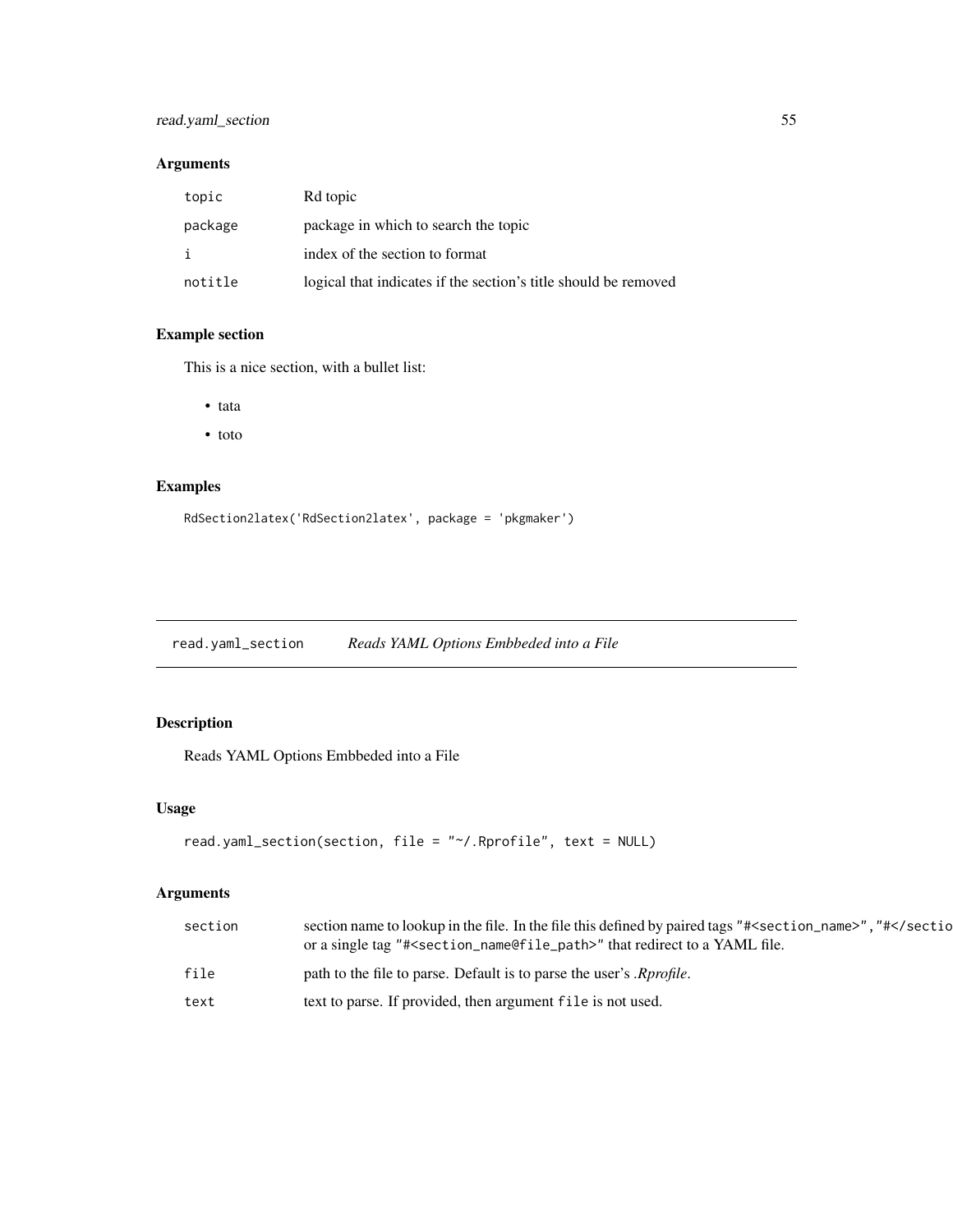# <span id="page-55-0"></span>Description

This function provides extra control on how entries are queried from a [registry](#page-0-0) object.

# Usage

```
regfetch(
 regobj,
  ...,
 all = FALSE,error = TRUE,
 exact = FALSE,KEYS = NULL,verbose = FALSE,
 entry = FALSE,
 msg = NULL
\mathcal{L}pkgreg_fetch(regname, ..., msg = NULL, where = topenv(parent.frame()))
pkgreg_remove(
  regname,
 ...,
 msg = NULL,where = topenv(parent.frame()),
  quiet = FALSE
```
)

| regobi      | a registry object                                                                                                                                                 |
|-------------|-------------------------------------------------------------------------------------------------------------------------------------------------------------------|
| $\ddots$ .  | $key$ value(s) to look up. If multiple indexes are used, then the primary key should<br>come first.                                                               |
| all         | logical to indicate if hidden keys (starting with a '.') should be returned and<br>output in message.                                                             |
| error       | a logical that indicates if an error should be thrown if the key has no match or<br>multiple matches                                                              |
| exact       | a logical that indicates if matching should be exact or partial. Note that if exact<br>matches exist then they are returned, independently of the value of exact. |
| <b>KEYS</b> | alternative way of passing the key value(s). If not missing, then arguments in<br>are discarded.                                                                  |
| verbose     | a logical that indicates if verbosity should be toggle on                                                                                                         |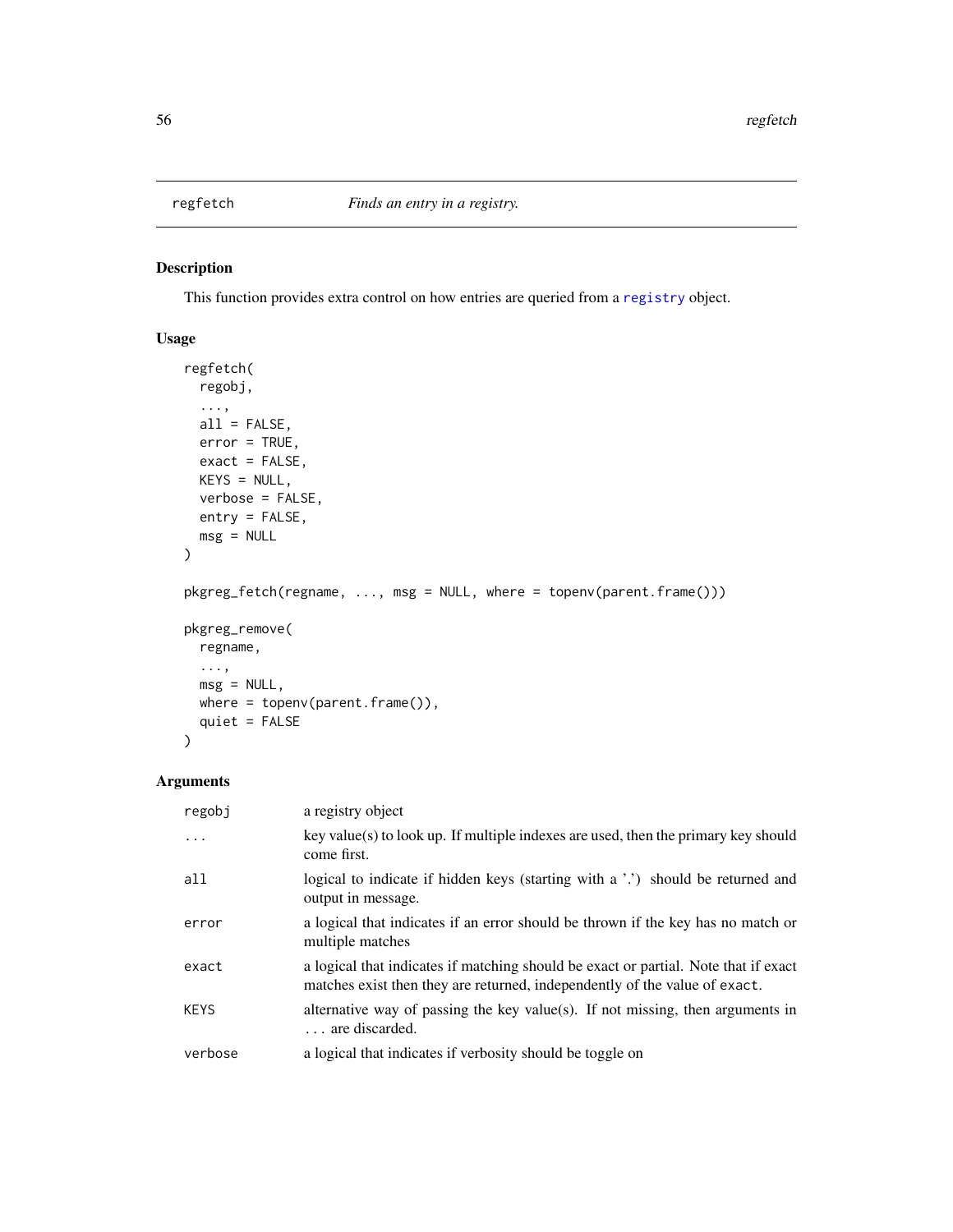| entry   | a logical that indicates if the                                                                                |
|---------|----------------------------------------------------------------------------------------------------------------|
| msg     | a header to use in case of error.                                                                              |
| regname | Name of a sub-registry, used as its identifier.                                                                |
| where   | package name or namespace that owns the registry.                                                              |
| quiet   | a logical that indicates if the operation should be performed quietly, without<br>throwing errors or warnings. |

#### Functions

- pkgreg\_fetch: fetches entries in a package registry, as set up by [setPackageRegistry](#page-47-0). It loads the requested package registry and uses regfetch to retrieve data from it.
- pkgreg\_remove: removes an entry from a package registry.

render\_notes *Renders rmarkdown Documents Using User Default Options*

# Description

Renders rmarkdown Documents Using User Default Options

#### Usage

```
render_notes(
  input,
  output_format = NULL,
 output_options = NULL,
  ...,
  .config = NULL
)
```

| input         | The input file to be rendered. This can be an $R$ script $(R)$ , an $R$ Markdown<br>document (.Rmd), or a plain markdown document.                                                                                                                                                                                                                                                                                                                                                                                                                                                        |
|---------------|-------------------------------------------------------------------------------------------------------------------------------------------------------------------------------------------------------------------------------------------------------------------------------------------------------------------------------------------------------------------------------------------------------------------------------------------------------------------------------------------------------------------------------------------------------------------------------------------|
| output_format | The R Markdown output format to convert to. The option "all" will render<br>all formats defined within the file. The option can be the name of a format (e.g.<br>"html_document") and that will render the document to that single format. One<br>can also use a vector of format names to render to multiple formats. Alterna-<br>tively, you can pass an output format object $(e.g. \text{html\_document}()$ ). If using<br>NULL then the output format is the first one defined in the YAML frontmatter in<br>the input file (this defaults to HTML if no format is specified there). |
|               | output_options List of output options that can override the options specified in metadata (e.g.<br>could be used to force $self_{\text{contained}}$ or mathjax = "local"). Note that this<br>is only valid when the output format is read from metadata (i.e. not a custom<br>format object passed to output_format).                                                                                                                                                                                                                                                                     |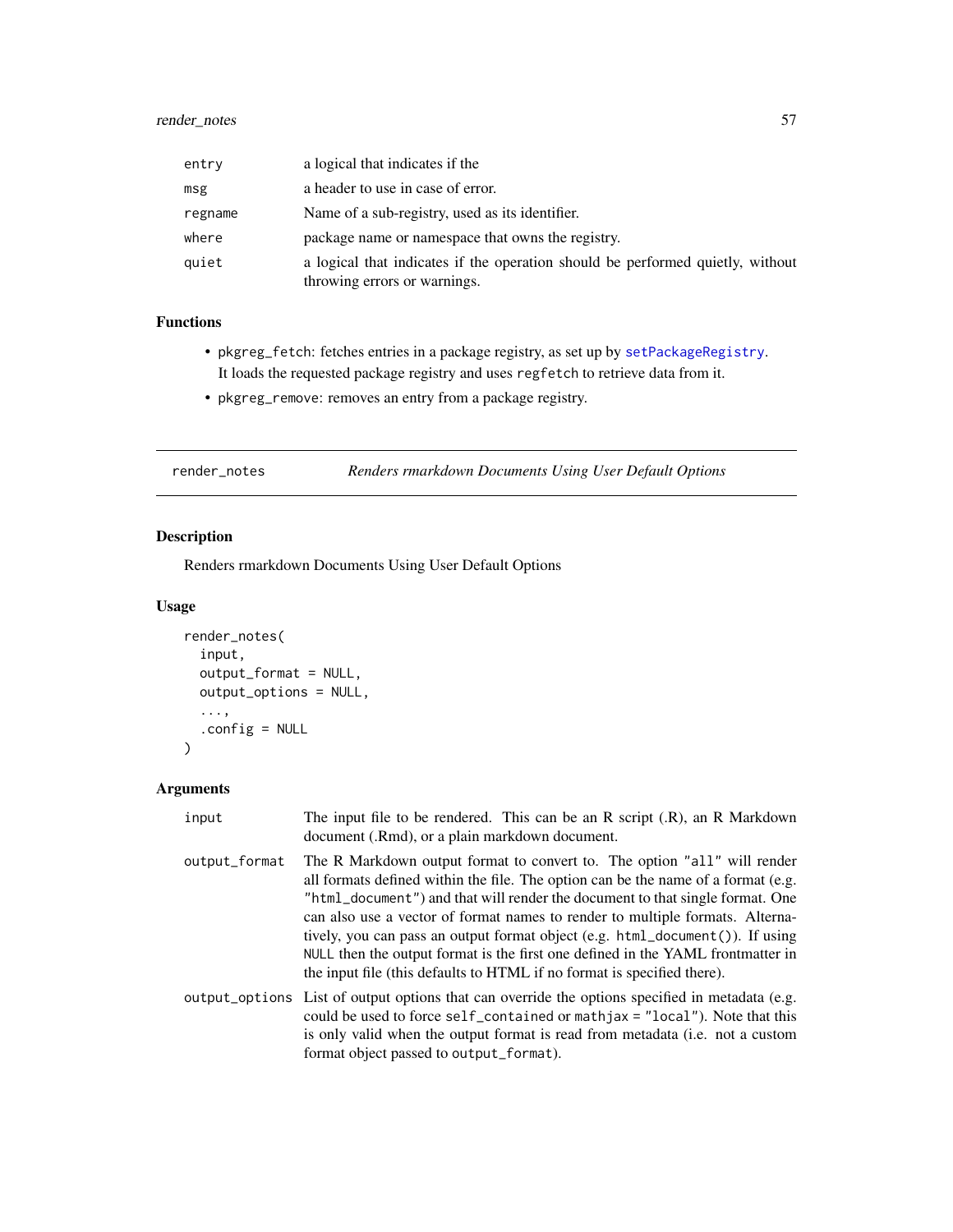| $\cdots$ | other arguments passed to render                                                                                                                                   |
|----------|--------------------------------------------------------------------------------------------------------------------------------------------------------------------|
| .config  | location of the default options (a YAML file). Default behaviour is to look for<br>file '.rmarkdown.yaml' in the user's home directory, or, if missing, for a yaml |
|          | section rmarkdown:: render in the user's R profile.                                                                                                                |

#### See Also

[read.yaml\\_section](#page-54-0)

reorder\_columns *Reordering Columns*

# Description

Reorders columns according to a prefered target order

#### Usage

reorder\_columns(x, target, decreasing = FALSE)

# Arguments

| $\mathsf{x}$ | an object with columns, such as a matrix or a data. frame, or from a class that<br>support subsetting via $x$ [, i, drop = FALSE] and has a method colnames.                                                                                |
|--------------|---------------------------------------------------------------------------------------------------------------------------------------------------------------------------------------------------------------------------------------------|
| target       | a character or named numeric vector that specifies the column prefered order. If<br>a numeric vector, then its names are assumed to correspond to columns, and its<br>values determine the target order – according to argument decreasing. |
| decreasing   | logical that indicates in which direction a numeric target vector should be or-<br>dered.                                                                                                                                                   |

#### Details

Column names will be reordered so that their order match the one in target. Any column that does not appear in target will be put after those that are listed in target.

#### Value

an object of the same type and dimension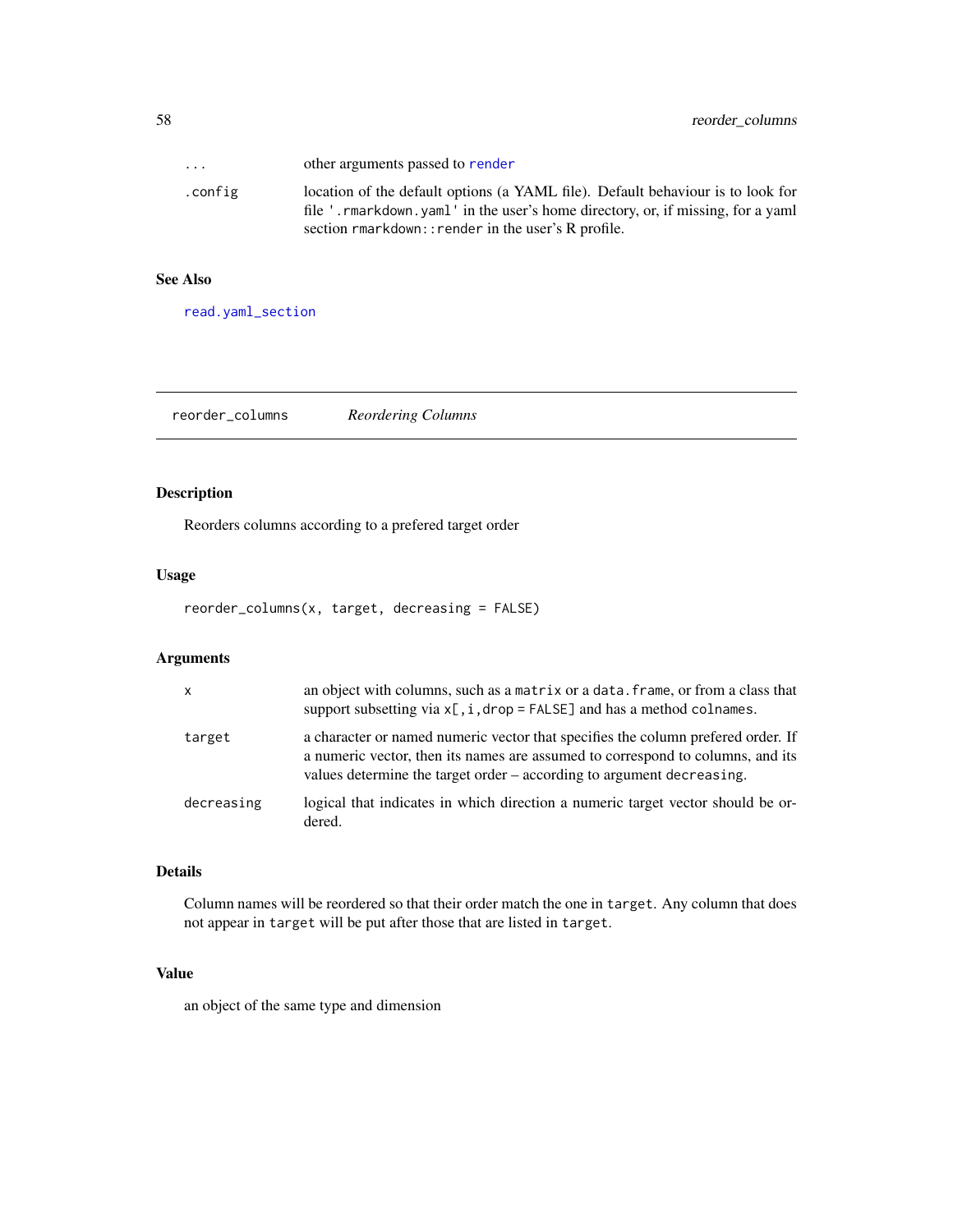#### Description

require.quiet silently requires a package, and qrequire is an alias to require.quiet.

#### Usage

```
require.quiet(...)
qrequire(...)
qlibrary(...)
mrequire(msg, package, lib.loc = NULL, quietly = FALSE)
```
# Arguments

| $\cdot$ | extra arguments passed to library or require.                                                                                                                                                                                           |  |
|---------|-----------------------------------------------------------------------------------------------------------------------------------------------------------------------------------------------------------------------------------------|--|
| msg     | error message to use, to which is appended the string 'requires package<br><pkg>' to build the error message.</pkg>                                                                                                                     |  |
| package | name of the package to load.                                                                                                                                                                                                            |  |
| lib.loc | a character vector describing the location of R library trees to search through, or<br>NULL. The default value of NULL corresponds to all libraries currently known to<br>.1ibPaths(). Non-existent library trees are silently ignored. |  |
| quietly | a logical. If TRUE, no message confirming package attaching is printed, and most<br>often, no errors/warnings are printed if package attaching fails.                                                                                   |  |

# Functions

- qlibrary: silently loads a package.
- mrequire: tries loading a package with base [require](#page-0-0) and stops with a custom error message if it fails to do so.

# See Also

Other require: [irequire\(](#page-22-0))

# Examples

```
mrequire('Running this example', 'stringr')
try( mrequire('Doing impossible things', 'notapackage') )
```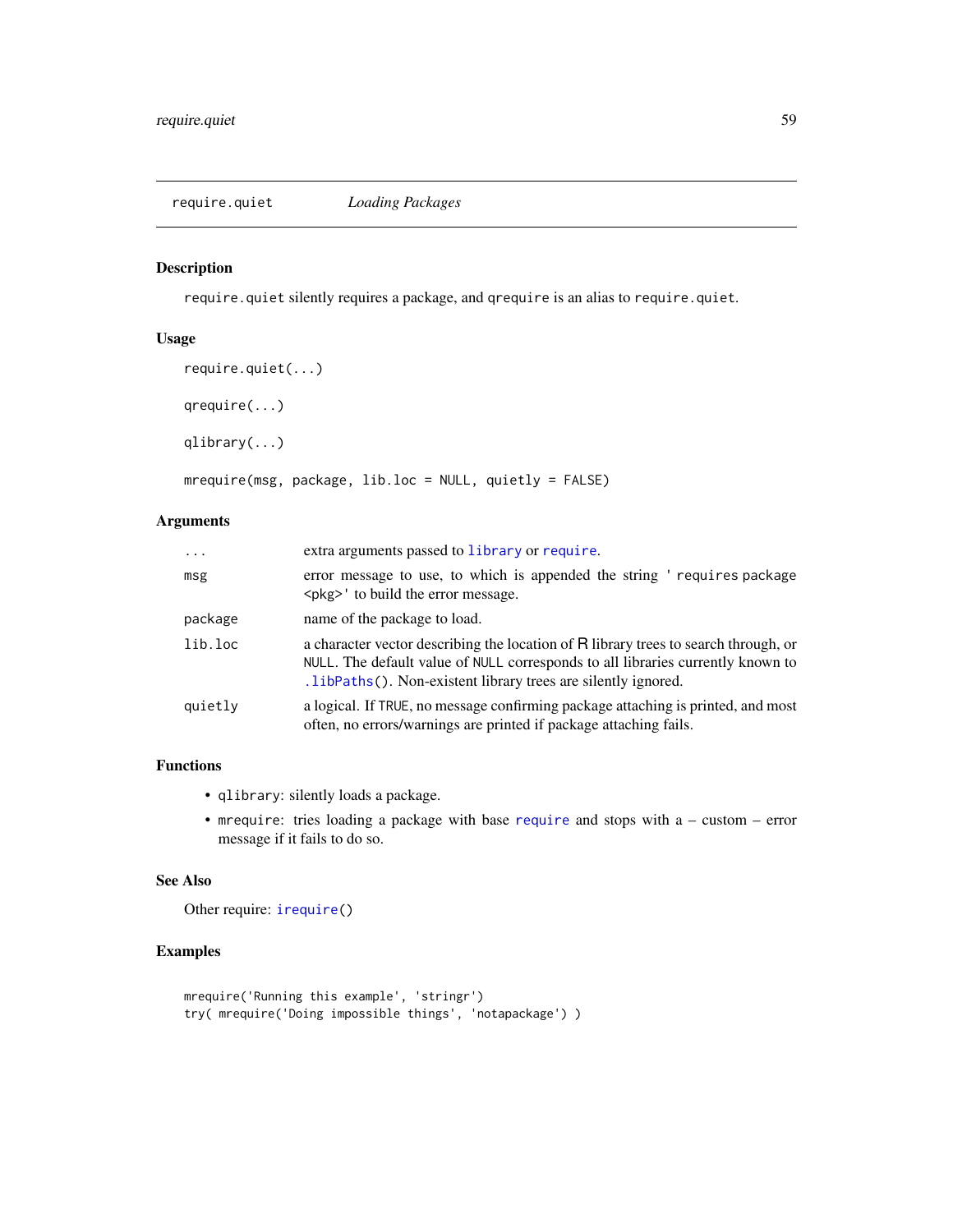#### Description

Loads the package responsible for the implementation of the RUnit framework, choosing amongst 'RUnitX', 'svUnit' and 'RUnit'.

#### Usage

requireRUnit(...)

#### Arguments

... arguments not used.

#### Value

nothing

rnw *Utilities for Vignettes*

# Description

rnw provides a unified interface to run vignettes that detects the type of vignette (Sweave or knitr), and which Sweave driver to use (either automatically or from an embedded command \VignetteDriver command).

#### Usage

```
rnw(x, file = NULL, ..., raw = FALSE)isManualVignette()
as.rnw(x, \ldots, \text{load} = \text{TRUE})rnwCompiler(x, verbose = TRUE)
rnwWrapper(x, verbose = TRUE)
rnwDriver(x)
rnwIncludes(x)
rnwChildren(x)
```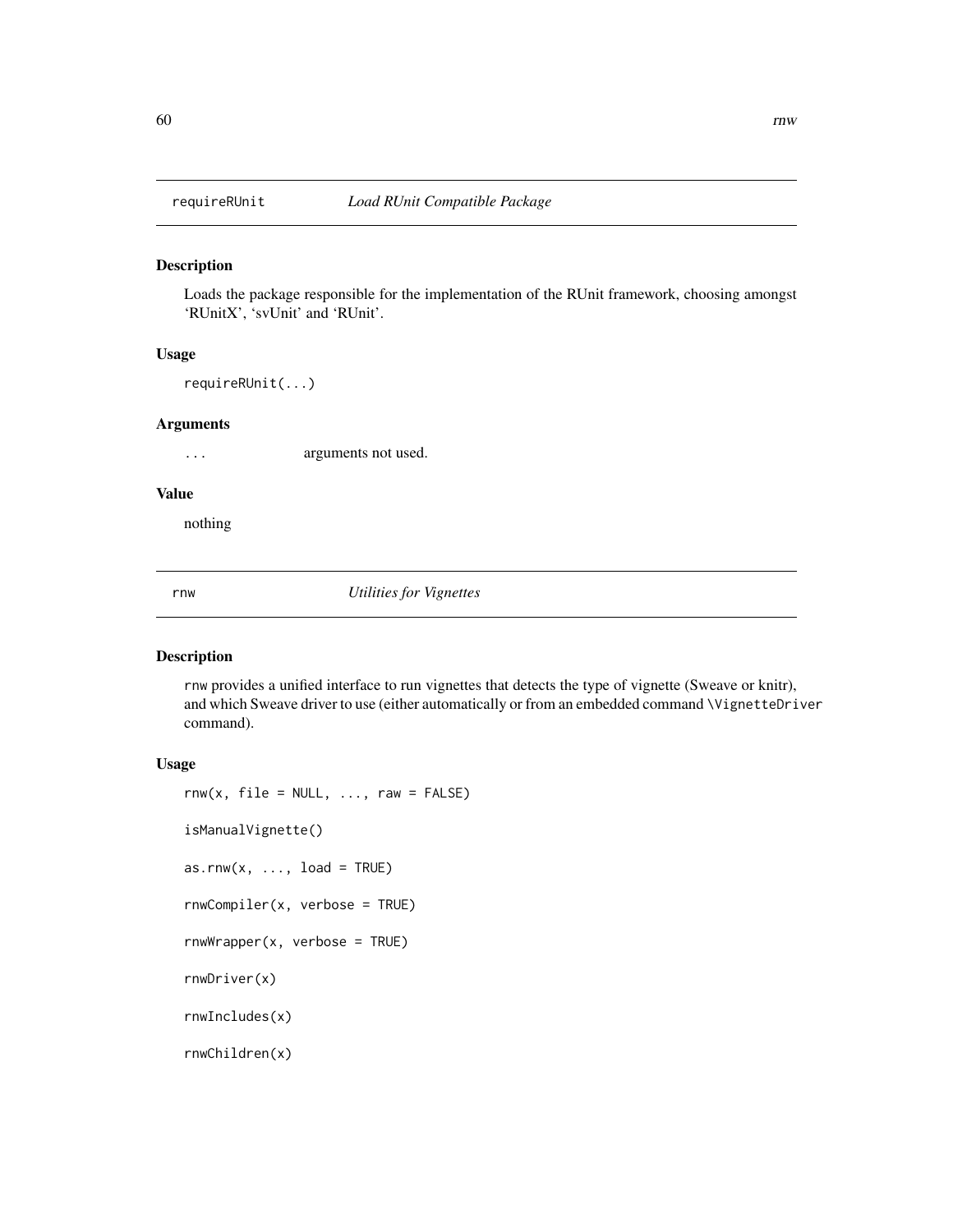```
vignetteMakefile(
 package = NULL,
 skip = NULL,
 print = TRUE,
 template = NULL,
 temp = FALSE,
 checkMode = isCHECK() || vignetteCheckMode(),
 user = NULL,
  tests = TRUE
\mathcal{L}
```
compactVignettes(paths, ...)

# Arguments

| X         | vignette source file specification as a path or a rnw object.                                                                                                                                                                                                                                                |  |
|-----------|--------------------------------------------------------------------------------------------------------------------------------------------------------------------------------------------------------------------------------------------------------------------------------------------------------------|--|
| file      | output file                                                                                                                                                                                                                                                                                                  |  |
| .         | extra arguments passed to as .rnw that can be used to force certain building<br>parameters.                                                                                                                                                                                                                  |  |
| raw       | a logical that indicates if the raw result for the compilation should be returned,<br>instead of the result file path.                                                                                                                                                                                       |  |
| load      | logical to indicate if all the object's properties should loaded, which is done by<br>parsing the file and look up for specific tags.                                                                                                                                                                        |  |
| verbose   | logical that toggles verbosity                                                                                                                                                                                                                                                                               |  |
| package   | package name. If NULL, a DESRIPTION file is looked for one directory up: this<br>meant to work when building a vignette directly from a package's 'vignettes'<br>sub-directory.                                                                                                                              |  |
| skip      | Vignette files to skip (basename).                                                                                                                                                                                                                                                                           |  |
| print     | logical that specifies if the path should be printed or only returned.                                                                                                                                                                                                                                       |  |
| template  | template Makefile to use. The default is to use the file "vignette.mk" shipped<br>with the package <b>pkgmaker</b> and can be found in its install root directory.                                                                                                                                           |  |
| temp      | logical that indicates if the generated makefile should using a temporary file-<br>name (TRUE), or simply named "vignette.mk"                                                                                                                                                                                |  |
| checkMode | logical that indicates if the vignettes should be generated as in a CRAN check<br>(TRUE) or in development mode, in which case pdflatex, bibtex, and, option-<br>ally, qpdf are required.                                                                                                                    |  |
| user      | character vector containing usernames that enforce checkMode=TRUE, if the func-<br>tion is called from within their session.                                                                                                                                                                                 |  |
| tests     | logical that enables the compilation of a vignette that gathers all unit test results.<br>Note that this means that all unit tests are run before generating the vignette.<br>However, unit tests are not (re)-run at this stage when the vignettes are built<br>when checking the package with R CMD check. |  |
| paths     | A character vector of paths to PDF files, or a length-one character vector naming<br>a directory, when all '.pdf' files in that directory will be used.                                                                                                                                                      |  |

 $r_{\rm{mw}}$  61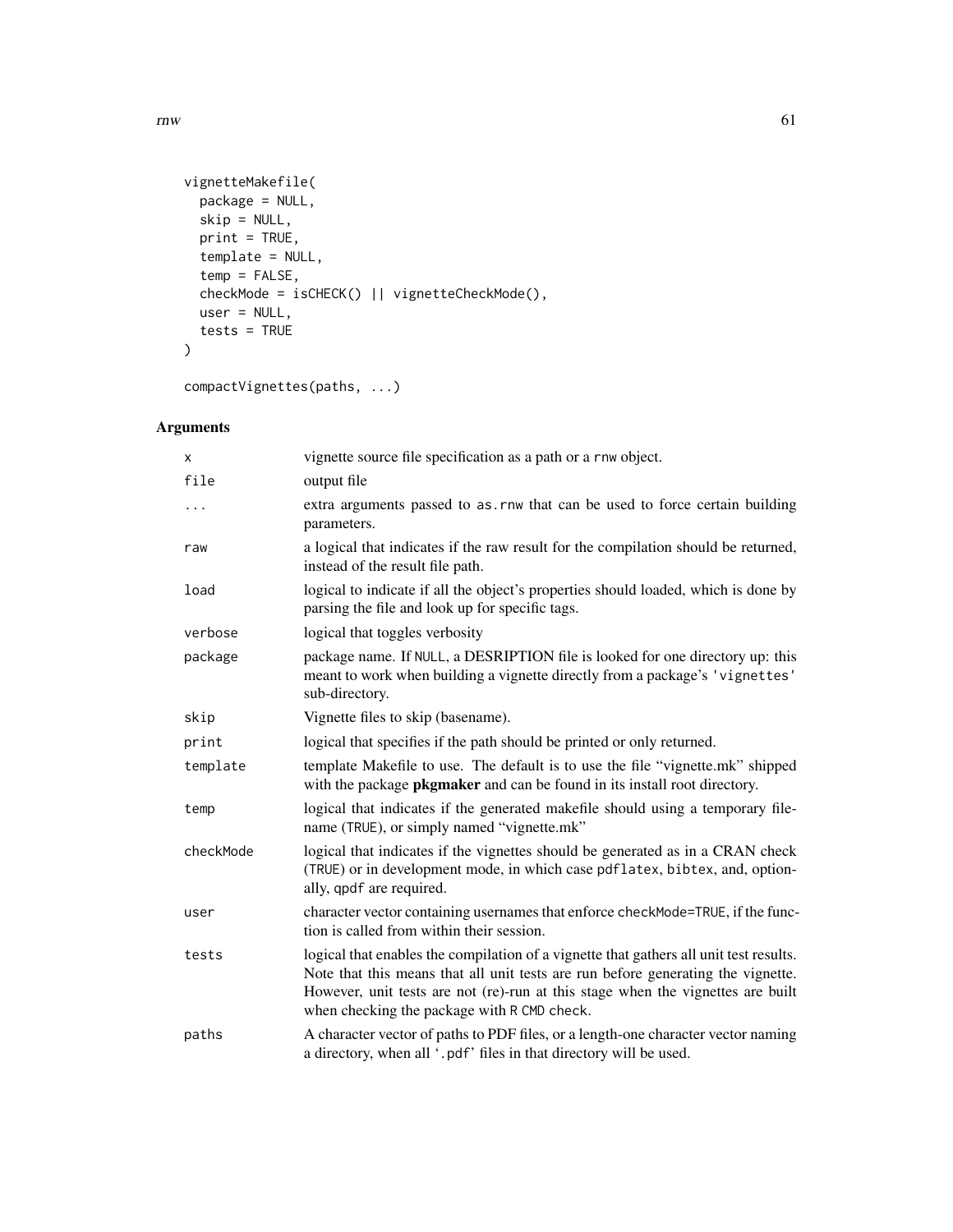# Functions

- isManualVignette: tells if a vignette is being run through the function runVignette of pkgmker, allowing disabling behaviours not allowed in package vignettes that are checked vi R CMD check.
- as.rnw: creates a S3 rnw object that contains information about a vignette, e.g., source filename, driver, fixed included files, etc..
- rnwCompiler: tries to detect the vignette compiler to use on a vignette source file, e.g., [Sweave](#page-0-0) or [knitr.](#page-0-0)
- rnwWrapper: tries to detect the type of vignette and if it is meant to be wrapped into another main file.
- rnwDriver: tries to detect Sweave driver to use on a vignette source file, e.g., SweaveCache, highlight, etc..
- rnwIncludes: detects fixed includes, e.g., image or pdf files, that are required to build the final document.
- rnwChildren: detects included vignette documents and return them as a list of vignette objects.
- vignetteMakefile: returns the path to a generic makefile used to make vignettes.
- compactVignettes: compacts vignette PDFs using either gs\_quality='none' or 'ebook', depending on which compacts best (as per CRAN check criteria).

Rversion *Complete R version*

#### Description

Returns the complete R version, e.g. 2.15.0

#### Usage

Rversion()

#### Examples

Rversion()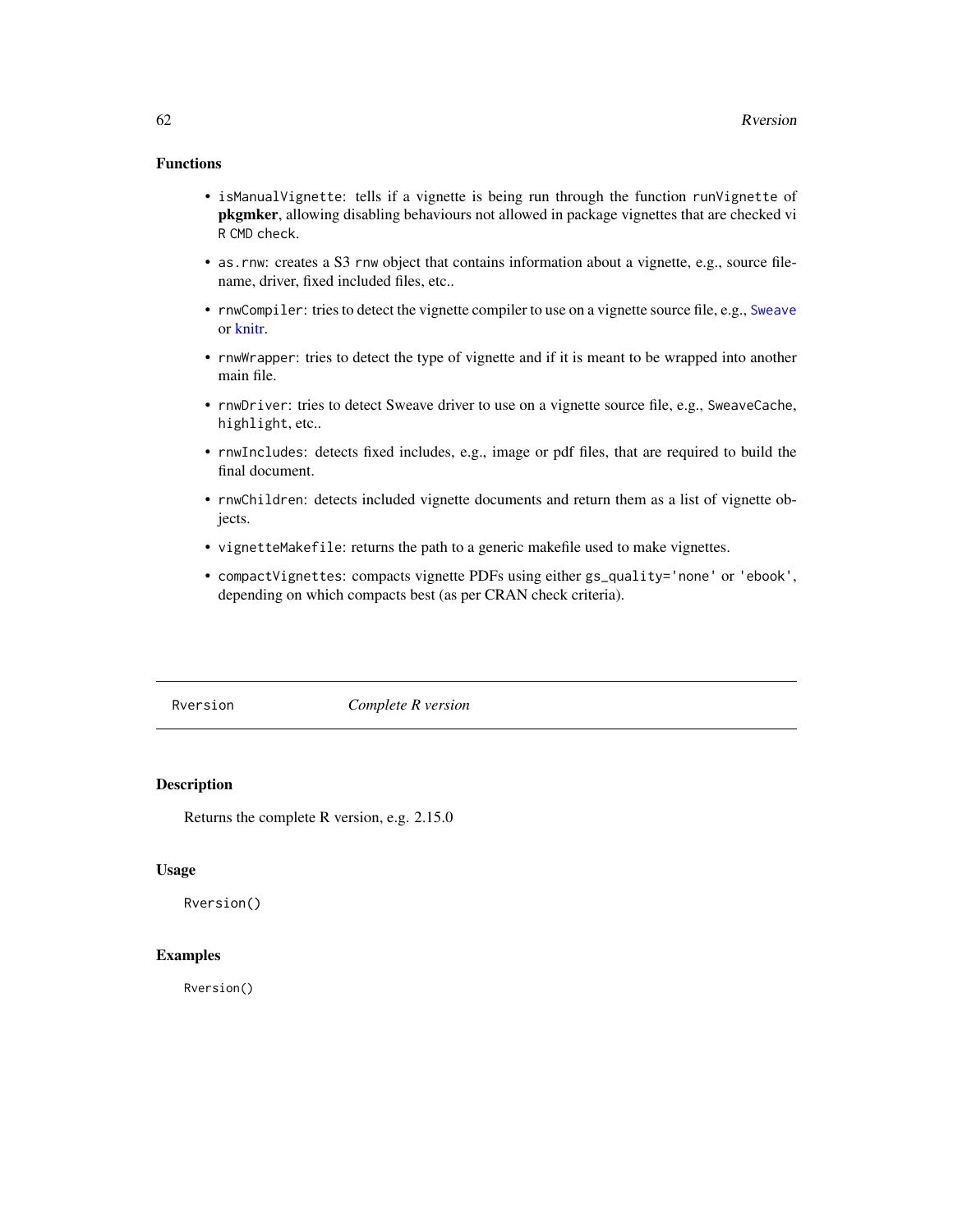# Description

setBiocMirror sets all Bioconductor repositories (software, data, annotation, etc.). so that they are directly available to [install.packages](#page-0-0). It differs from [chooseBioCmirror](#page-0-0) in that it effectively enables the repositories.

#### Usage

```
setBiocMirror(
 url = "http://www.bioconductor.org",
 version = NULL,
 unique = TRUE
)
getBiocMirror()
getBiocRepos(url = "http://www.bioconductor.org", version = NULL)
setCRANMirror(url = CRAN, unique = TRUE)
```
#### Arguments

| url     | or Bioconductor mirror url                                           |
|---------|----------------------------------------------------------------------|
| version | version number                                                       |
| unique  | logical that indicate if duplicated urls or names should be removed. |

# Functions

- getBiocMirror: is a shortcut for getOption('BioC\_mirror'), which returns the current Bioconductor mirror as used by biocLite.
- getBiocRepos: returns urls to all Bioconductor repositories on a given mirror.
- setCRANMirror: sets the preferred CRAN mirror.

setClassRegistry *Automatic S4 Class for Registry Entries*

#### Description

Automatic S4 Class for Registry Entries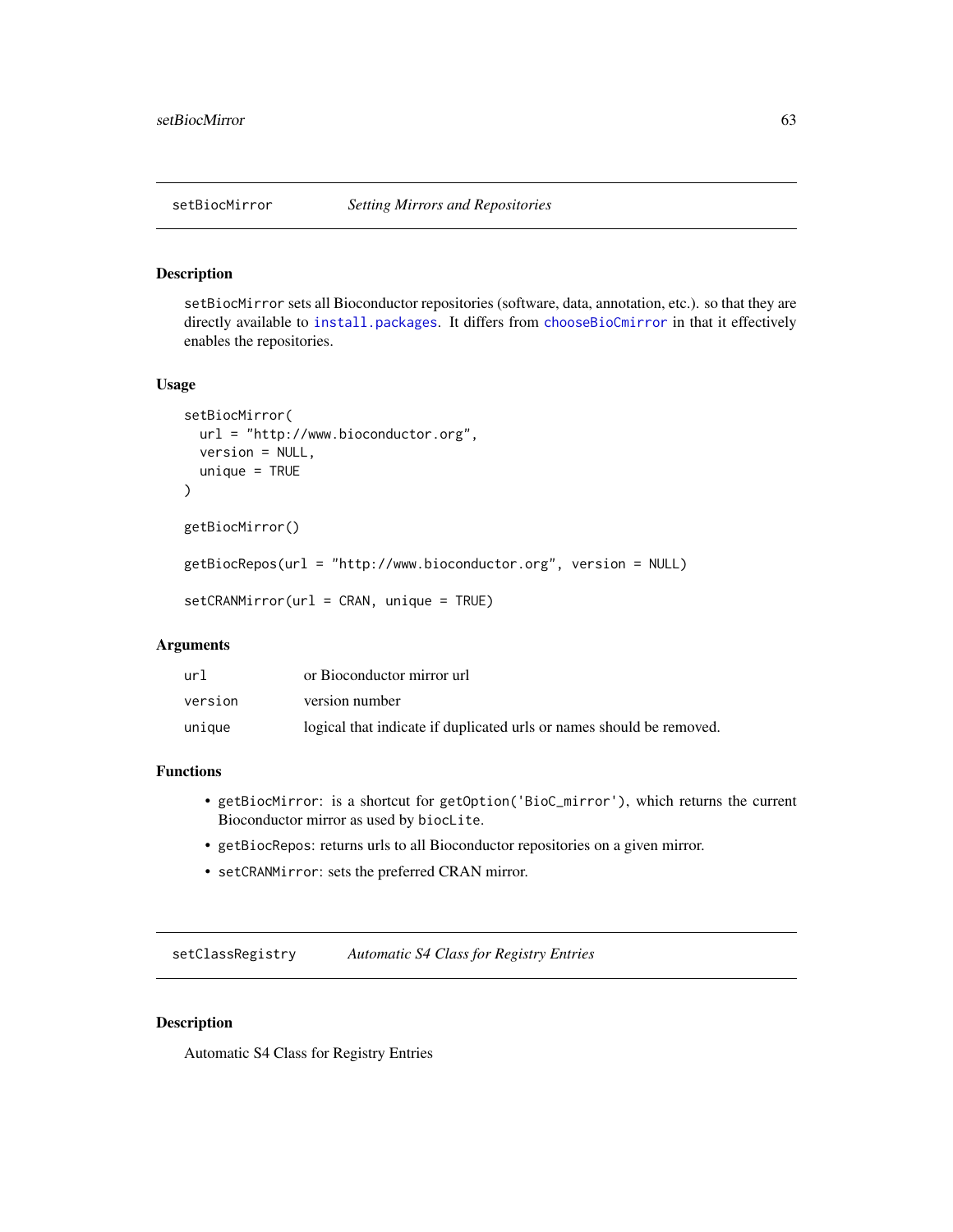#### Usage

```
setClassRegistry(registry, Class, ...)
```
#### Arguments

| registry | a registry object                    |
|----------|--------------------------------------|
| Class    | name of the class to generate        |
| .        | extra arguments passed to set Class. |

```
setPackageExtraHandler
```
*Install/Run Extra Things After Standard Package Installation*

#### Description

These functions define a framework to register actions for which default sets of arguments can be defined when (lazy-)loading a package, and run later on, e.g., after the package is installed using dedicated commands.

setPackageExtraHandler defines main action handler functions, for which actions are defined as a set of arguments and registered using setPackageExtra.

#### Usage

```
setPackageExtraHandler(handler, fun, ...)
packageExtraHandler(handler = NULL, ...)
setPackageExtra(handler, extra, ...)
packageExtra(handler = NULL, extra = NULL, package = NULL, .wrap = FALSE)
packageExtraRunner(handler)
install.extras(
 package,
 extra = NULL,
 handler = NULL,
  ...,
  .verbose = getOption("verbose")
\mathcal{L}install.extrapackages(
 package,
  extra = NULL,handler = NULL,
  ...,
```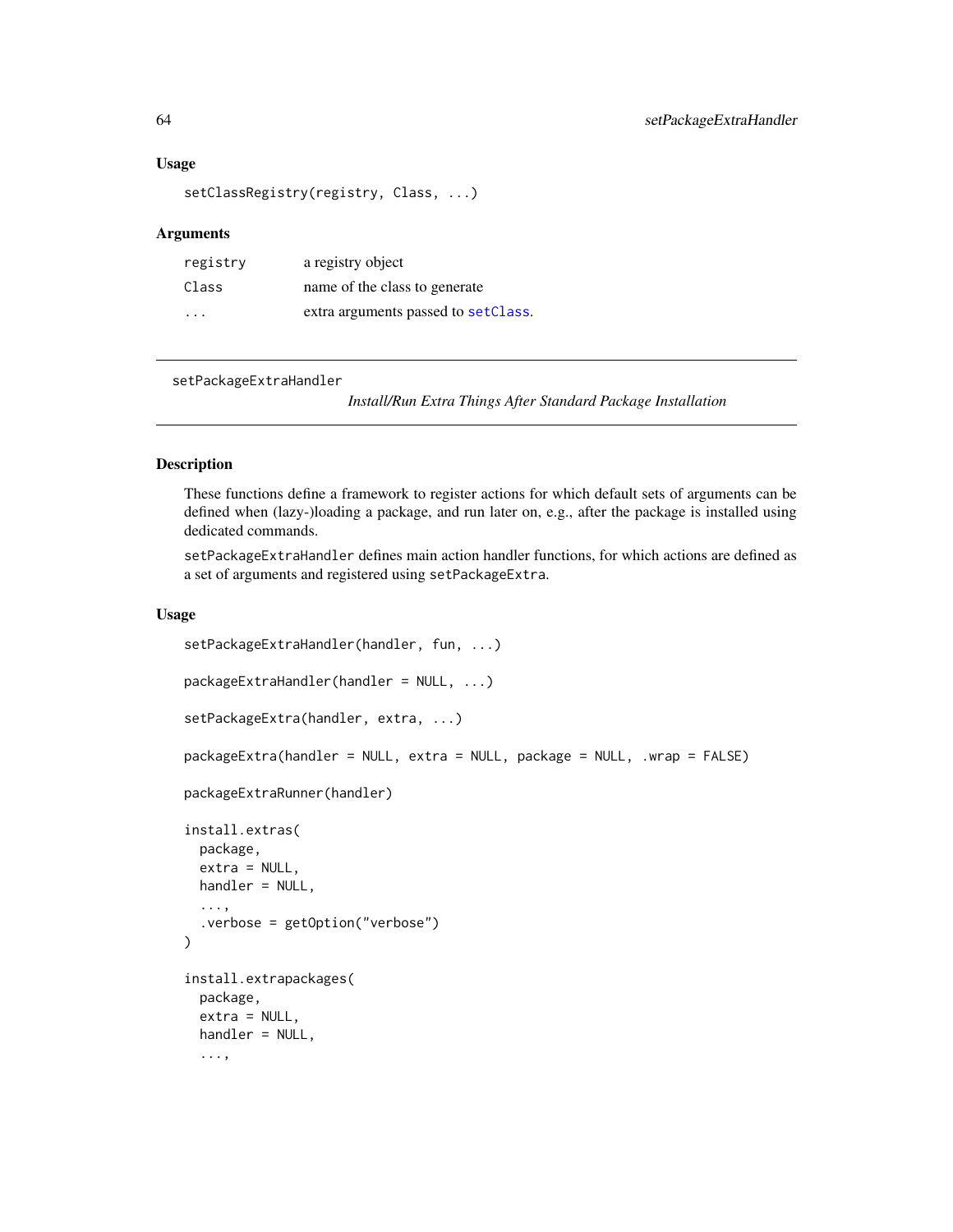```
.verbose = getOption("verbose")
\lambda
```
#### Arguments

| handler    | name of a handler, e.g. 'install'. It must be unique across all handlers regis-<br>tered by any other packages.                                           |
|------------|-----------------------------------------------------------------------------------------------------------------------------------------------------------|
| fun        | handler function that will be called with the arguments registered with package $Extra(name, )$                                                           |
| $\ddots$ . | extra arguments passed to internal function calls. In package Extra Handler,<br>these are passed to pkgreg_fetch.                                         |
|            | In setPackageExtra, these define default arguments for the handler function.<br>These are overwritten by arguments in the call to runner function if any. |
| extra      | name of the extra action.                                                                                                                                 |
| package    | package name where to store/look for the internal registries. End users should<br>not need to use this argument.                                          |
| .wrap      | logical that indicates if a function that runs the extra action should be returned<br>or only the default arguments                                       |
| .verbose   | logical that indicates if verbose messages about the extra actions being run<br>should be displayed.                                                      |

#### Value

the runner function associated with the newly registered handler, as built by packageExtraRunner.

#### Functions

- packageExtraHandler: retrieves a given handler from the registry.
- setPackageExtra: registers extra actions for a given handler.

For example, calling setPackageExtra('install',pkgs='non\_CRAN\_pkg',repos='http://non-standard-repo') in a source file of package 'myPkg' registers the call install.packages('non\_CRAN\_pkg',repos='http://non-stan in a registry internal to the package. All calls to setPackageExtra('install',...) can then be run by the user, as a post installation step via install.extrapackages('myPkg',..).

- packageExtra: retrieve a given extra action, either as its registry entry, or as a function that would perform the given action.
- packageExtraRunner: defines a function to run all or some of the actions registered for a given handler in a given package. For example, the function install.extrapackages is the runner defined for the extra handler 'install' via packageExtraRunner('install').
- install.extras: runs all extra actions registered for a given package.
- install.extrapackages: install sets of packages that can enhance a package, but may not be available from CRAN.

It is defined as the extra handler for the extra action handler 'install.packages'. All arguments in ... are passed to [install.packages](#page-0-0). By default, packages that are already installed are not re-installed. An extra argument force allows to force their installation. The packages are loaded if their installation is successful.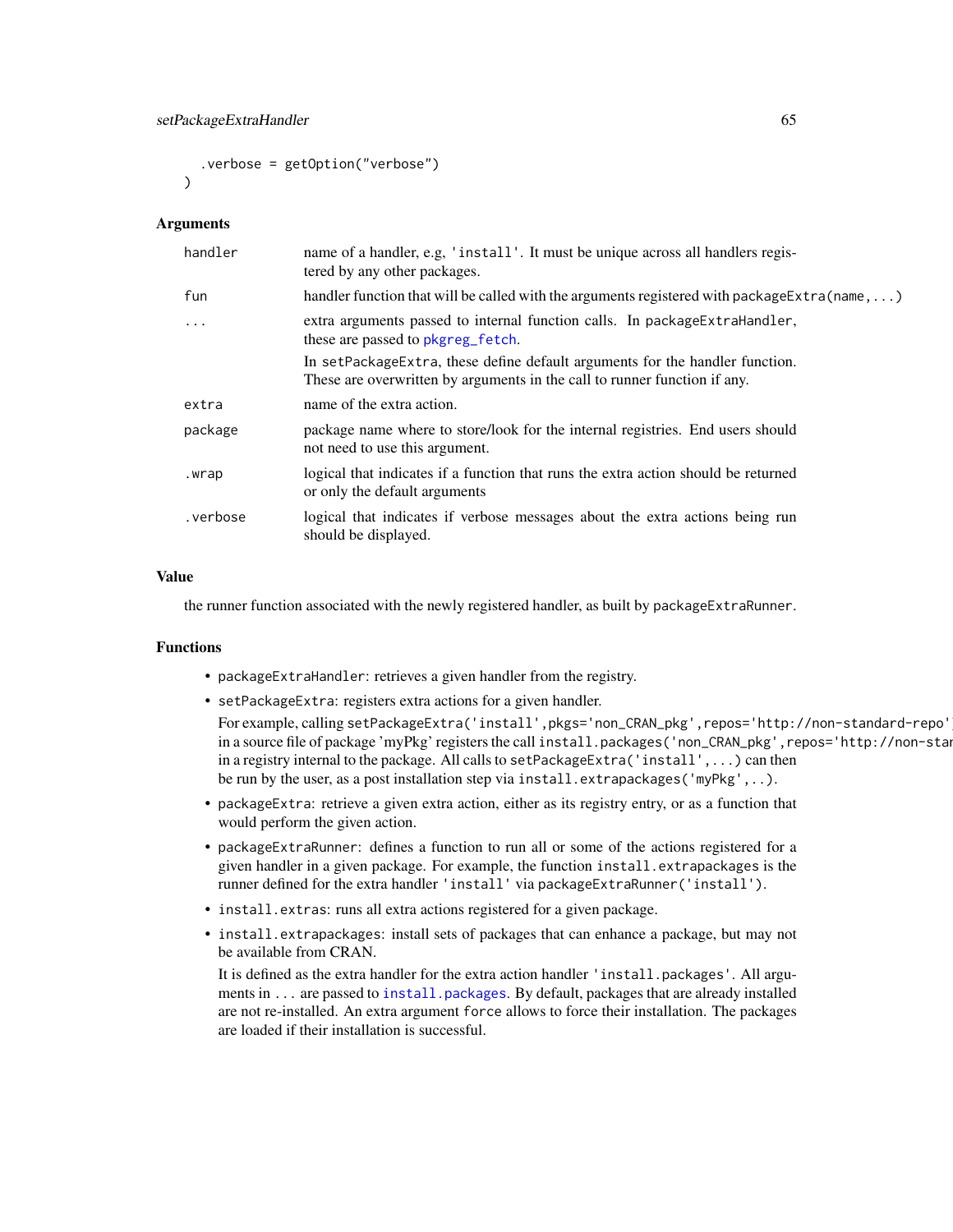<span id="page-65-0"></span>setupPackageOptions *Package Specific Options*

# Description

The following functions to access/set the options from the set are assigned in envir:

# Usage

```
setupPackageOptions(
  ...,
 NAME = NULL,
 ENVIR = topenv(parent-frame(),RESET = isLoadingNamespace()
)
```
#### Arguments

| $\ddotsc$    | a single named list or named arguments that provide the default options and their<br>values.                                                                                                                                                                                                                                                     |
|--------------|--------------------------------------------------------------------------------------------------------------------------------------------------------------------------------------------------------------------------------------------------------------------------------------------------------------------------------------------------|
| <b>NAME</b>  | name of the set of options. This is used as a prefix for the name of the associated<br>global option: package: <name>.</name>                                                                                                                                                                                                                    |
| ENVIR        | environment where the option wrapper functions will be defined. No function is<br>defined if ENVIR=NULL                                                                                                                                                                                                                                          |
| <b>RESET</b> | a logical that indicates whether the option set should overwrite one that already<br>exists if necessary. The default is FALSE (i.e. no reset), except when loading a<br>namespace, either from an installed package or a development package – with<br>devtools. If FALSE, an error is thrown if trying to setup options with the same<br>name. |

# Details

- <subset>Options
- <subset>GetOption

simpleRegistry *Simple Package Registry*

# Description

Simple Package Registry

# Usage

```
simpleRegistry(name, envir = topenv(parent.frame()), verbose = FALSE)
```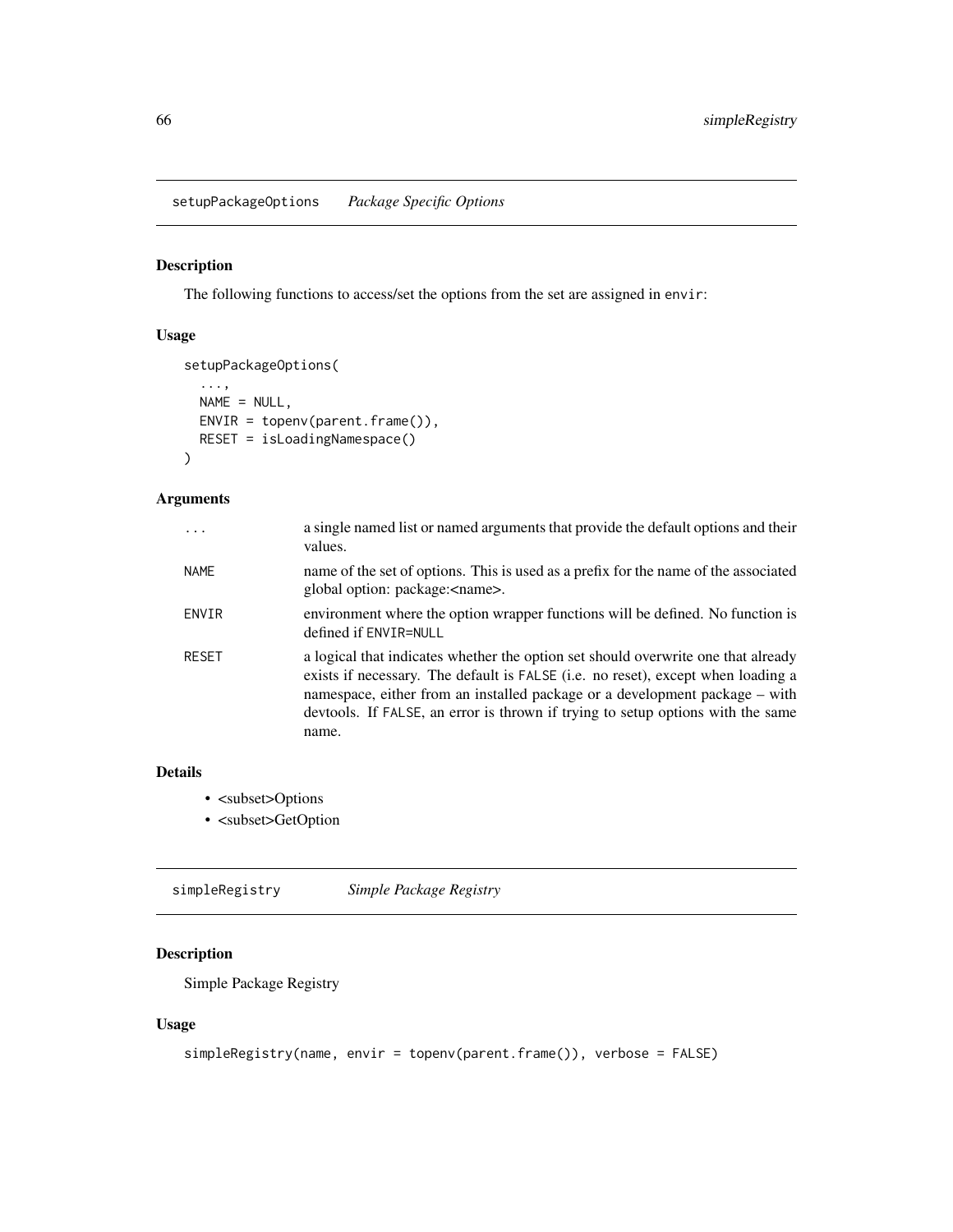# source\_files 67

# Arguments

| name    | name of the registry object, with which it will be assigned in envir.                          |  |
|---------|------------------------------------------------------------------------------------------------|--|
| envir   | environment where to store the registry object. Defaults to the caller's top envi-<br>ronment. |  |
| verbose | logical that toggle a verbose message when the object is first created.                        |  |

source\_files *Source Multiple Files*

# Description

Vectorised version of source.

# Usage

source\_files(x, pattern = NULL, ...)

# Arguments

| $\mathsf{x}$ | character vector containing filenames                                                                     |
|--------------|-----------------------------------------------------------------------------------------------------------|
| pattern      | an optional regular expression. Only file names which match the regular expres-<br>sion will be returned. |
| .            | extra arguments passed to source.                                                                         |

# str\_diff *Finding Differences Between Strings*

# Description

Computes which characters differ between two strings.

# Usage

str\_diff(x, y)

# Arguments

| X            | a single string |
|--------------|-----------------|
| <sub>V</sub> | a single string |

# Value

an integer vector containing the index of all mis-matched characters in the first string.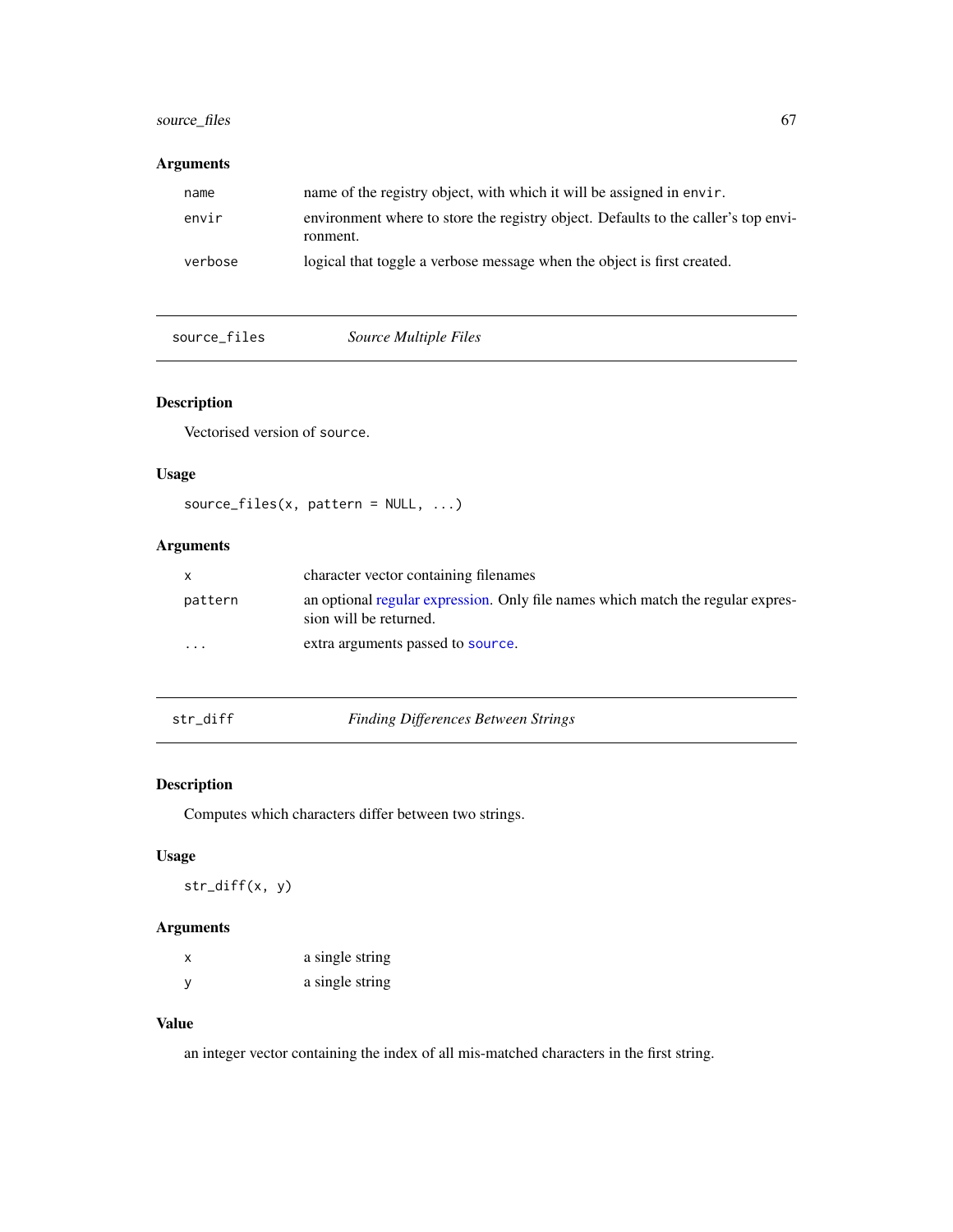68 str\_out and the strategies of the strategies of the strategies of the strategies of the strategies of the strategies of the strategies of the strategies of the strategies of the strategies of the strategies of the strat

# Examples

```
# strings to compare
x <- "once upon a time"
y <- "once upon a time there was"
z <- "once upon two times"
# diff: x - y
d \leftarrow str\_diff(x, y)d
str(d)
# other comparisons
str_diff(y, x)
str_diff(x, x)
str_diff(x, z)
str_diff(y, z)
```
str\_out *Formatting Utilities*

# Description

str\_out formats character vectors for use in show methods or error/warning messages.

#### Usage

```
str_out(
 x,
 max = 3L,
 quote = is.character(x),
 use.names = FALSE,
 sep = ", ",
  total = FALSE
\mathcal{E}str_desc(object, exdent = 0L)
str_fun(object)
str\_class(x, max = Inf, ...)str_pkg(pkg, lib.loc = NULL)
str_md5sum(x)
str\_hash(x, algo = "md5")
```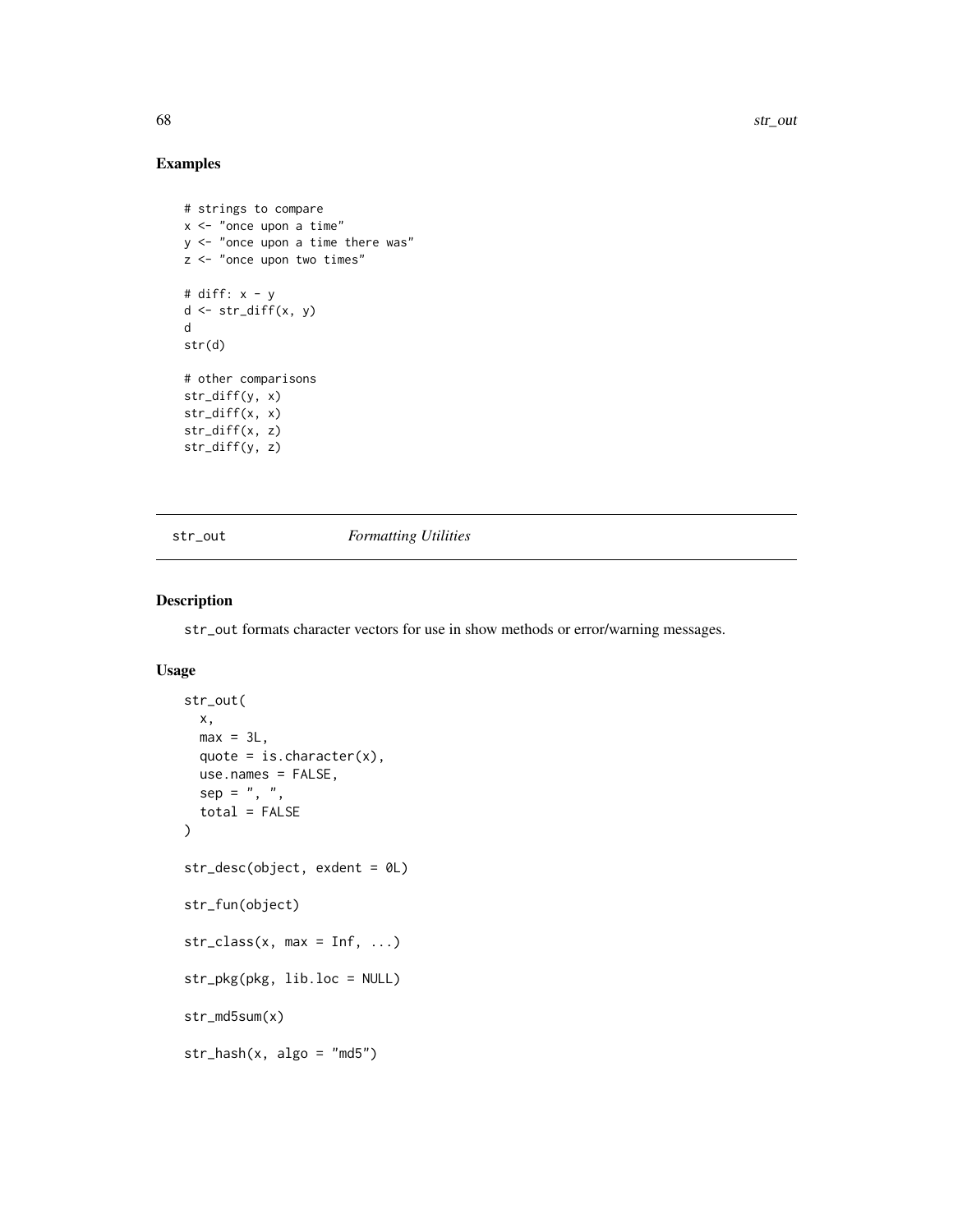$str\_dim(x, \text{ dims } = \text{ dim}(x))$ 

str\_bs(x)

#### Arguments

| X         | character vector                                                                                                                                                           |
|-----------|----------------------------------------------------------------------------------------------------------------------------------------------------------------------------|
| max       | maximum number of values to appear in the list. If x has more elements than<br>$max, a$ "" suffix is appended.                                                             |
| quote     | a logical indicating whether the values should be quoted with single quotes (de-<br>faults) or not.                                                                        |
| use.names | a logical indicating whether names should be added to the list as NAME=VAL,<br>or not (default).                                                                           |
| sep       | separator character                                                                                                                                                        |
| total     | logical that indicates if the total number of elements should be appended to the<br>formatted string as "'a', , 'z' $(\langle N \rangle \text{ total})$ ".                 |
| object    | an R object                                                                                                                                                                |
| exdent    | extra indentation passed to str_wrap, and used if the output should spread over<br>more than one lines.                                                                    |
| $\cdots$  | other arguments passed to str_out.                                                                                                                                         |
| pkg       | package name                                                                                                                                                               |
| lib.loc   | path to a library of R packages                                                                                                                                            |
| algo      | The algorithms to be used; currently available choices are md5, which is also<br>the default, sha1, crc32, sha256, sha512, xxhash32, xxhash64, murmur32 and<br>spookyhash. |
| dims      | a numeric vector of dimensions. Default is to use the input object dimensions<br>(via function dims())                                                                     |

#### Value

a single character string

#### Functions

- str\_desc: builds formatted string from a list of complex values.
- str\_fun: extracts and formats a function signature. It typically formats the output capture.output(args(object)).
- str\_class: outputs the class(es) of an object using str\_out.
- str\_pkg: formats a package name and version
- str\_md5sum: computes md5sum on character vector using [md5sum](#page-0-0).
- str\_hash: computes hash of a character vector using [digest](#page-0-0).
- str\_dim: builds a string that describes the dimension of an object, in the form n x m for 2D-objects, n x m x p for 3D-objects, and so on.
- str\_bs: substitutes backspace characters (\\b) to produce a character string as it would be displayed in the console.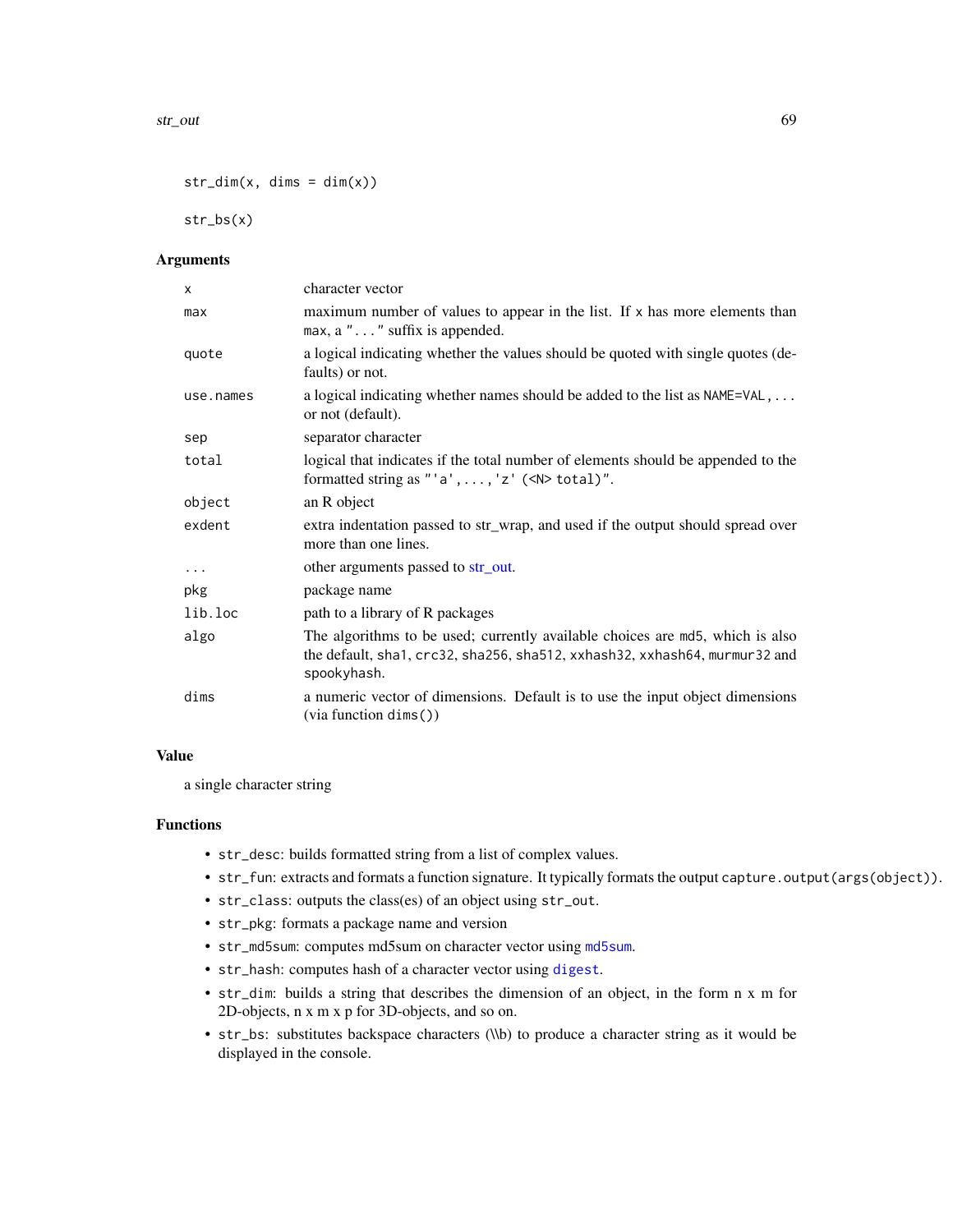70 svariable states of the state of the state of the state state state state state state state state state state state state state state state state state state state state state state state state state state state state s

#### Author(s)

Renaud Gaujoux

str\_bs was adapted from a proposal from Yihui Xie.

# Examples

```
x <- letters[1:10]
str_out(x)
str_out(x, 8)
str_out(x, Inf)
str_out(x, quote=FALSE)
str_out(x, total = TRUE)
str_fun(install.packages)
str_class(matrix())
# Backspace substitution
str_bs("abc")
str_bs("abc\b")
str_bs("abc\b\b")
str_bs("abc\bd")
str_bs("abc\b\bde\b")
# more complex example
x <- "\bab\nc\bd\n\babc\b\bd"
cat(x, "\\n")y \leftarrow str\_bs(x)y
cat(y, "\\n")
```
sVariable *Global Static Variable*

#### Description

sVariable defines a function that acts as a global static variable.

#### Usage

```
sVariable(default = NULL)
```
#### Arguments

default default value for the static variable.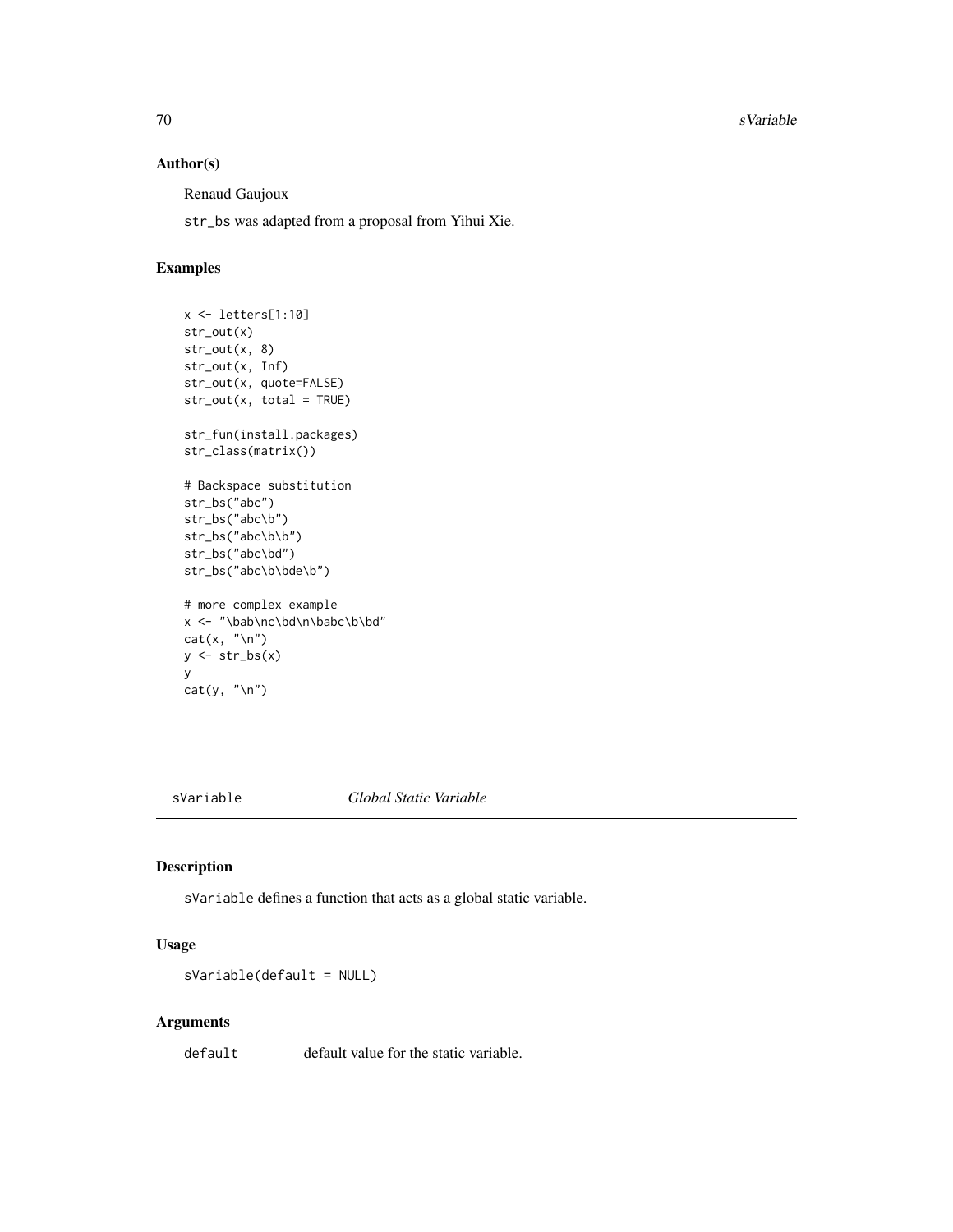# Sys.getenv\_value 71

#### Examples

```
# define variable
x <- sVariable(1)
# get value (default)
x()# set new value: return old value
old \leftarrow x(3)old
# get new value
x()
```
Sys.getenv\_value *System Environment Variables*

# Description

System Environment Variables

#### Usage

Sys.getenv\_value(name, raw = FALSE)

# Arguments

| name | variable name as a character string.                                                                        |
|------|-------------------------------------------------------------------------------------------------------------|
| raw  | logical that indicates if one should return the raw value or the convertion of any<br>false value to FALSE. |

#### Value

the value of the environment variable as a character string or NA is the variable is not defined at all.

# Examples

```
# undefined returns FALSE
Sys.getenv_value('TOTO')
# raw undefined returns NA
Sys.getenv_value('TOTO', raw = TRUE)
Sys.setenv(TOTO='bla')
Sys.getenv_value('TOTO')
# anything false-like returns FALSE
Sys.setenv(TOTO='false'); Sys.getenv_value('TOTO')
Sys.setenv(TOTO='0'); Sys.getenv_value('TOTO')
```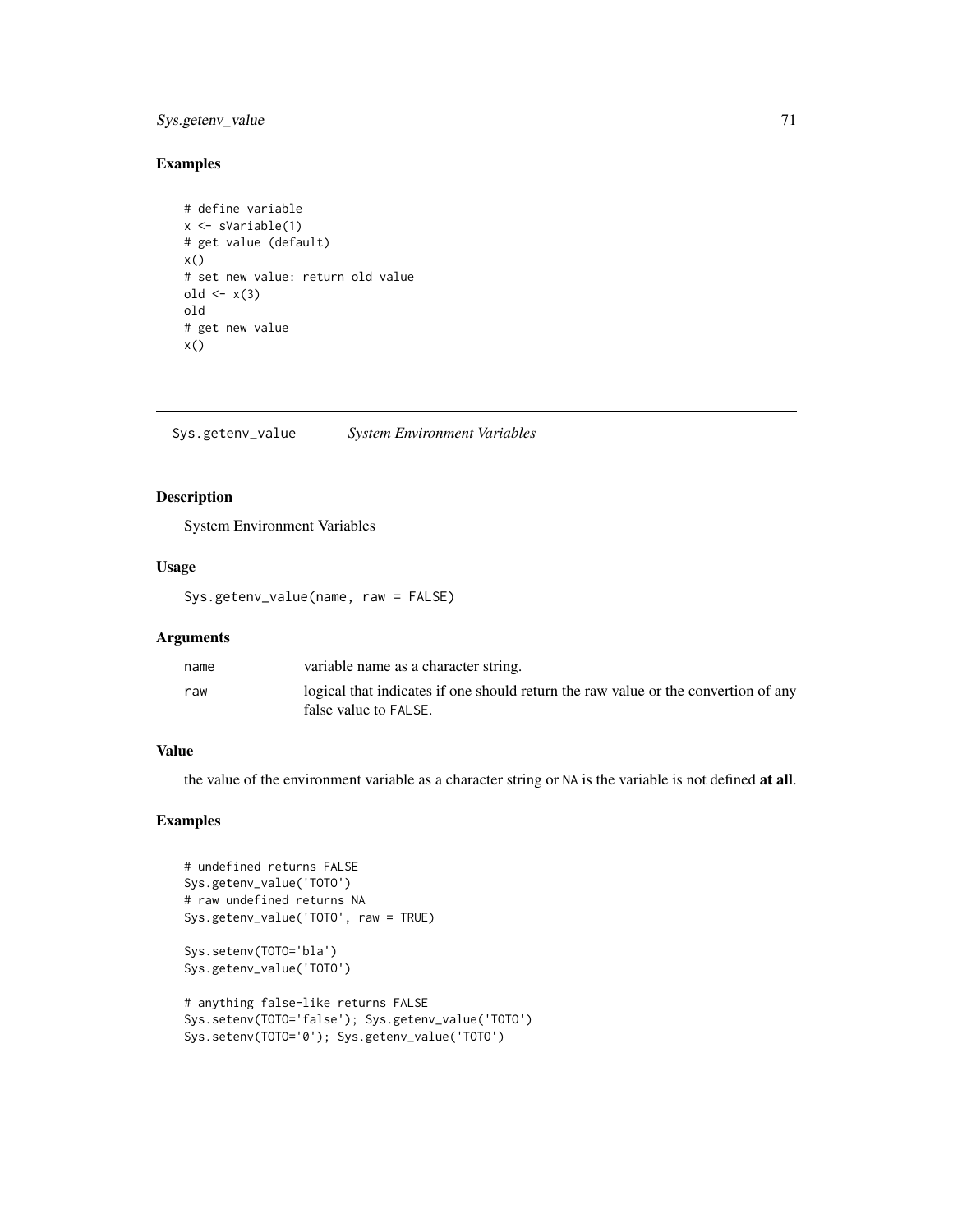# cleanup Sys.unsetenv('TOTO')

sys\_call\_stack *System Call Stack Utilities*

# Description

System Call Stack Utilities

#### Usage

sys.function\_digest(n = NULL)

sys.function\_nframe(fun)

sys.function\_frame(fun)

sys.source\_file()

#### Arguments

| n   | a single frame                                 |
|-----|------------------------------------------------|
| fun | the function object to find in the call stack. |

#### Functions

- sys.function\_digest: computes digest hash for each function in the call stack.
- sys.function\_nframe: returns the index of the frame that calls a given function.
- sys.function\_frame: returns the frame that calls a given function.
- sys.source\_file: returns path to the script that is being sourced either by [base::source](#page-0-0) or [base::sys.source.](#page-0-0)

testRversion *Testing R Version*

#### Description

Compares current R version with a given target version, which may be useful for implementing version dependent code.

#### Usage

```
testRversion(x, test = 1L)
```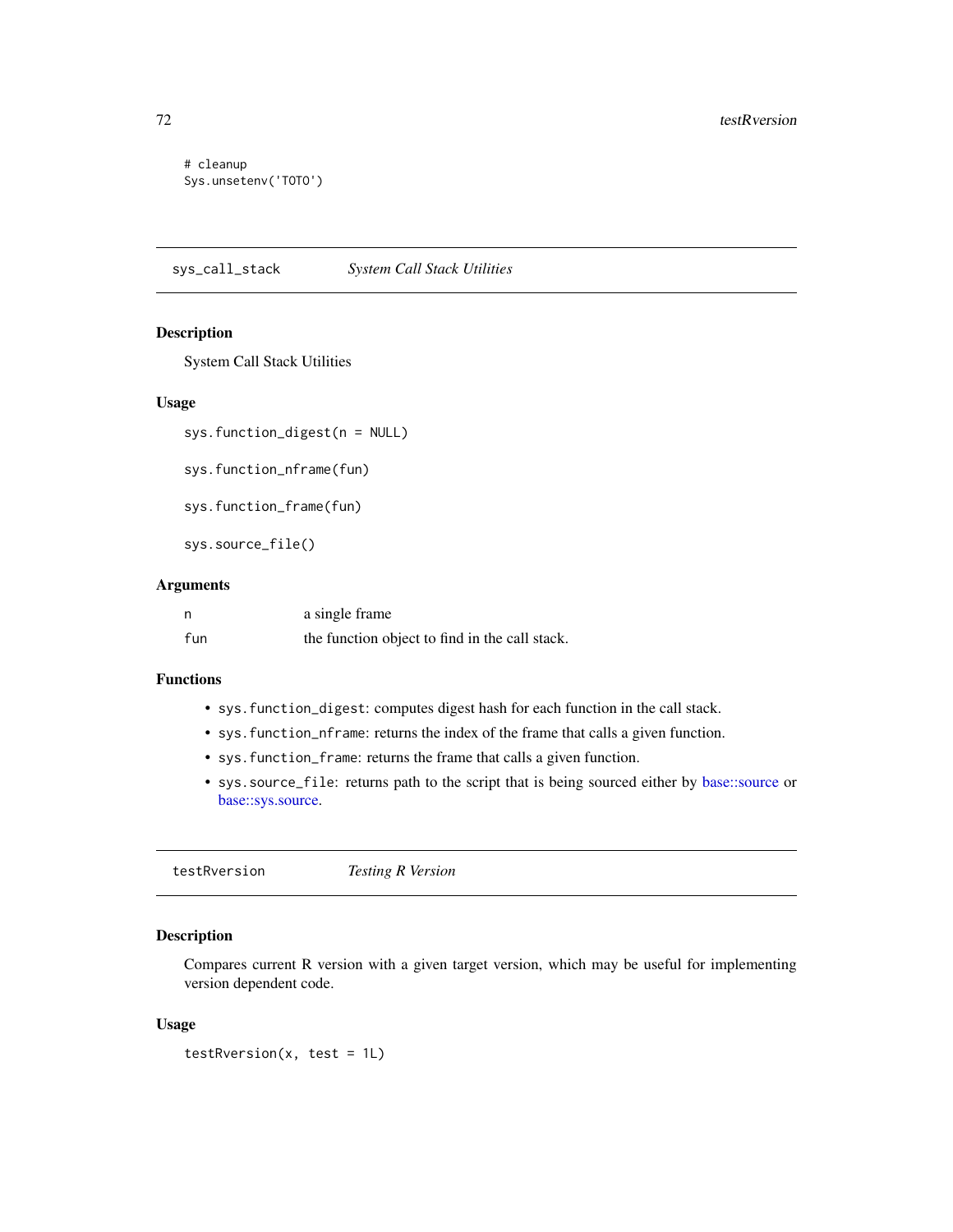#### <span id="page-72-0"></span>unit.test 73

## Arguments

| $\mathbf{x}$ | target version to compare with.                                                                                                                          |
|--------------|----------------------------------------------------------------------------------------------------------------------------------------------------------|
| test         | numeric value that indicates the comparison to be carried out. The comparison<br>is based on the result from $u$ tils:: $compareVersion(R.version, x)$ : |
|              | • 1: is R version $> x$ ?                                                                                                                                |
|              | $\bullet$ 0: is R, version = x?                                                                                                                          |
|              | • $-1$ : is R. version $\lt x$ ?                                                                                                                         |

## Value

a logical

# Examples

```
testRversion("2.14")
testRversion("2.15")
testRversion("10")
testRversion("10", test = -1)
testRversion("< 10")
testRversion(Rversion())
testRversion(paste0('=', Rversion()))
```
unit.test *Embedded Unit Tests*

# Description

The function unit. test provides a way to write unit tests embedded within package source files. These tests are stored and organised in the package namespace, and can be run using the unified interface provided by the function link{utest}. Both Runit and testthat tests are supported – and automatically detected.

# Usage

```
unit.test(x, expr, framework = NULL, envir = parent.frame())
```
# Arguments

|           | single character string used as test identifier/label                                                             |
|-----------|-------------------------------------------------------------------------------------------------------------------|
| expr      | expression containing the actual test commands. It is not evaluated, but only<br>stored in the package namespace. |
| framework | Unit test framework                                                                                               |
| envir     | the definition environment of object x.                                                                           |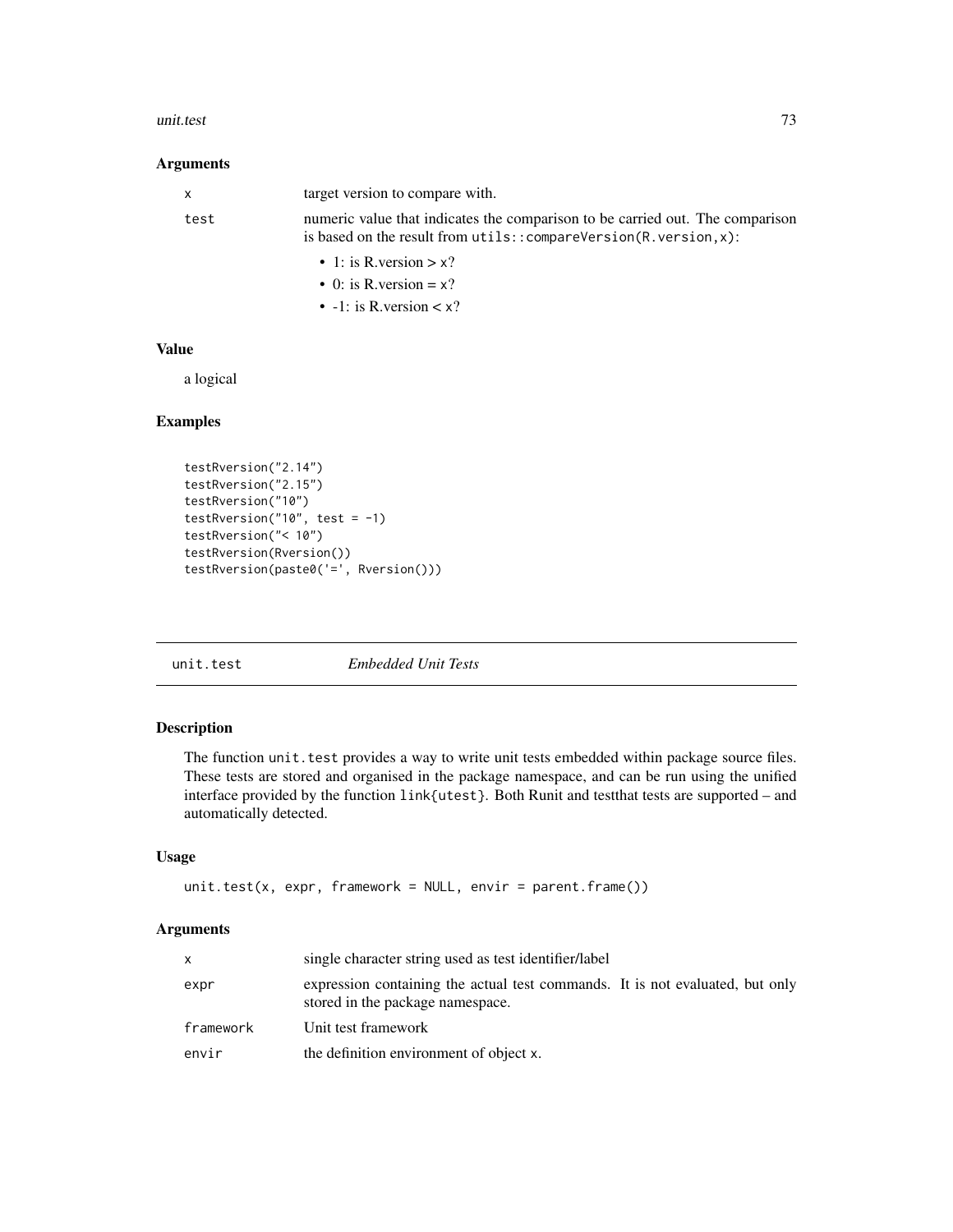# <span id="page-73-0"></span>Value

a test function with no arguments that wrapping around expr

| un I |  |
|------|--|
|      |  |

#### $Flatten a List Conserving Names$

# Description

unlist2 is a replacement for [base::unlist](#page-0-0) that does not mangle the names.

## Usage

```
unlist_(x, recursive = TRUE, use.names = TRUE, what.names = "inherited")
```
#### Arguments

| $\mathsf{x}$ | See ?unlist.           |
|--------------|------------------------|
| recursive    | See ?unlist.           |
| use.names    | See ?unlist.           |
| what.names   | "inherited" or "full". |

## Details

Use this function if you don't like the mangled names returned by the standard unlist function from the base package. Using unlist with annotation data is dangerous and it is highly recommended to use unlist\_ instead.

#### Author(s)

Herve Pages

#### Source

Bioconductor AnnotationDbi::unlist2

# Examples

```
x <- list(A=c(b=-4, 2, b=7), B=3:-1, c(a=1, a=-2), C=list(c(2:-1, d=55), e=99))
unlist(x)
unlist_(x)
# annotation maps (as in AnnotationDbi objects
egids2pbids <- list('10' = 'a', '100' = c('b', 'c'), '1000' = c('d', 'e'))
egids2pbids
unlist(egids2pbids) # 1001, 1002, 10001 and 10002 are not real
                     # Entrez ids but are the result of unlist()
```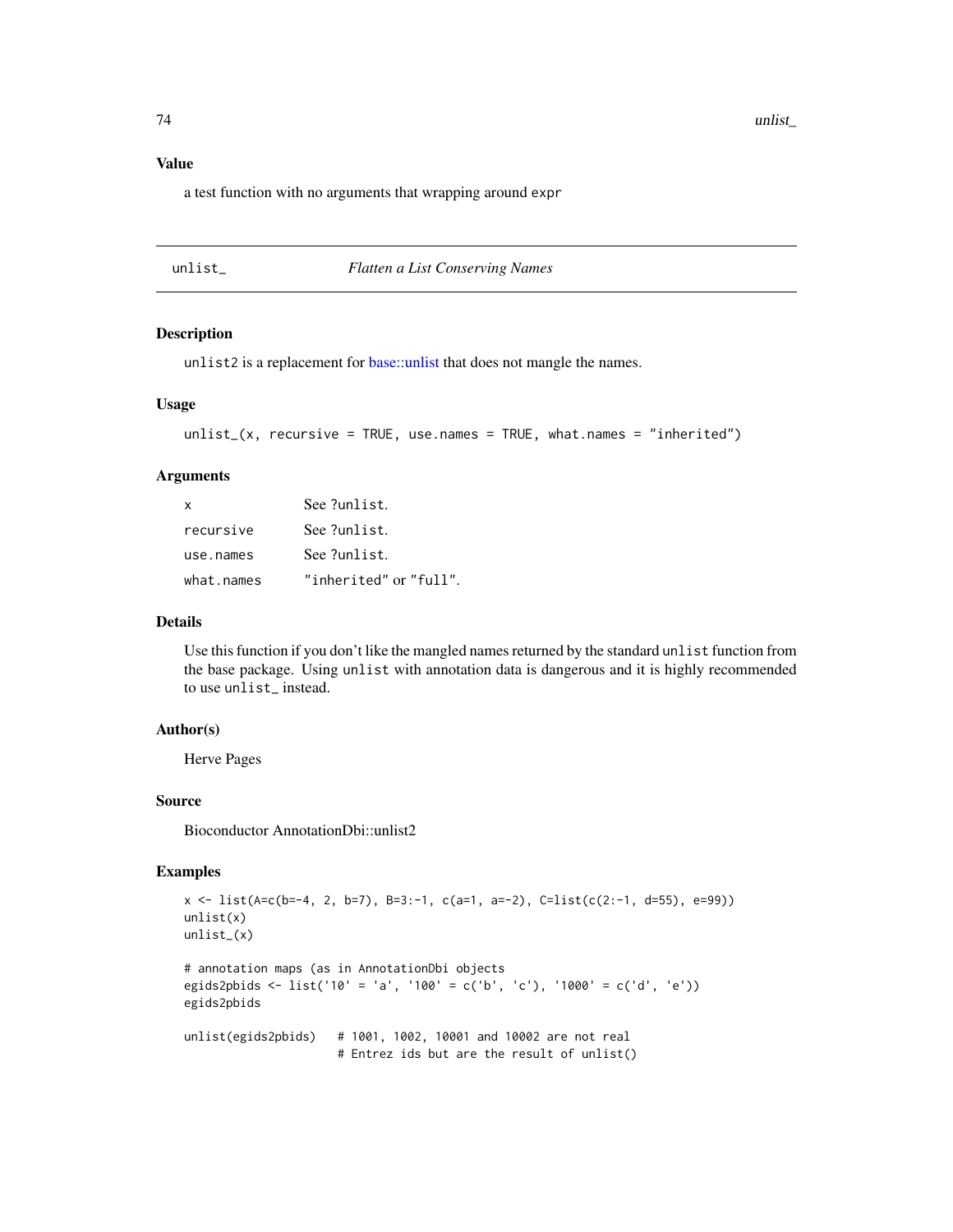```
# mangling the names!
unlist_(egids2pbids) # much cleaner! yes the names are not unique
                      # but at least they are correct...
```
unlist\_with\_sep *Flattens All List Levels Using Separated Names*

#### Description

Flattens All List Levels Using Separated Names

#### Usage

```
unlist_with_sep(x, sep = \frac{n}{r}, use.names = TRUE, depth = Inf)
```
## Arguments

| $\mathsf{x}$ | a list object, usually containing other lists $-$ of lists.                                                                                              |
|--------------|----------------------------------------------------------------------------------------------------------------------------------------------------------|
| sep          | character string used to separate each component of the final element names.                                                                             |
| use.names    | logical that indicates if the original names of each the sucessive nested list ele-<br>ments should be used to build the final names of the result list. |
| depth        | maximum number of levels to unlist. Root level is 1L.                                                                                                    |

# Examples

```
x \leftarrow list(X = list(a = 1), b = 1ist(b.1 = 2)
                                , b.2 = list(b.2.1 = 4, b.2.2 = data frame() ), b.3 = 3), c = matrix()))
unlist_with_sep(x)
unlist_with_sep(x, '###')
```
userData *User Data Directory* userData *returns the path to a local directory/file where package-related user data can be stored. Note that a base directory is* always *created if necessary (see details).*

#### Description

The package-specific user data base directory is the sub-directory *R-data/*, located in the user's home or within a diredctory defined by global option 'userData.path'.

If in interactive mode, and the base directory does not exist yet, the user is asked if it should be created in his home directory. Otherwise, or if the user does not allow the creation in his home, this directory is created in the current R session's temporary directory.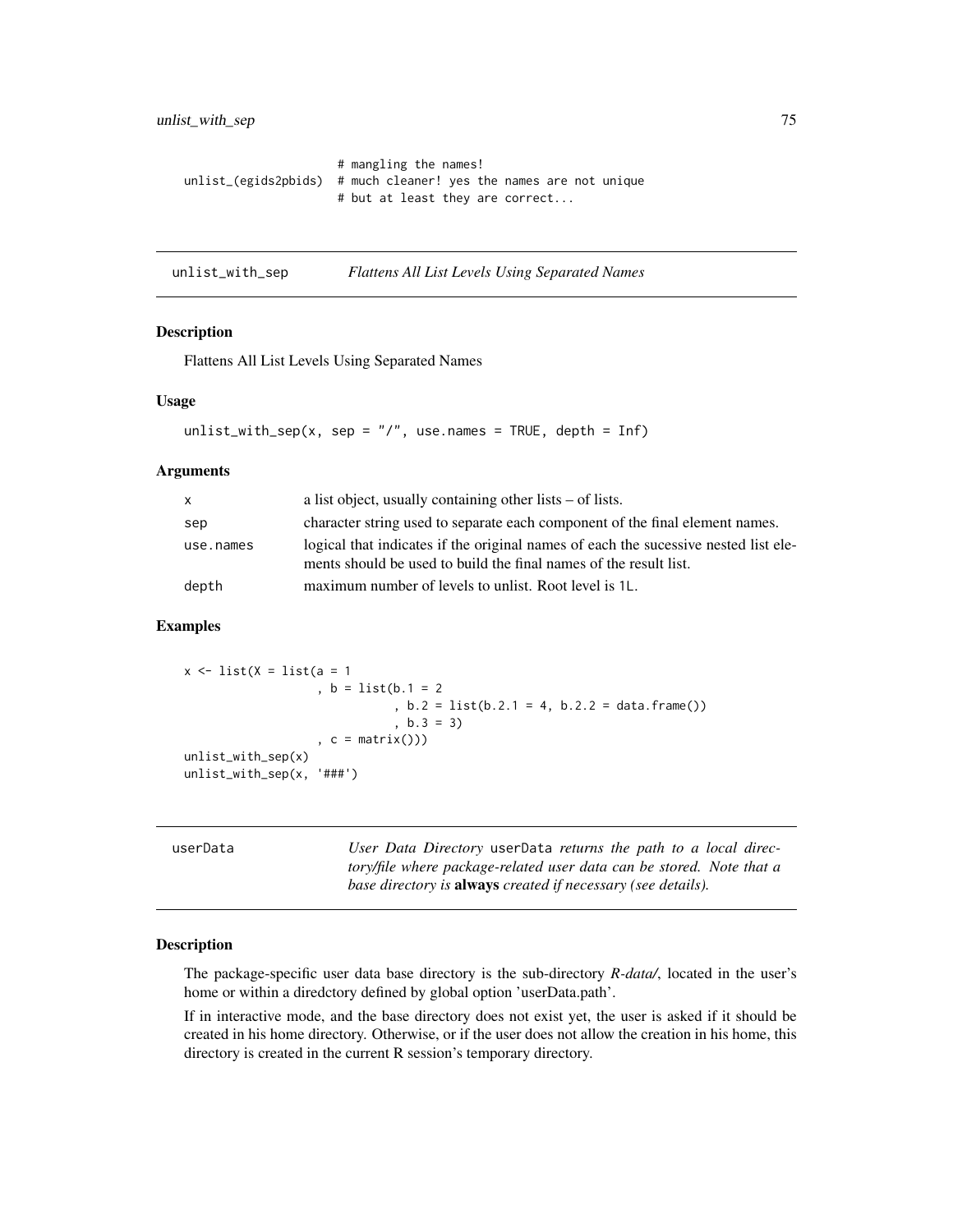# <span id="page-75-0"></span>Usage

```
userData(..., create = NULL, package = topenv(parent.frame()))
```
# Arguments

| path parts passed to file. path to be appended to the main path.                                                                                                             |
|------------------------------------------------------------------------------------------------------------------------------------------------------------------------------|
| logical that indicates if the <b>base</b> directory should be created if it does not exists.                                                                                 |
| Note that directories $-$ and files $-$ under the base directory are not automatically<br>created. The user should therefore care of it in the caller function if necessary. |
| If create=TRUE, then the base directory is forced to be created in the user's<br>home directory. If create=FALSE, then the base directory is never created.                  |
| See also section <i>Details</i> .                                                                                                                                            |
| name of the package associated with the user data path. It is used to prefix the<br>path, within the user R data directory.                                                  |
|                                                                                                                                                                              |

# See Also

[tempdir](#page-0-0)

userIs *Checking R User*

# Description

Tests if the current R user is amongst a given set of users.

# Usage

```
userIs(user)
```
# Arguments

user the usernames to check for, as a character vector.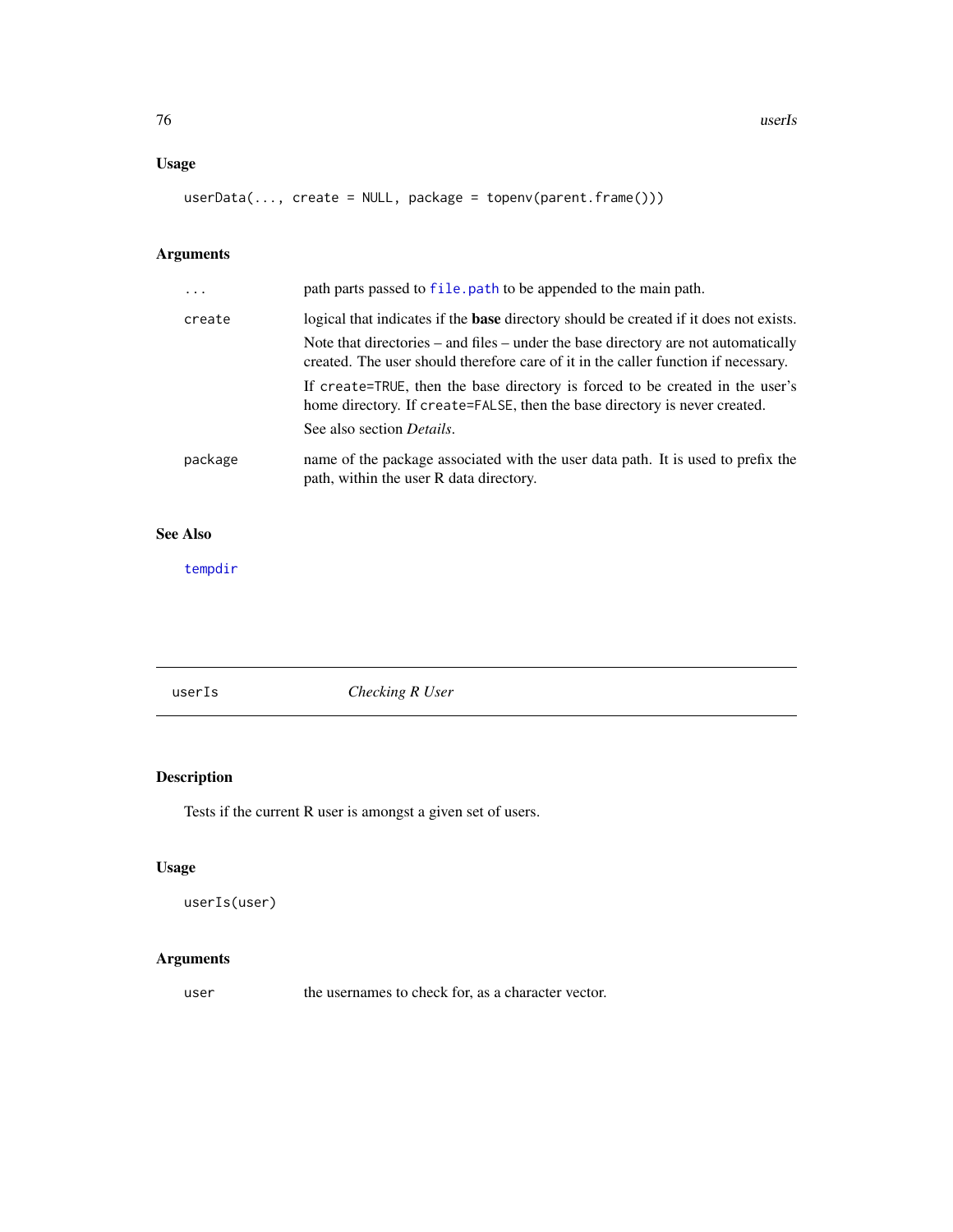<span id="page-76-1"></span>

# <span id="page-76-0"></span>Description

These functions were extracted from the **devtools** package to make them available without a dependency to devtools.

## Usage

```
using_envvar(new, code, action = "replace")
using_env(new, code)
```
using\_locale(new, code)

```
using_collate(new, code)
```
using\_dir(new, code)

using\_libpaths(new, code)

using\_lib(new, code)

```
using_options(new, code)
```
using\_par(new, code)

using\_path(new, code, add = TRUE, prepend = FALSE)

# Arguments

| new     | values for setting                                                                                                                         |
|---------|--------------------------------------------------------------------------------------------------------------------------------------------|
| code    | code to execute in that environment                                                                                                        |
| action  | (for using_envvar only): should new values "replace", "suffix", "prefix"<br>existing environmental variables with the same name.           |
| add     | Combine with existing values? Currently for using path only. If FALSE all<br>existing paths are overwritten, which you don't usually want. |
| prepend | logical that indicates if the new paths should be added in front of the current<br>ones.                                                   |

## Details

- using\_dir: working directory
- using\_collate: collation order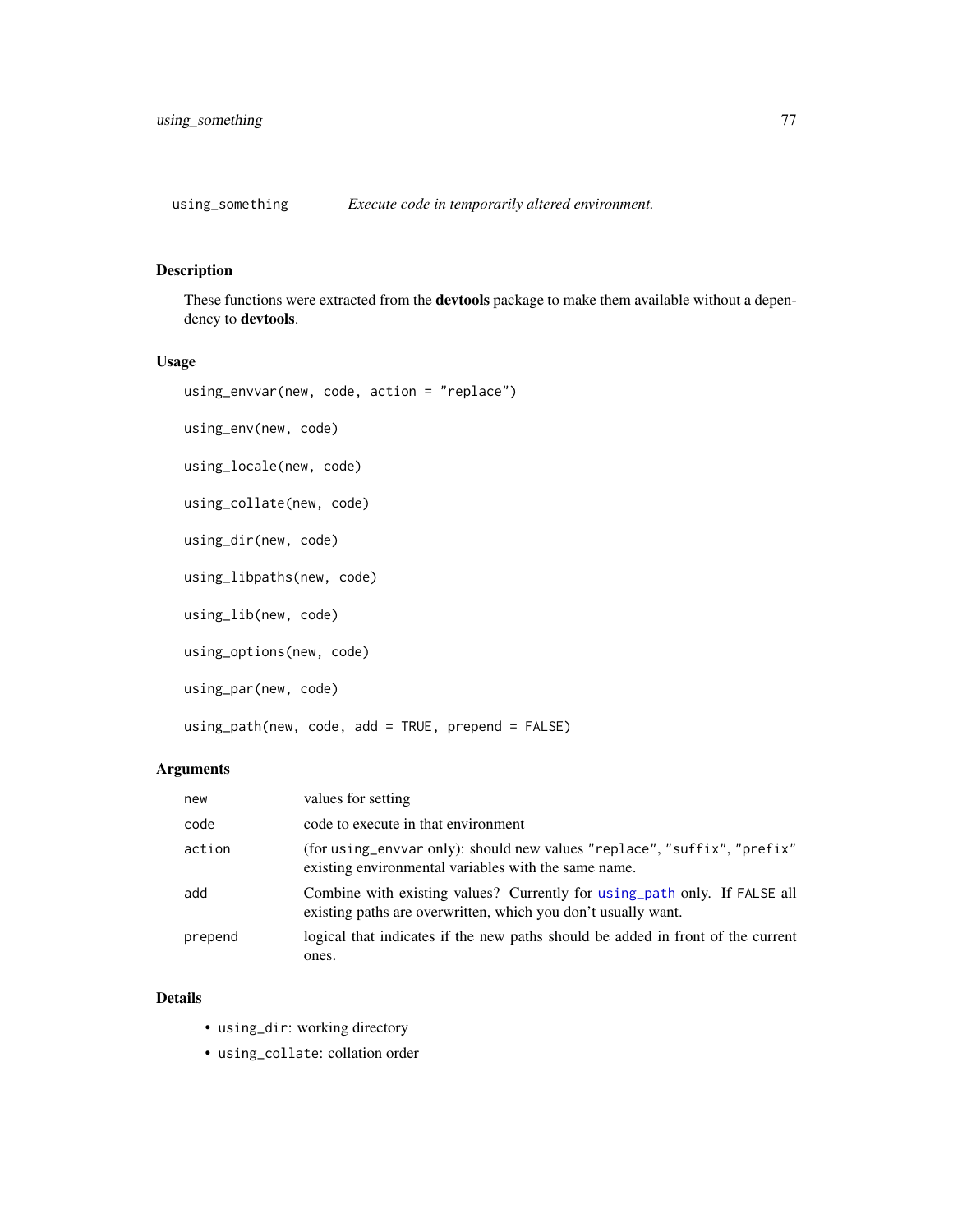- <span id="page-77-1"></span>• using\_envvar: environmental variables
- using\_libpaths: library paths, replacing current libpaths
- using\_lib: library paths, prepending to current libpaths
- using\_locale: any locale setting
- using\_options: options
- using\_path: PATH environment variable
- using\_par: graphics parameters

# Deprecation

using\_env will be deprecated in devtools 1.2 and removed in devtools 1.3

## Author(s)

Hadley Wickham

## Examples

```
getwd()
using_dir(tempdir(), getwd())
getwd()
Sys.getenv("HADLEY")
using_envvar(c("HADLEY" = 2), Sys.getenv("HADLEY"))
Sys.getenv("HADLEY")
using_envvar(c("A" = 1),
  using_envvar(c("A" = 2), action = "suffix", Sys.getenv("A"))
)
```
<span id="page-77-0"></span>utest *Running Unit Tests*

## Description

Run unit tests in a variety of settings. This is still very experimental.

#### Usage

```
utest(x, \ldots)## S4 method for signature '`function`'
utest(x, run = TRUE)## S4 method for signature 'character'
utest(
  x,
```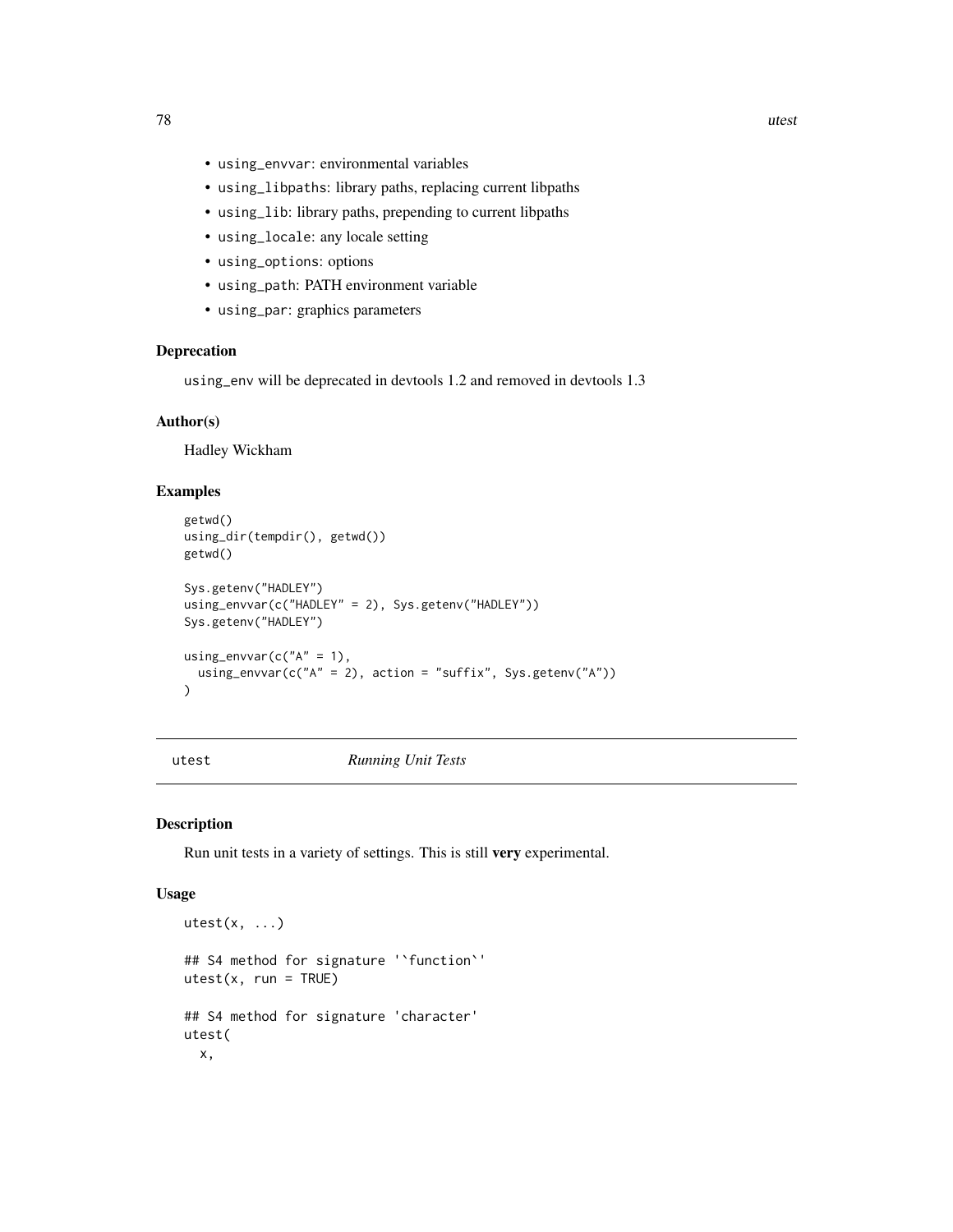# <span id="page-78-0"></span>utestFramework 79

```
filter = "\text{runit.}+\wedge\wedge. [rR]$",
  fun = "^test\\.",
  ...,
  testdir = "tests",
 framework = c("RUnit", "testthat"),
  quiet = Sys.getenv("RCMDCHECK") != "FALSE",
 lib.loc = NULL
\mathcal{L}
```

```
## S4 method for signature 'RUnitTestSuite'
utest(x, ..., quite = FALSE, outdir = NULL)
```
# Arguments

| X         | object to which a unit test is attached                                                                 |
|-----------|---------------------------------------------------------------------------------------------------------|
| $\cdot$   | extra arguments to allow extensions and are passed to the unit framework run-<br>ning funcitons.        |
| run       | a logical that indicates if the unit test should be run                                                 |
| filter    | pattern to match files that contain the definition of the unit tests functions to run.                  |
| fun       | patter to match the test functions to run.                                                              |
| testdir   | directory where to look for the test files                                                              |
| framework | unit test framework                                                                                     |
| quiet     | a logical that indicates if the tests should be run silently                                            |
| lib.loc   | path to a library where installed packages are searched for. Used is of the form<br>$x = 'package: *'.$ |
| outdir    | output directory                                                                                        |

# Methods (by class)

- function: Run the unit test assoicated to a function.
- character: Run a package test suite
- RUnitTestSuite: Runs a RUnit test suite

utestFramework *Inferring Unit Test Framework*

# Description

Inferring Unit Test Framework

# Usage

utestFramework(x, eval = FALSE)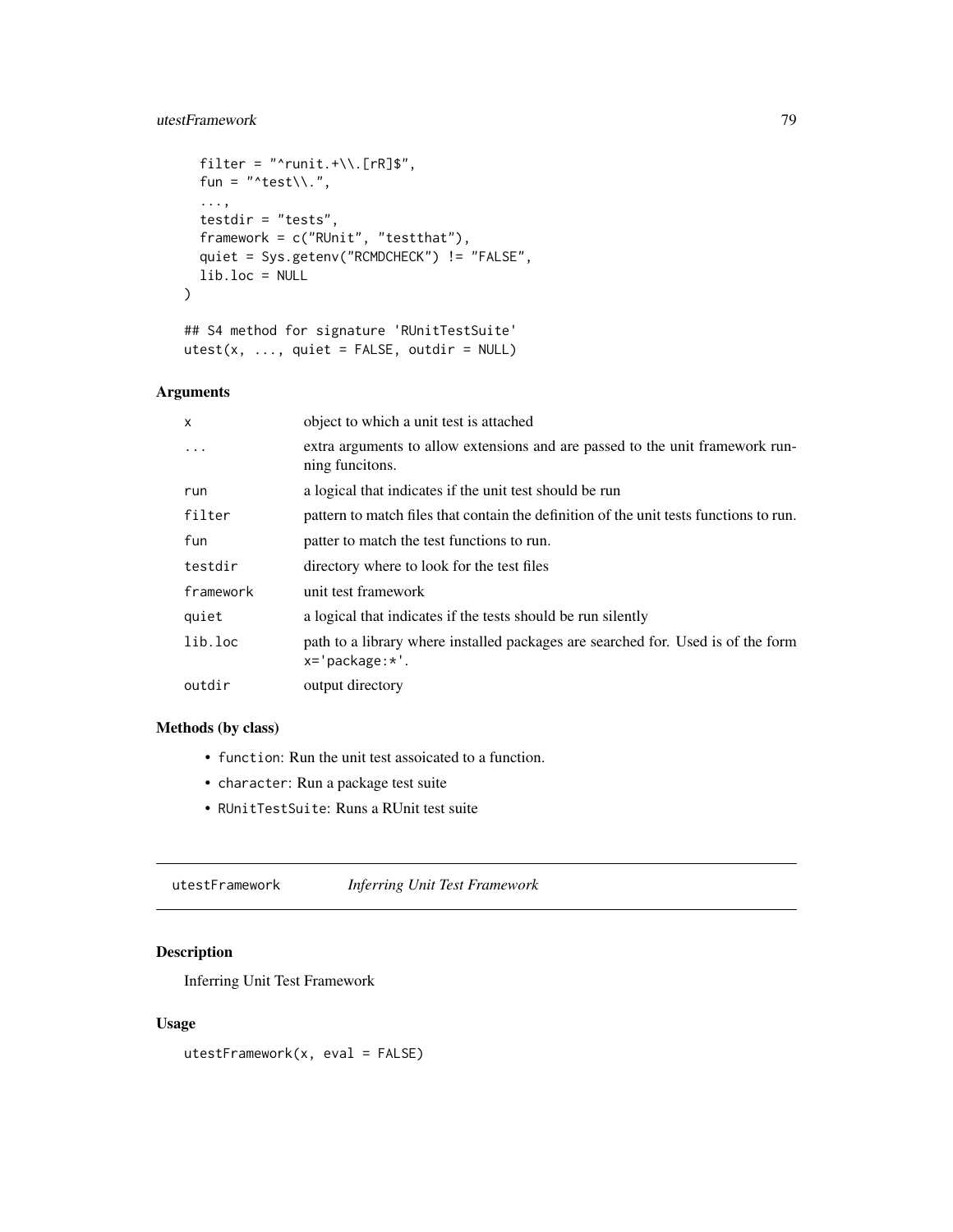<span id="page-79-0"></span>80 winbuild

## Arguments

| X    | an filename, a function or the body of a function          |
|------|------------------------------------------------------------|
| eval | a logical that indicates if the value of x should be used. |

# Value

the name of the framework as a character string or NULL if it could not be detected.

|  |  | utestPath |  |
|--|--|-----------|--|
|--|--|-----------|--|

**utests Result Directory** *Unit Tests Result Directory* 

# Description

Returns the path to the directory where the results of unit tests are stored. This path is used by [utest](#page-77-0) to save unit test results, which are read by [makeUnitVignette](#page-36-0) to update the unit test vignette when runnning R CMD check.

# Usage

utestPath(...)

# Arguments

... extra arguments passed to [packagePath](#page-45-0), e.g., package.

| winbuild | Build a Windows Binary Package |  |
|----------|--------------------------------|--|
|----------|--------------------------------|--|

## Description

Build a Windows Binary Package

## Usage

```
winbuild(path, outdir = ".", verbose = TRUE)
```
# Arguments

| path    | path to a source or already installed package         |
|---------|-------------------------------------------------------|
| outdir  | output directory                                      |
| verbose | logical or numeric that indicates the verbosity level |

# Value

Invisibly returns the full path to the generated zip file.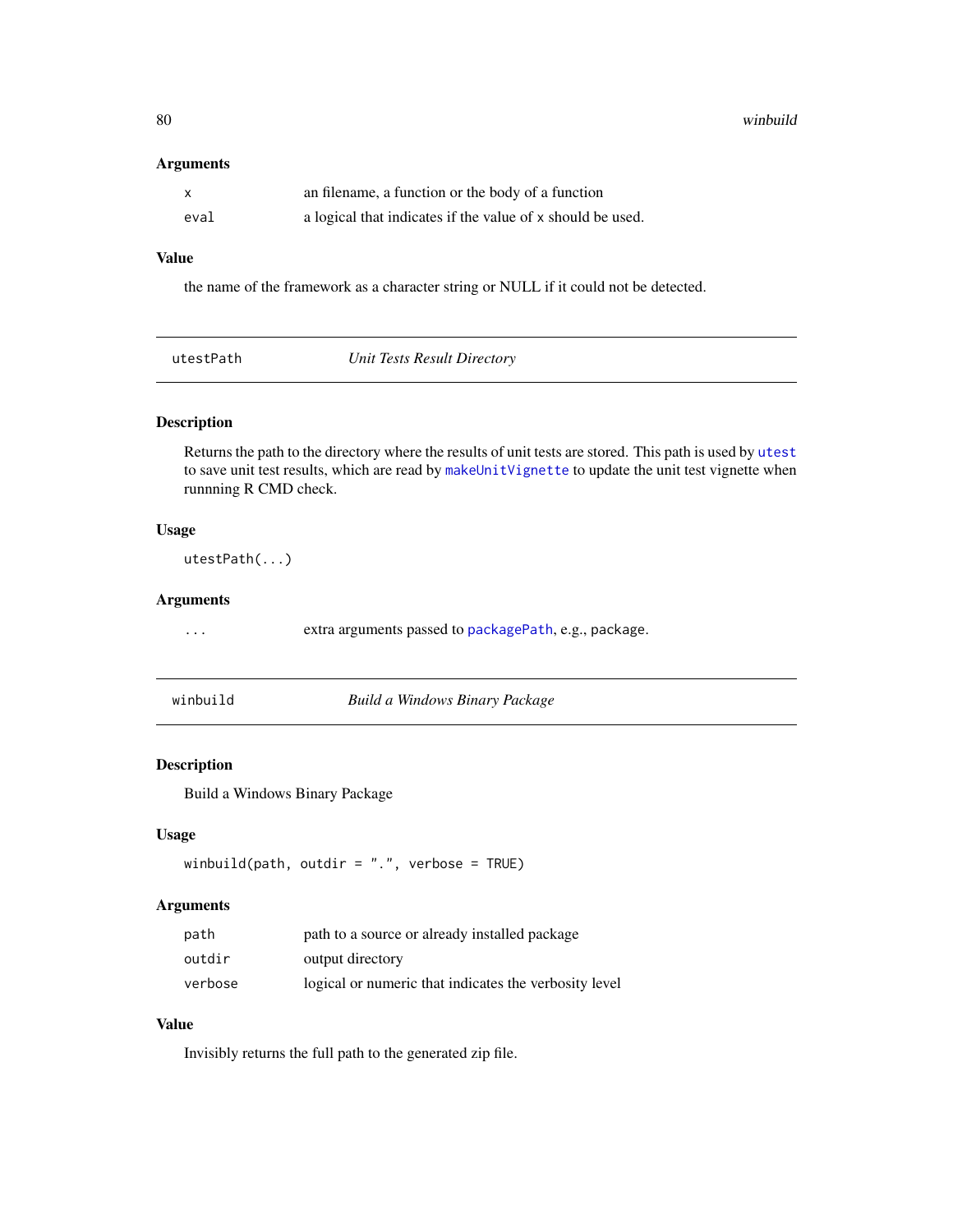#### <span id="page-80-0"></span>write.bib 81

# Examples

## Not run:

```
# from source directory
winbuild('path/to/package/source/dir/')
# from tar ball
winbuild('PKG_1.0.tar.gz')
```
## End(Not run)

write.bib *Defunct Functions in pkgmaker*

## Description

These functions have been defunct or superseded by other functions.

## Usage

write.bib(...)

# Arguments

... extra arguments

write.pkgbib *Generate a Bibtex File from Package Citations*

# Description

Generates a Bibtex file from a list of packages or all the installed packages. It is useful for adding relevant citations in Sweave documents.

#### Usage

```
write.pkgbib(
  entry = NULL,
  file = "Rpackages.bib",
  prefix = ",
  append = FALSE,verbose = TRUE
\mathcal{E}
```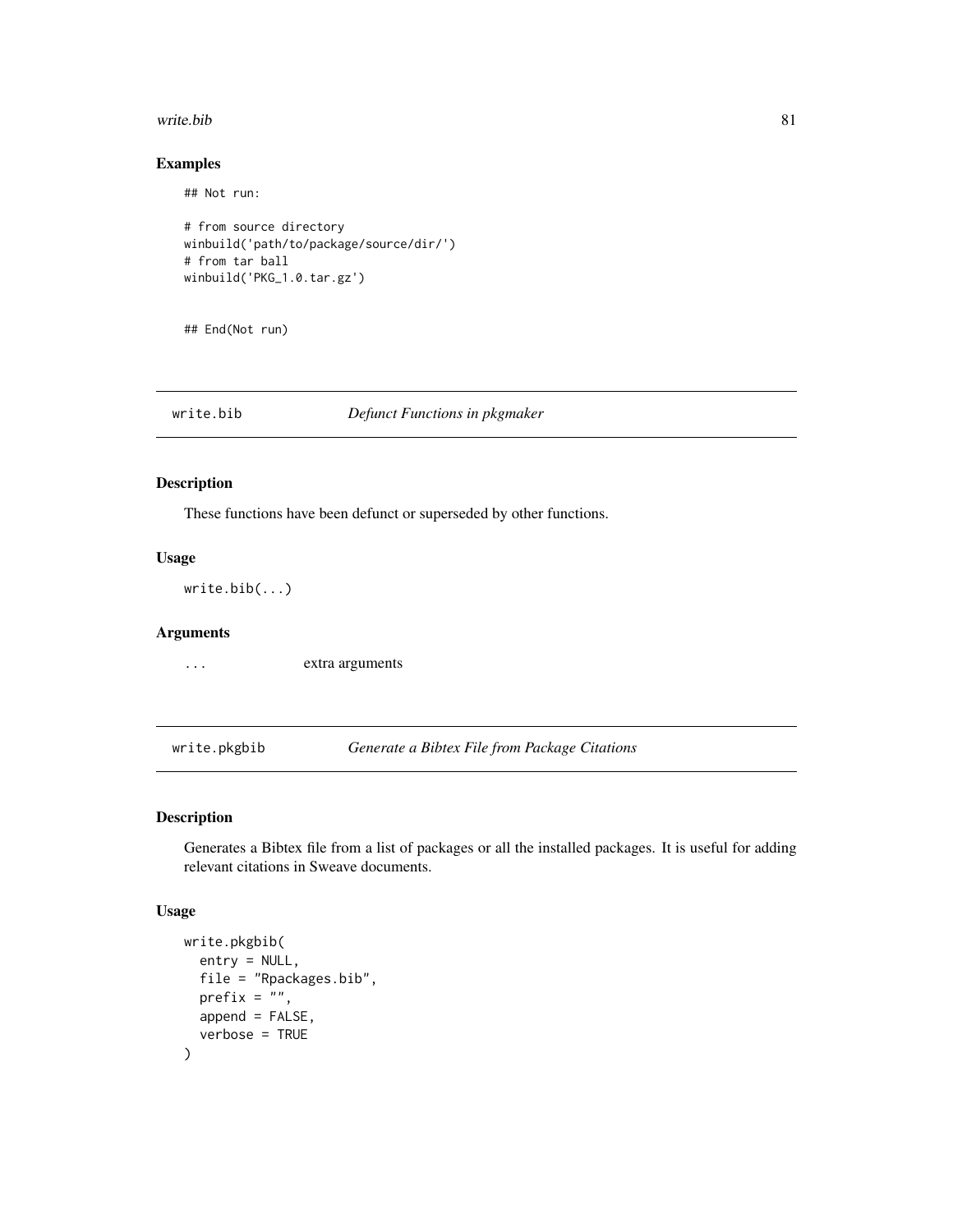## <span id="page-81-0"></span>Arguments

| entry   | a bibentry object or a character vector of package names. If NULL, then the list<br>of all installed packages is used.                                                                                                            |
|---------|-----------------------------------------------------------------------------------------------------------------------------------------------------------------------------------------------------------------------------------|
| file    | output Bibtex file. It can be specified as a filename (as a single character string),<br>NULL for stdout, or a link{connection} object. If file is a character string,<br>an extension '.bib' is appended if not already present. |
| prefix  | character string to prepend to the generated packages' Bibtex key.                                                                                                                                                                |
| append  | a logical that indicates that the Bibtex entries should be added to the file. If<br>FALSE (default), the file is overwritten.                                                                                                     |
| verbose | a logical to toggle verbosity. If file=NULL, verbosity is forced off.                                                                                                                                                             |

# Details

Multiple citations are handled by adding a numeric suffix to the Bibtex key (other than the first/main citation) as "<pkgname>%i" (e.g. pkg, pkg2, pkg3).

## Value

the list of Bibtex objects – invisibly.

# Note

The Old version of this function write.bib has now been integrated by Romain Francois in the bibtex package.

# Author(s)

Renaud Gaujoux, based on the function Rpackages.bib from Achim Zeileis (see *References*).

# References

*Creating bibtex file of all installed packages?* Achim Zeileis. R-help mailing list. [https://stat.](https://stat.ethz.ch/pipermail/r-help/2009-December/415181.html) [ethz.ch/pipermail/r-help/2009-December/415181.html](https://stat.ethz.ch/pipermail/r-help/2009-December/415181.html)

# See Also

link{connection}, link{bibentry}

# Examples

```
write.pkgbib(c('rbibutils', 'utils', 'tools'), file='references')
bibs <- rbibutils::readBib('references.bib', "UTF-8")
write.pkgbib(bibs, 'references2.bib')
bibs2 <- rbibutils::readBib('references.bib', "UTF-8")
identical(bibs, bibs2)
```
# write to stdout()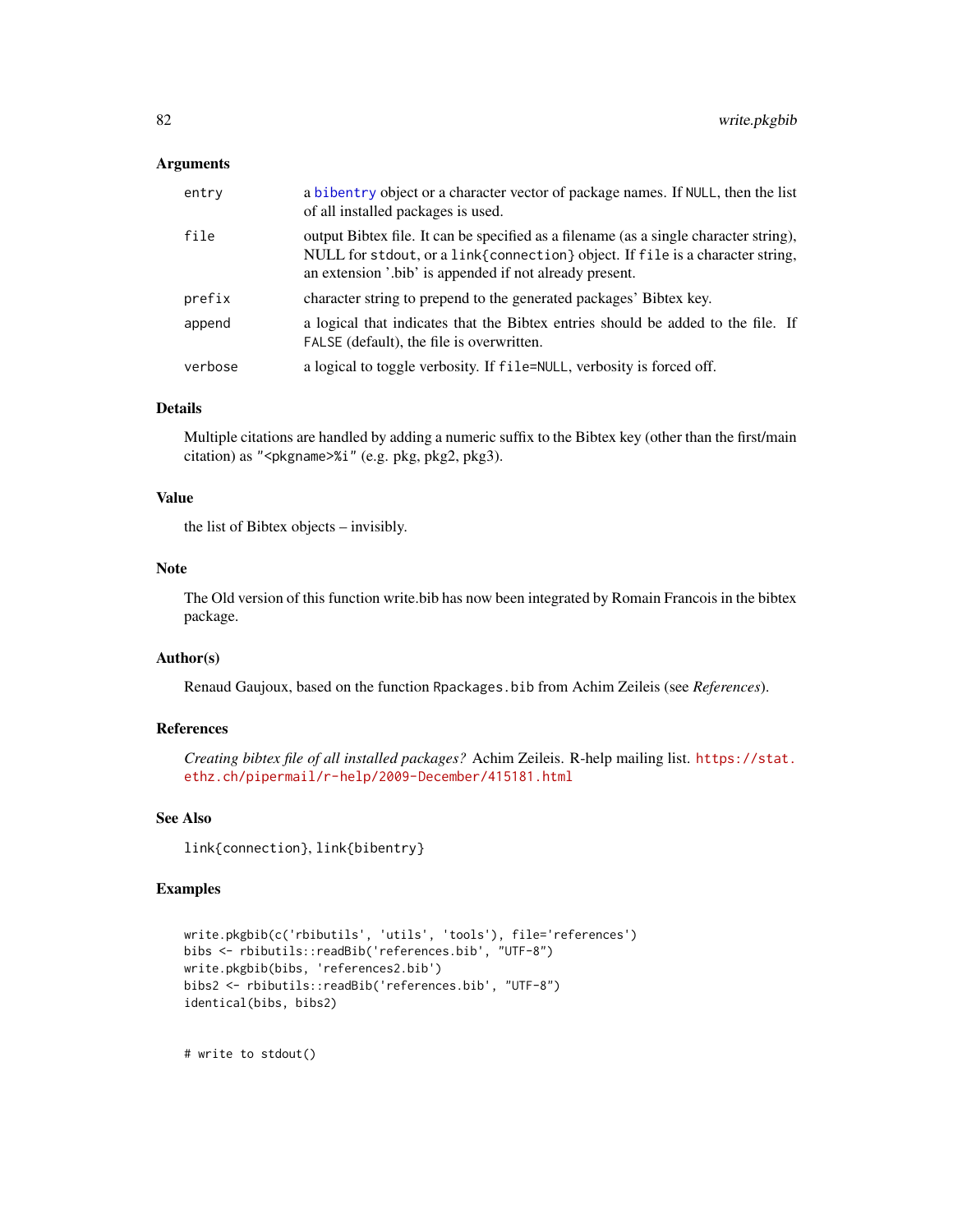# <span id="page-82-0"></span>writeUnitVignette 83

```
write.pkgbib(c('rbibutils', 'utils', 'tools'), file=NULL)
# clean up
unlink(c('references.bib', 'references2.bib'))
```
writeUnitVignette *Writes Unit Tests Vignette*

# Description

Writes a vignette that contains the results from running unit test suites.

# Usage

```
writeUnitVignette(pkg, file, results = NULL, check = FALSE)
```
# Arguments

| pkg     | Package name                                                                                                                                                                                                                      |
|---------|-----------------------------------------------------------------------------------------------------------------------------------------------------------------------------------------------------------------------------------|
| file    | Output Sweave (.Rnw) file                                                                                                                                                                                                         |
| results | result file or output character vector                                                                                                                                                                                            |
| check   | logical that inductes the cal was made from R CMD check, in which case the<br>vignette is updated only if results of unit tests can be found in the unit test output<br>directory, where they would have been generated by utest. |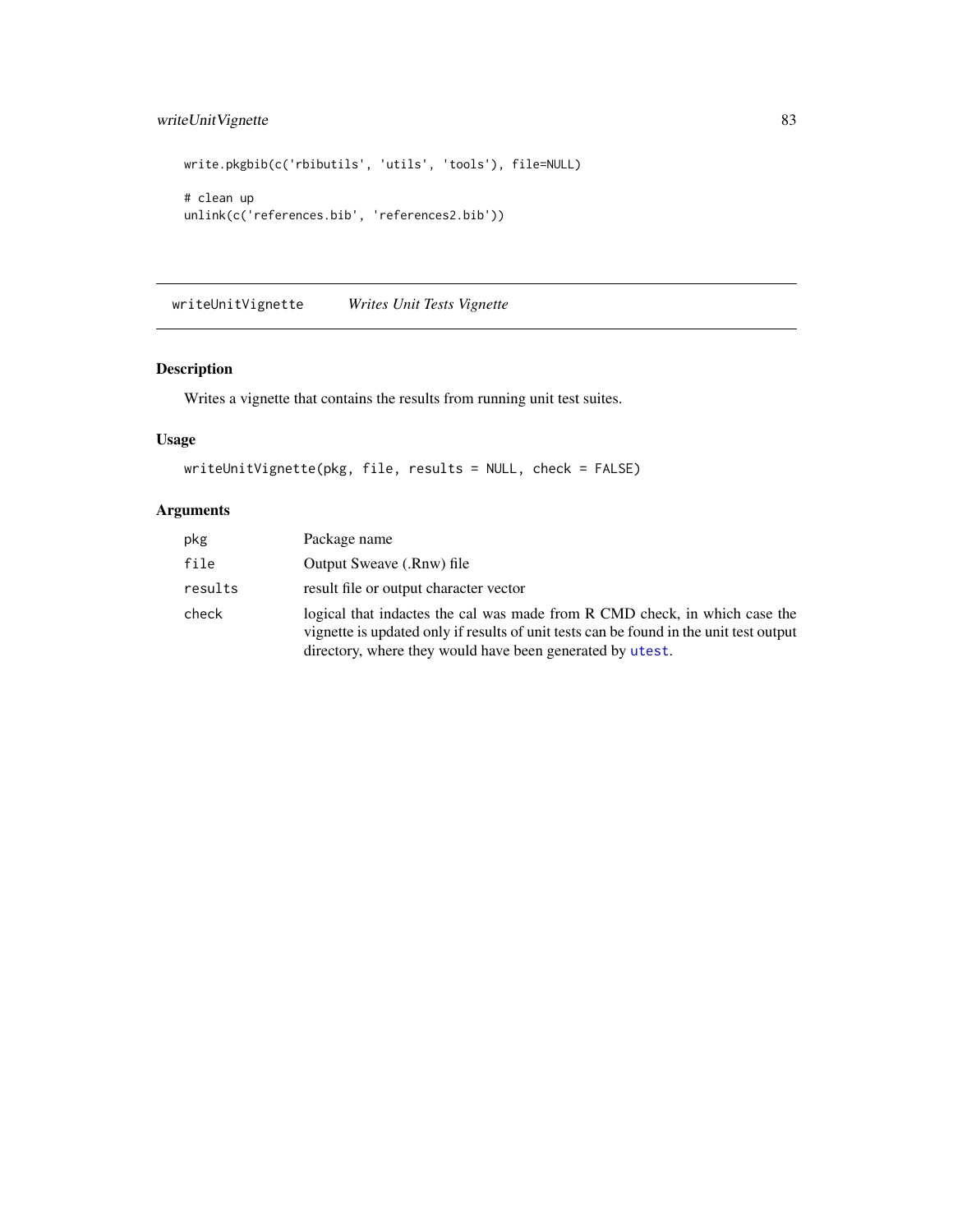# **Index**

∗ datasets CRAN, [12](#page-11-0) ∗ require irequire, [23](#page-22-0) require.quiet, [59](#page-58-0) .libPaths, *[6](#page-5-0)*, *[59](#page-58-0)* .options *(*mkoptions*)*, [39](#page-38-0) .silenceF, [4](#page-3-0) [[.package\_options *(*option\_symlink*)*, [43](#page-42-0) \$, *[16](#page-15-0)* add  $lib. 6$  $lib. 6$ addnames, [5](#page-4-0) addNamespaceExport *(*getLoadingNamespace*)*, [19](#page-18-0) addToLogger, [6](#page-5-0) allFormals *(*extractLocalFun*)*, [17](#page-16-0) alphacol, [7](#page-6-0) as.package, *[48](#page-47-0)* as.package\_options *(*option\_symlink*)*, [43](#page-42-0) as.rnw *(*rnw*)*, [60](#page-59-0) as\_package *(*packageEnv*)*, [46](#page-45-1) askUser, [8](#page-7-0) attr\_mode *(*ExposeAttribute*)*, [16](#page-15-0) attr\_mode<- *(*ExposeAttribute*)*, [16](#page-15-0)

base::source, *[72](#page-71-0)* base::sys.source, *[72](#page-71-0)* base::unlist, *[74](#page-73-0)* bibentry, *[82](#page-81-0)* bibtex, [9](#page-8-0)

cgetAnywhere, [10](#page-9-0) charmap, [10](#page-9-0) checkWarning, [11](#page-10-0) chooseBioCmirror, *[63](#page-62-0)* citecmd, [11](#page-10-0) colors, *[8](#page-7-0)* compactVignettes *(*rnw*)*, [60](#page-59-0) compile\_src, [12](#page-11-0)

## CRAN, [12](#page-11-0)

data, *[45](#page-44-0)* devtools::load\_all, *[34](#page-33-0)* digest, *[69](#page-68-0)* digest::digest, *[13](#page-12-0)* digest\_function, [13](#page-12-0) environment, *[45](#page-44-0)* exitCheck, [13](#page-12-0) expand\_dots *(*expand\_list*)*, [14](#page-13-0) expand\_list, [14](#page-13-0) ExposeAttribute, [16](#page-15-0) extractLocalFun, [17](#page-16-0) factor2character, [17](#page-16-0) file.path, *[47](#page-46-0)*, *[76](#page-75-0)* file\_extension, [18](#page-17-0) find.package, *[47,](#page-46-0) [48](#page-47-0)* find\_devpackage, [18](#page-17-0) formals, *[17](#page-16-0)* get0, *[19](#page-18-0)* getAnywhere, *[10](#page-9-0)* getBiocMirror *(*setBiocMirror*)*, [63](#page-62-0) getBiocRepos *(*setBiocMirror*)*, [63](#page-62-0) getLoadingNamespace, [19](#page-18-0) getOption, *[39](#page-38-0)* gettext, *[39](#page-38-0)* gfile, [20](#page-19-0) graphics-utils, [20](#page-19-0) hasArg, *[21](#page-20-0)* hasArg2, [21](#page-20-0) hasEnvar, [22](#page-21-0)

hasNames *(*is\_something*)*, [26](#page-25-0) hasPackageRegistry *(*packageRegistry*)*, [48](#page-47-0) hook\_backspace *(*knit\_ex*)*, [28](#page-27-0) hook\_toggle *(*knit\_ex*)*, [28](#page-27-0) hook\_try *(*knit\_ex*)*, [28](#page-27-0)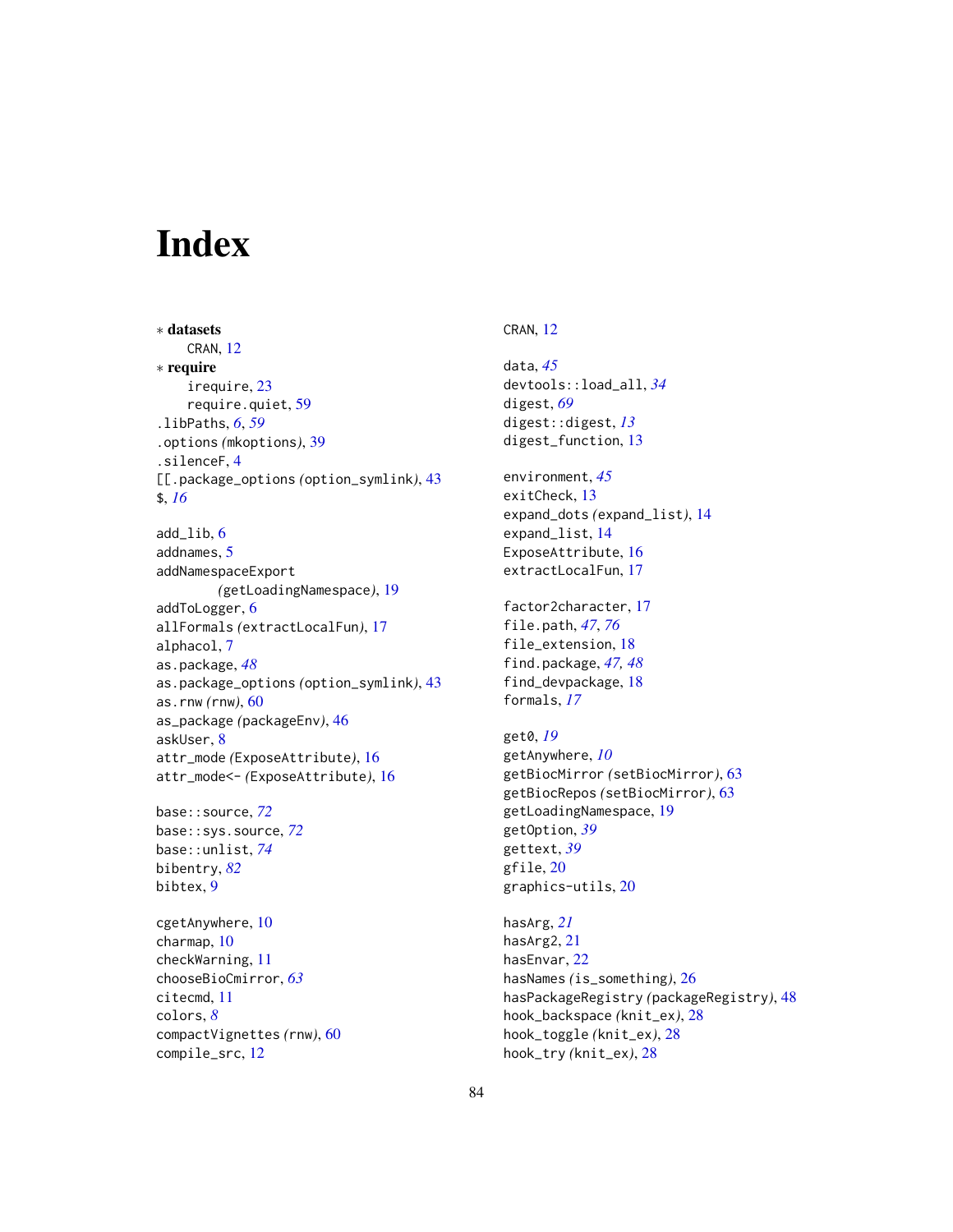## $INDEX$  85

install.extrapackages *(*setPackageExtraHandler*)*, [64](#page-63-0) install.extras *(*setPackageExtraHandler*)*, [64](#page-63-0) install.packages, *[12](#page-11-0)*, *[23](#page-22-0)*, *[63](#page-62-0)*, *[65](#page-64-0)* inSweave, [22](#page-21-0) irequire, [23,](#page-22-0) *[59](#page-58-0)* is.dir *(*is\_something*)*, [26](#page-25-0) is.file *(*is\_something*)*, [26](#page-25-0) is.verbose *(*lverbose*)*, [35](#page-34-0) is\_NA *(*is\_something*)*, [26](#page-25-0) is\_option\_symlink *(*option\_symlink*)*, [43](#page-42-0) is\_package\_path, [25](#page-24-0) is\_something, [26](#page-25-0) isCHECK *(*isCRANcheck*)*, [24](#page-23-0) isCRAN\_timing *(*isCRANcheck*)*, [24](#page-23-0) isCRANcheck, [24](#page-23-0) isDevNamespace *(*getLoadingNamespace*)*, [19](#page-18-0) isFALSE *(*is\_something*)*, [26](#page-25-0) isInteger *(*is\_something*)*, [26](#page-25-0) isLoadingNamespace *(*getLoadingNamespace*)*, [19](#page-18-0) isManualVignette *(*rnw*)*, [60](#page-59-0) isNamespace, *[20](#page-19-0)* isNamespaceLoaded, *[20](#page-19-0)* isNamespaceLoaded2 *(*getLoadingNamespace*)*, [19](#page-18-0) isNumber *(*is\_something*)*, [26](#page-25-0) isPackageInstalled *(*packageEnv*)*, [46](#page-45-1) isReal *(*is\_something*)*, [26](#page-25-0) isString *(*is\_something*)*, [26](#page-25-0) isTRUE, *[27](#page-26-0)* iterCount, [27](#page-26-0) knit, *[28](#page-27-0)* knit2html, *[28](#page-27-0)* knit\_ex, [28](#page-27-0) knitr, *[62](#page-61-0)*

latex\_bibliography *(*latex\_preamble*)*, [30](#page-29-0) latex\_preamble, [30,](#page-29-0) *[38](#page-37-0)* ldata, *[32](#page-31-0)* ldata *(*packageData*)*, [45](#page-44-0) libname *(*list.libs*)*, [33](#page-32-0) library, *[59](#page-58-0)* library\_project *(*load\_project*)*, [34](#page-33-0) list.data, [32](#page-31-0)

knitr::current\_input, *[38](#page-37-0)* knitr::knit\_hooks, *[28](#page-27-0)*

list.files, *[33](#page-32-0)* list.libs, [33](#page-32-0) listPackageOptions *(*option\_symlink*)*, [43](#page-42-0) lmessage *(*lverbose*)*, [35](#page-34-0) load\_all, *[35](#page-34-0)*, *[46](#page-45-1)*, *[50](#page-49-0)* load\_all\_file, [34](#page-33-0) load\_project, [34](#page-33-0) loadingNamespaceInfo, *[19](#page-18-0)* log\_append *(*lverbose*)*, [35](#page-34-0) lsilent *(*lverbose*)*, [35](#page-34-0) lverbose, [35](#page-34-0) make\_vignette\_auxfiles, [38](#page-37-0) makeFakeVignette, [37](#page-36-1) makeUnitVignette, [37,](#page-36-1) *[80](#page-79-0)* md5sum, *[69](#page-68-0)* message, *[39](#page-38-0)* messagef, [38](#page-37-0) mfrow *(*graphics-utils*)*, [20](#page-19-0) mkoptions, [39](#page-38-0) mrequire *(*require.quiet*)*, [59](#page-58-0) new, *[40](#page-39-0)* new2, [40](#page-39-0) ns\_get *(*getLoadingNamespace*)*, [19](#page-18-0) on.exit, *[13](#page-12-0)* oneoffVariable, [41](#page-40-0) onLoad, [42](#page-41-0) onUnload *(*onLoad*)*, [42](#page-41-0) option\_symlink, [43](#page-42-0) option\_symlink\_target *(*option\_symlink*)*, [43](#page-42-0) options, *[39,](#page-38-0) [40](#page-39-0)*, *[43](#page-42-0)* order, *[44](#page-43-0)* orderVersion, [44](#page-43-0) package\_bibliography *(*bibtex*)*, [9](#page-8-0) packageData, [45](#page-44-0) packageEnv, [46](#page-45-1) packageExtra *(*setPackageExtraHandler*)*, [64](#page-63-0) packageExtraHandler *(*setPackageExtraHandler*)*, [64](#page-63-0) packageExtraRunner *(*setPackageExtraHandler*)*, [64](#page-63-0) packageName, *[47](#page-46-0)* packageName *(*packageEnv*)*, [46](#page-45-1) packageOptions *(*option\_symlink*)*, [43](#page-42-0)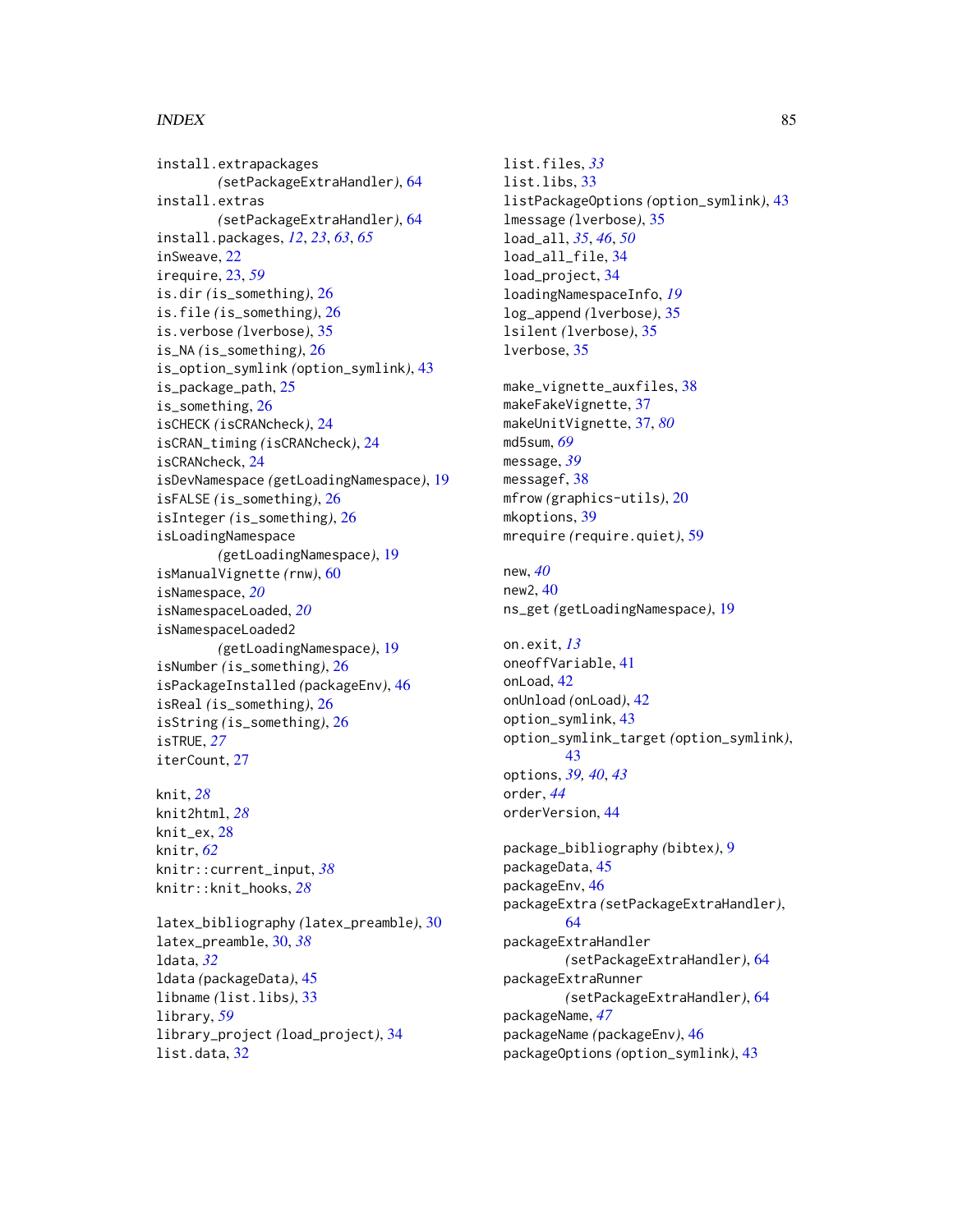86 INDEX

packagePath, *[80](#page-79-0)* packagePath *(*packageEnv*)*, [46](#page-45-1) packageReference, [48](#page-47-0) packageReferenceFile *(*bibtex*)*, [9](#page-8-0) packageRegistries *(*packageRegistry*)*, [48](#page-47-0) packageRegistry, [48](#page-47-0) packageTestEnv, [51](#page-50-0) palette, *[8](#page-7-0)* par, *[20](#page-19-0)* parsePackageCitation, [51](#page-50-0) pdf, *[20](#page-19-0)* pkgmaker-defunct *(*write.bib*)*, [81](#page-80-0) pkgmaker-deprecated, [52](#page-51-0) pkgreg\_fetch, *[65](#page-64-0)* pkgreg\_fetch *(*regfetch*)*, [56](#page-55-0) pkgreg\_remove *(*regfetch*)*, [56](#page-55-0) png, *[20](#page-19-0)* postponeAction, [52](#page-51-0) qlibrary *(*require.quiet*)*, [59](#page-58-0) qrequire *(*require.quiet*)*, [59](#page-58-0) quickinstall, [53](#page-52-0) R.CMD, *[53](#page-52-0)* R.CMD *(*R.exec*)*, [54](#page-53-0) R.exec, [54](#page-53-0) R.SHLIB *(*R.exec*)*, [54](#page-53-0) RdSection2latex, [54](#page-53-0) read.yaml\_section, [55,](#page-54-0) *[58](#page-57-0)* regfetch, [56](#page-55-0) registry, *[49,](#page-48-0) [50](#page-49-0)*, *[56](#page-55-0)* regular expression, *[67](#page-66-0)* render, *[58](#page-57-0)* render\_notes, [57](#page-56-0) reorder\_columns, [58](#page-57-0) require, *[23](#page-22-0)*, *[59](#page-58-0)* require.quiet, *[23,](#page-22-0) [24](#page-23-0)*, [59](#page-58-0) requirePackage *(*pkgmaker-deprecated*)*, [52](#page-51-0) requireRUnit, [60](#page-59-0) rgb, *[8](#page-7-0)* rnw, [60](#page-59-0) rnwChildren *(*rnw*)*, [60](#page-59-0) rnwCompiler *(*rnw*)*, [60](#page-59-0) rnwDriver *(*rnw*)*, [60](#page-59-0) rnwIncludes *(*rnw*)*, [60](#page-59-0) rnwWrapper *(*rnw*)*, [60](#page-59-0) runPostponedAction *(*postponeAction*)*, [52](#page-51-0) Rversion, [62](#page-61-0)

setBiocMirror, [63](#page-62-0) setClass, *[64](#page-63-0)* setClassRegistry, [63](#page-62-0) setCRANMirror *(*setBiocMirror*)*, [63](#page-62-0) setPackageExtra *(*setPackageExtraHandler*)*, [64](#page-63-0) setPackageExtraHandler, [64](#page-63-0) setPackageRegistry, *[57](#page-56-0)* setPackageRegistry *(*packageRegistry*)*, [48](#page-47-0) setPackageRegistryEntry *(*packageRegistry*)*, [48](#page-47-0) setupPackageOptions, *[40](#page-39-0)*, [66](#page-65-0) simpleRegistry, [66](#page-65-0) sortVersion *(*orderVersion*)*, [44](#page-43-0) source, *[67](#page-66-0)* source\_files, [67](#page-66-0) sprintf, *[39](#page-38-0)* str\_bs *(*str\_out*)*, [68](#page-67-0) str\_class *(*str\_out*)*, [68](#page-67-0) str\_desc *(*str\_out*)*, [68](#page-67-0) str\_diff, [67](#page-66-0) str\_dim *(*str\_out*)*, [68](#page-67-0) str\_fun *(*str\_out*)*, [68](#page-67-0) str\_hash *(*str\_out*)*, [68](#page-67-0) str\_md5sum *(*str\_out*)*, [68](#page-67-0) str\_ns *(*packageEnv*)*, [46](#page-45-1) str\_out, [68,](#page-67-0) *[69](#page-68-0)* str\_pkg *(*str\_out*)*, [68](#page-67-0) sVariable, [70](#page-69-0) Sweave, *[62](#page-61-0)* sys.function\_digest *(*sys\_call\_stack*)*, [72](#page-71-0) sys.function\_frame *(*sys\_call\_stack*)*, [72](#page-71-0) sys.function\_nframe *(*sys\_call\_stack*)*, [72](#page-71-0) Sys.getenv\_value, [71](#page-70-0) sys.source\_file *(*sys\_call\_stack*)*, [72](#page-71-0) sys\_call\_stack, [72](#page-71-0) system2, *[54](#page-53-0)* tempdir, *[76](#page-75-0)*

testRversion, [72](#page-71-0) topenv, *[46](#page-45-1)* topns *(*packageEnv*)*, [46](#page-45-1) topns\_name *(*packageEnv*)*, [46](#page-45-1) try, *[28](#page-27-0)*

unit.test, [73](#page-72-0) unlist\_, [74](#page-73-0) unlist\_with\_sep, [75](#page-74-0) userData, [75](#page-74-0)